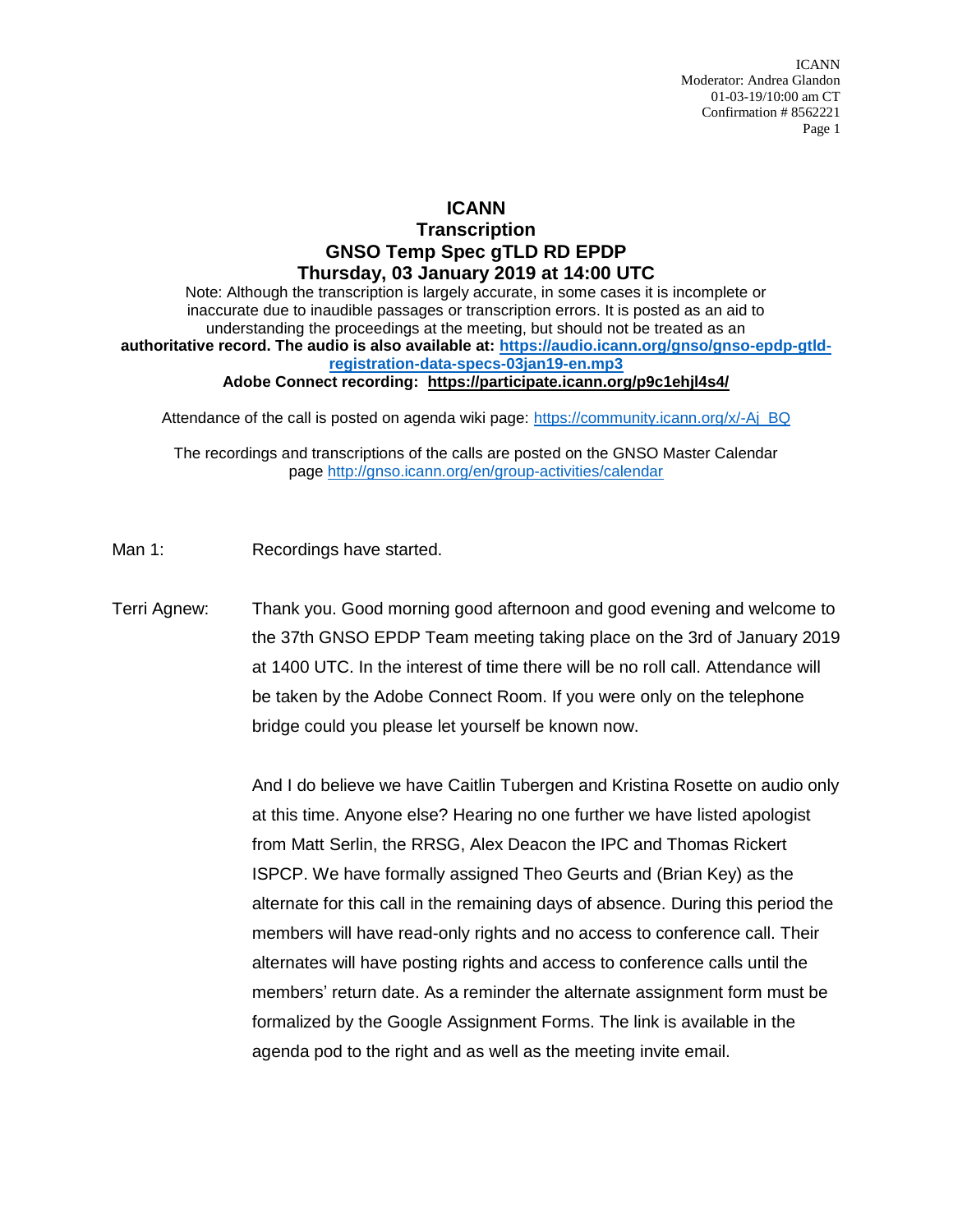Statements of interest must be kept to date. If anyone has any updates to share please raise your hand or speak up now. Seeing or hearing no one if you need assistance updating your statement of interest please email the GNSO secretariat. All documentation and information can be found on the EPDP wiki space. There is an audio cast in view-only Adobe Connect for nonmembers to follow the call. So please remember to state your name before speaking. Recordings will be circulated on the mailing list and posted on the public wiki space shortly after the end of the call. Thank you. I'll now turn it back over to our chair, Kurt Pritz. Please begin.

Man 1: Hello.

Kurt Pritz: Hi everyone and welcome back. I hope you all had a great break. Before we start I want a note in the chat that I put in the link in the public comment review tool. So I hope you either have a copy of that by you or that open because today we're going to be reviewing the comments made to Purposes 1 and 3 which are part of Recommendation 1.

> And so as I'm sure you're familiar the Public Comment Review Tool or PCRT has the changes that were recommended by each of the commenters and the rationale upon which we want to focus the reasons for making those changes. So they'll be part of our discussion when we get to the substance.

As far as the updates go we had a meeting of the legal committee yesterday which was the first day back for many after break and not the first day back yet for some so but the meeting was pretty well attended. We essentially reviewed our methodology for reviewing certain questions. We honed the language for guiding the ICANN procurement that we're asking to be kicked off immediately for legal counsel and pay particular attention to the issue of conflicts and how to manage them and make sure the requisition for legal advice included that consideration.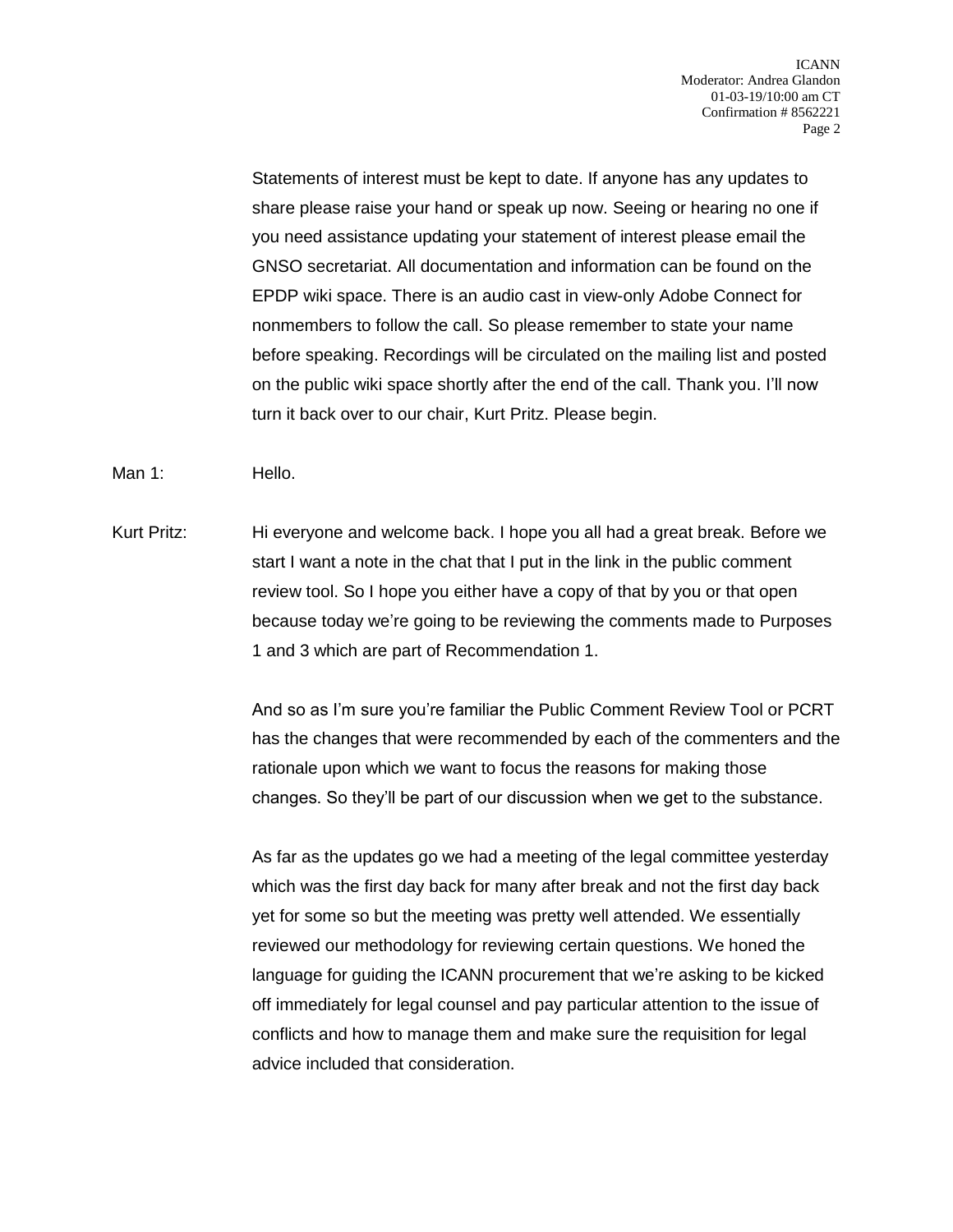And we also considered comments we received from Kristina Rosette augmenting one of the questions but we didn't get to any final decisions on any of the questions but rather we have three small teams working on each of the three questions that are in the initial report.

And so our expectation is that we'll have a better honed set of questions for the next legal committee review which will be a week from yesterday so Wednesday at least Wednesday where I am. And hopefully shortly thereafter we'll have revised sets of questions for the full teams review before they would go on to the - for input by our legal advisor. So that's essentially the update from the legal committee.

On the face to face meeting everyone I think on this call who's attending has their flight reservations. I don't think hotel reservation notifications are yet out yet. I'm not sure but the flight arrangements are all set out. So if you have an issue or don't have them please let Terry Agnew know right away.

And I think that's it on updates. Does anybody have any questions about the actions of the legal committee? I'd assume not but just wanted to check. Okay great. Marika are there any outstanding action items? I think in our last meeting there were not so I just want to check with you to see if there are.

Marika Konings: Thanks Kurt. This is Marika. There are a couple but I think they date back from the meetings we had prior to the new year. I think we - one came out in relation to the registrant consent to publication and the leadership team had an action item there to summarize the EPDP teams, a discussion and I think we're just checking up whether that actually happened or whether there's some outstanding item.

> And there was one – an action item to look at the timeline and workplan in relation to the launch of phase two that is outstanding. And then we still have an outstanding item in relation to the statement of work file type counsel but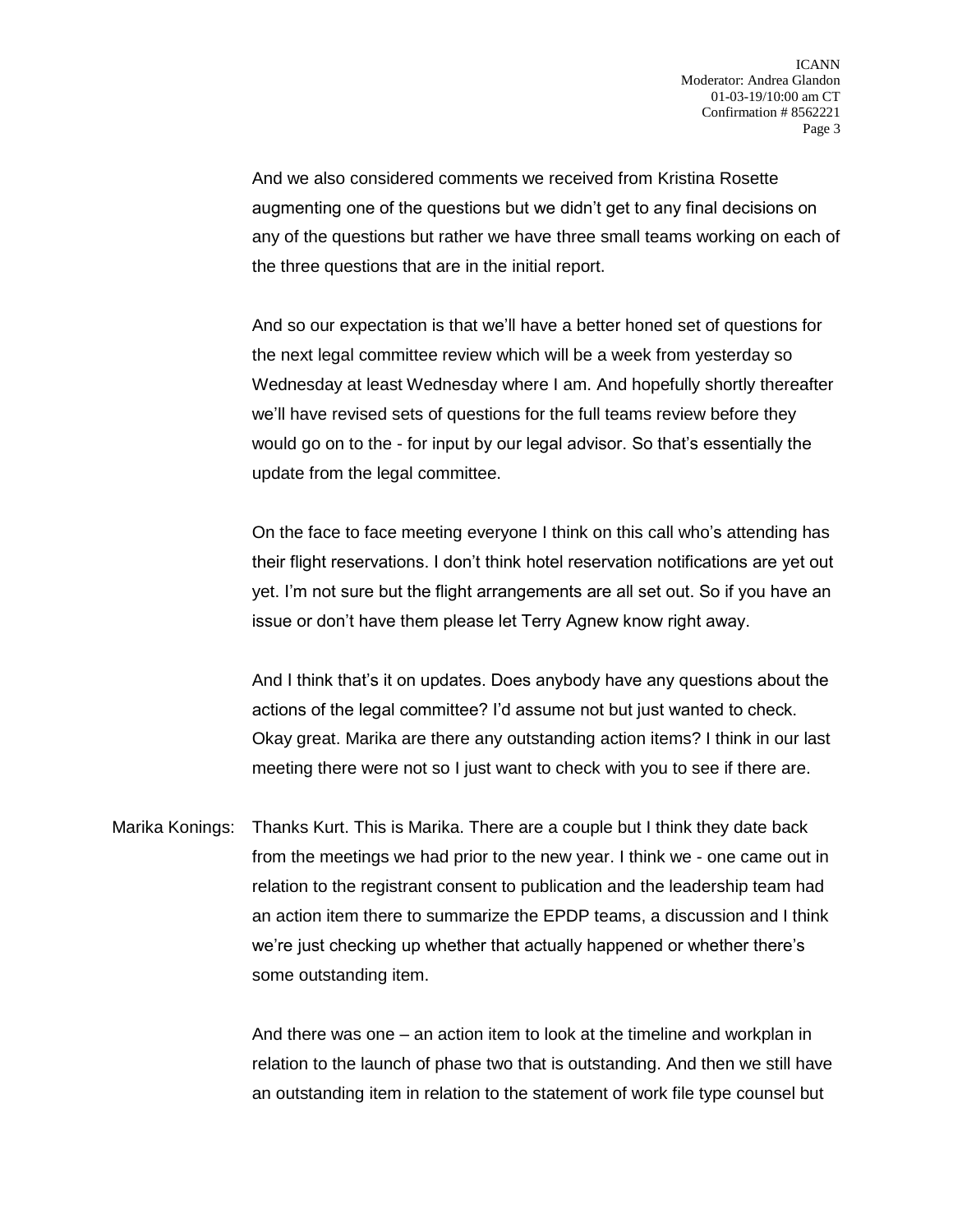I'm actually thinking that that has been overtaken by the work that the legal committee is doing so we can maybe mark that as complete.

Kurt Pritz: Okay great. And I see a question in the chat so when we get to the substance I'll get to that question so thanks very much for bringing up that agenda item. So but before we get to that I'd like to review the proposed methodology for going through the comments. We have as a wise man once said, we have a long way to go and a short time to get there.

> And so it's incumbent upon us all to read through the comments that are entered into the Public Comment Review Tool. I think I'll start saying PCRT and pay particular attention to the rationale so that we're going to have to assume, make an assumption that everyone's read the rationale and carefully considered it.

> So where we don't touch on every single comment that was made in the public comment forum we want to make sure that every comment receives consideration. So there are two ways of doing that. One is to touch on each one in our, during our meetings. And the other is that everyone has read and carefully considered the comments and has chosen to not support or make a comment about - or not to enter into a discussion about a certain comment on this meeting.

> So we owe a duty to all those who commented that aren't part of this team or the people that the people in this team do not represent but those more at arm's length from this group that took the effort to comment have to know that their comments have been read. I'd rather not do that during these calls because there's just not enough time.

So you really need to look at them and pay the comments that were made respect that they deserve even though we decide that they aren't to be discussed on this call because we, you know, maybe set a bar high for making changes or something like that.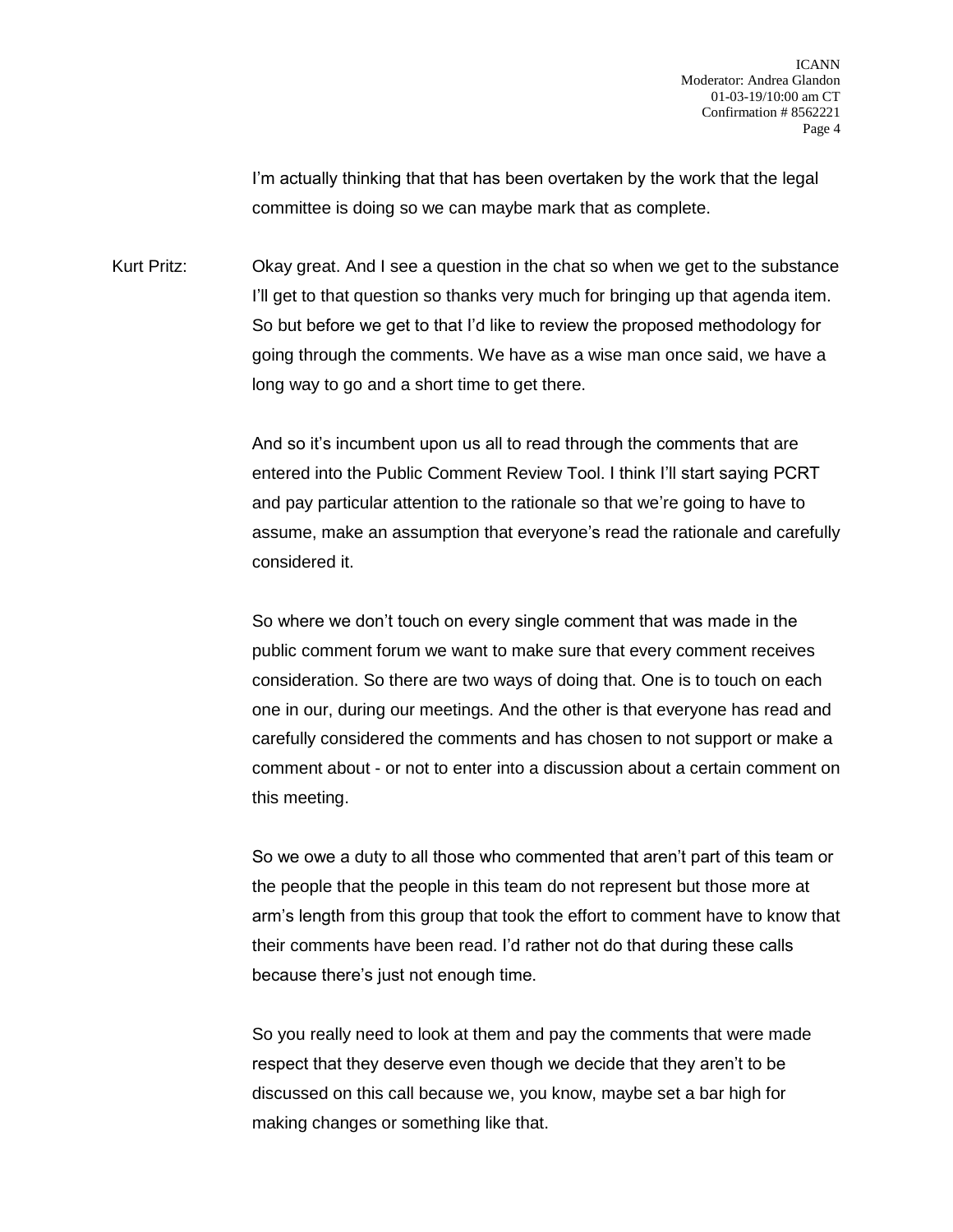So with that preamble I'm now looking at the team screen, could you bring that, the (low) letter? Oh go ahead Kavouss. How are you? And Kavouss while you're talking because the team broke up the letter we posted…

((Crosstalk))

Kavouss Arasteh: Thank you very much for the opportunity for talking about to repeat what I sent you all that the way ICANN - I'm not talking to (unintelligible) ICANN in general put the public comment together is not user-friendly manner. It does not facilitate the reading of the document and does not (unintelligible) a most quickest link of analysis. And I sent you an example how the comments could be consolidated in a document. I'll tell you an example, one example of one (unintelligible) that you see that how it has been assembled and make it easy for the people to quickly look at the matter and grasp that.

> Here we do the comment in a narrative way just narrate whatever people just said. So we don't know what the changes they do and what is the impact of this change. If someone asks to activate not to use the word activate then we will know which area we are talking of activate and what is the proposed instead of activate and so on and so forth. So just wanted to tell you that there.

And second in regard to your question you hoped that we have already document, maybe everyone has done but they have not done. I have done part of this but that was very recently available. I sent you a message and asked you do I need to have a document during the break? And I was told that civic is not available because they creating these tools.

And very recent two or three years ago document are available and I have not done the whole thing so many recommendation and so many comments and so on and so forth. So at least I can openly mention that I have not read all the documents. I have read some of them. Thank you.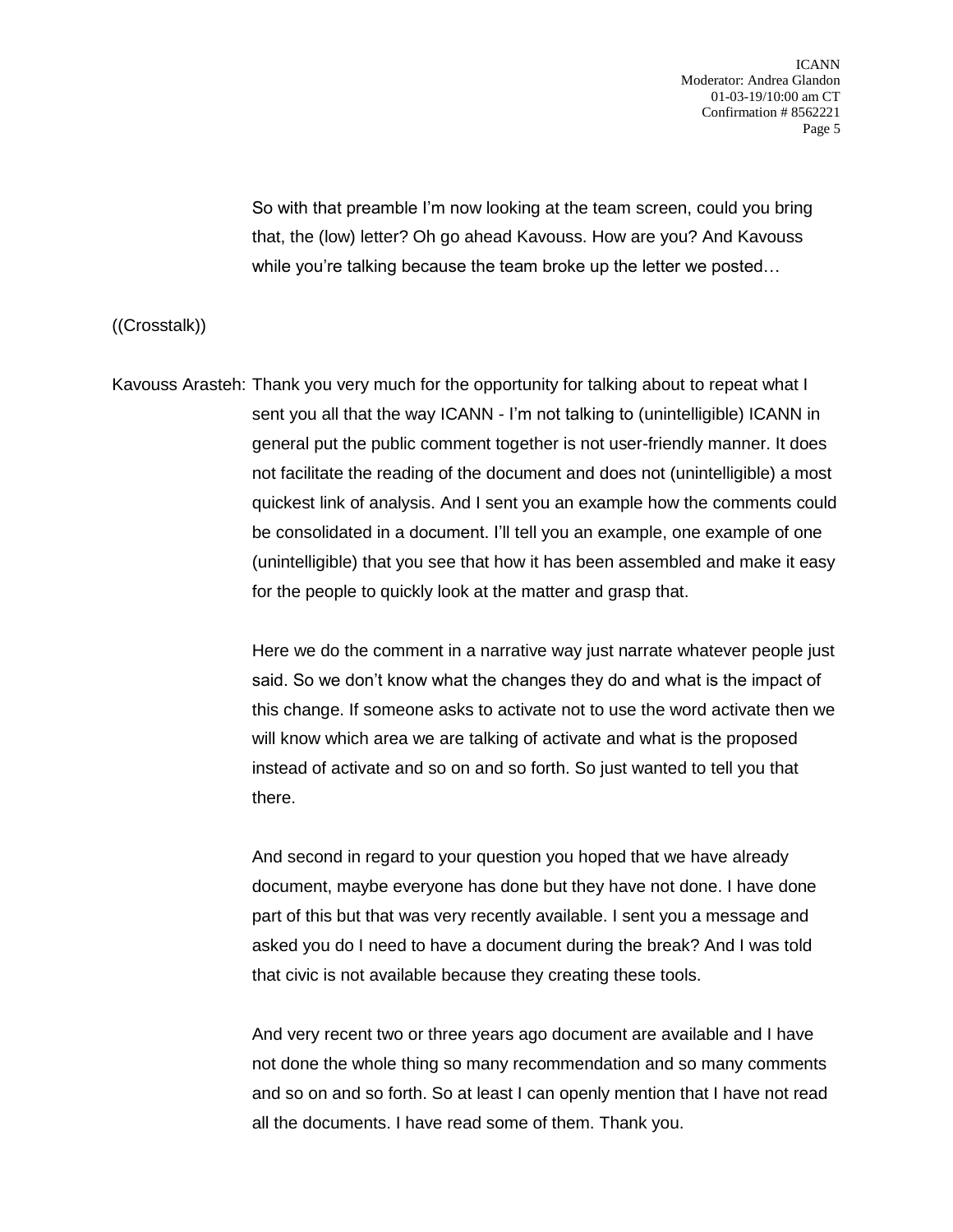Kurt Pritz: Thanks Kavouss. And partial answer to your several comments on the there's, you know, I really have two comments. One is for each meeting we will let you know which sets of comments will be reviewed during that meeting so that for example during this meeting we put part of Recommendation 1 on the agenda.

> And two is that in addition to the PCRTs which are comprehensive and compiling the comments and the rationale for them and therefore I found to be very instructive. The support team has also created a short form document that we'll put up shortly that indicates the final language so where somebody had wanted to change the word activate for example. They didn't want to change the word activate they wanted to define. Berry has shown what those - that amendment can clearly be.

So you'll have to read through these in a measured way but in a dedicated way. And two is maybe the format you'll see today will be more friendly and we can start distributing those before the meeting.

So this is the letter that we sent out that outlined our process going forward. And, you know, I've covered part of it and I think you understand the PCRT and how it's laid out. And I outlined people's duties in here. So I think a way to go about this is really, you know, we want to focus on rationale and to see if there's any new thinking here.

So if a change is recommended to one of the recommendations, one of the policy recommendations so one of the purposes for processing registration data, we want to look at the rationale and say had we talked about that before? You know, for example in purpose one somebody recommended we include that, you know, that one of the purposes was the transfer of domain name. And I'm not sure but I think we talked about whether transfer should be included or not and actually had that address that somewhere else in our thinking and in the consideration of the temporary specifications.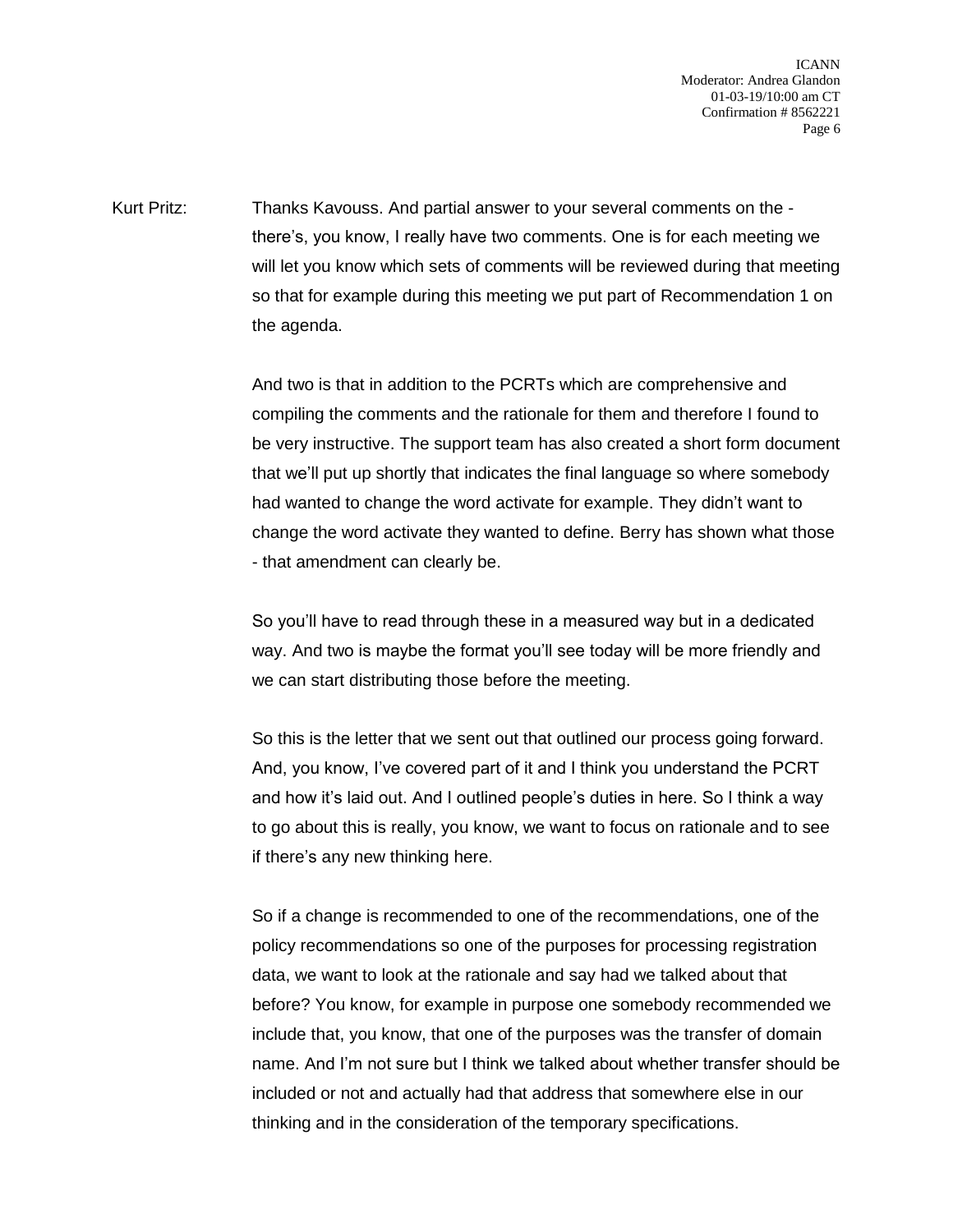So for me I'd really like to take comments or suggestions that were made in the comment forum. And if they're based on thinking that we've already covered I'd kind of like to let them go but I'd rather that we, you know, review carefully each comment, identify if there's is any novel arguments in the rationale and then review the proposed recommendation in light of those arguments, those novel arguments and see if we still support changes.

Also rather than going around the room or presupposing who might be for or against a particular recommendation, you know, I think we'd bifurcate the discussion and say, you know, who in the room is for a proposed recommendation and then who did not support a recommendation or a change and have the discussion that way.

Or the – I'll layout how we're re going to have this initial discussion and we're going to see how this works. I want to get this done in the shortest period of time and but allow for the necessary discussion. So we'll see how it goes and adjust our methodology as we go along. I hope that was clear to everyone.

And, you know, it's hard to - it's really hard to debate process and how we're going to do something without doing the work itself. So I recommend that we dive into these first couple purposes and see it goes, but I'm willing to take are there any other comments about in addition to Kavouss' about the process and how we go through this? And I'll admit that I'm a little bit under the weather so I'm – I've kind of like concentrating on what I'm saying and haven't read the chat so I'll pause for questions and gaze through the chat. Kavouss is that an old hand or a new hand? Let's go on to Alan Greenberg. Hi Alan. Happy New Year.

Alan Greenberg: Hi. Happy New Year to everyone.

((Crosstalk))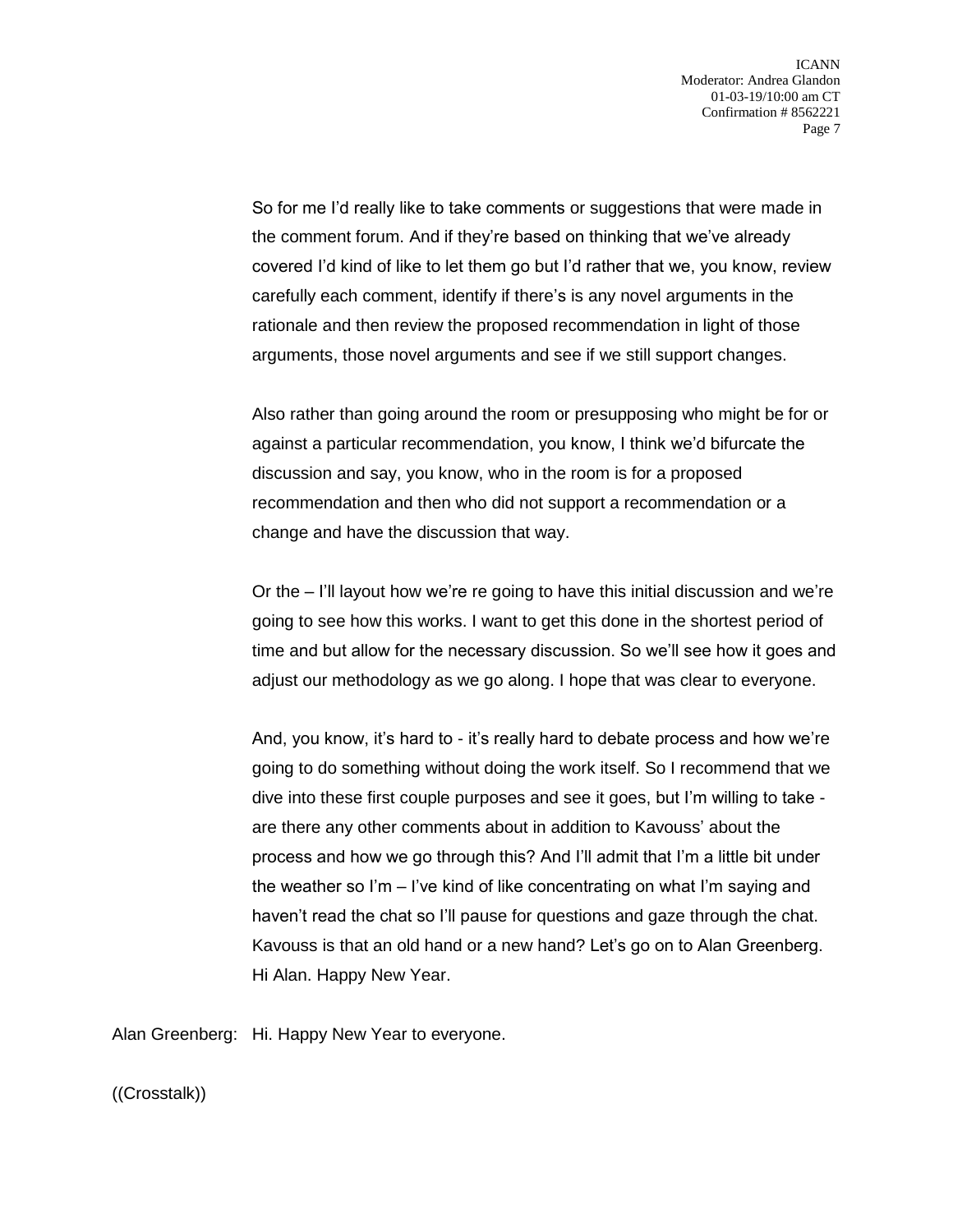Kavouss Arasteh: One of the – yes, yes one of the comments mentioned that we need whenever we talk about rights, also talk about obligations. So I would like to see the initial text of the EPDP and the addition of the obligations proposed by different people. If they're proposed by several people the same thing we should have it at one time. If there's different things, we should have different color. We should have blue, we should have green, we should have red, we should have anything.

> So it is quite clear that rather than going and reading all these consequential pages we have the text and text of the recommendation and then we have changes proposed. And they look at the changes, what the changes is and then we agree with the changes which has more or sufficient support from the (unintelligible) or from the people in the team. Currently this is too many lines and too many pages we have to read so this is not an efficient way of that.

> This should have two alternatives, either the person or be active or be active with some initiations to propose some solutions so I don't know which one you want. I can be passive totally, say nothing at all. But the way that the document (unintelligible) I'm sorry, is not user's friendly is narrative way and it doesn't help at all. Thank you.

- Kurt Pritz: Okay well you I'll remember that comment because it's going to become a little more meaningful in just a couple of minutes. And I will – and then we'll preserve your comment. You won't have to make it again. Thanks very much Kavouss. Go ahead Alan.
- Alan Greenberg: Thank you very much. I just wanted to thank staff. I made two comments on the list when they published the summary and the responses, the staff was exceedingly prompt and, you know, addressed them very quickly and I want to thank them for that and wish everyone a Happy New Year. And I know Berry's hand has been up for a very long time.
- Kurt Pritz: Thank you Alan. Berry go ahead.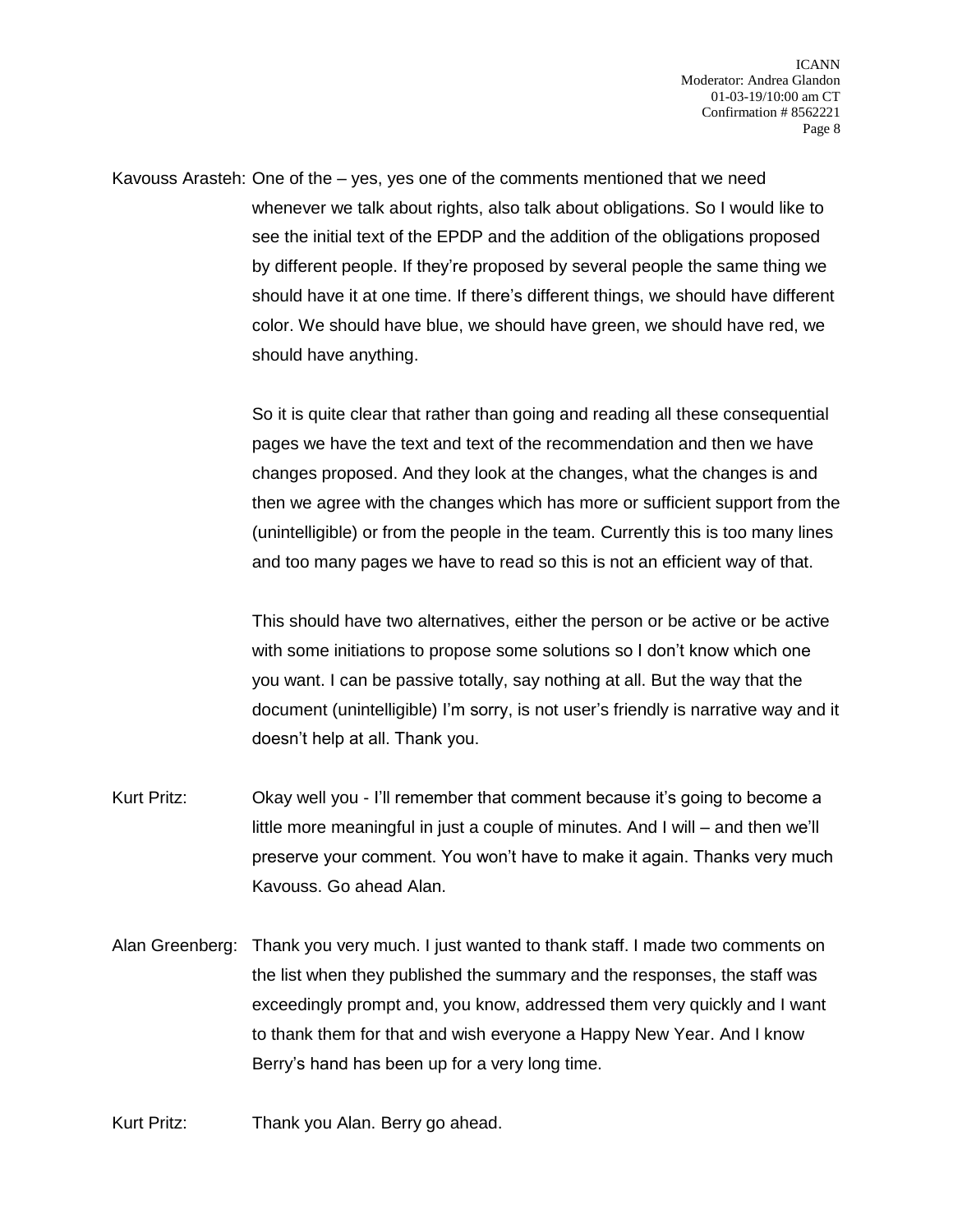Berry Cobb: Thank you Alan, thank you Kurt, Berry Cobb for the record. Just to kind of tack on to Kurt's introduction as well as what was mentioned in the chat about support of Milton's approach. In essence we are doing that. We will be getting to the harder or more of urgent positions that were raised during the public comment form against either certain purposes or recommendations.

> We did choose to Purposes 1 and 3 today because on the initial scan it didn't seem like there was, you know, general support for the purposes perhaps maybe some slight modifications to the wording. But it in essence it's kind of a baby step into our way as we review each of these comments. That said the same approach applies when we're working within a particular PCRT or a specific purpose or recommendation.

> As noted in the letter, you know, most of the PCRTs are structured by starting with support and then support with intent of recommendations with edits or intent and wording that requires amendment. And as you step down through those there - the second and third parts are where kind of the more divergent positions are mentioned as well as not only just the rationale but proposed edits.

And so when you look at this from a document or a PCRT level review, yes we're starting with the easy ones first then we're going to get to the more complicated ones or divergent ones, but then the same approach actually occurs within the document.

You know, where there was general support and especially where there were no comments specifically assigned to a response, to a quantitative question there's is no point for this group to spend time to reviewing through all of those agreed comments not to say that if there's additional comments posted in agreed sections that they should be ignored. They should be reviewed.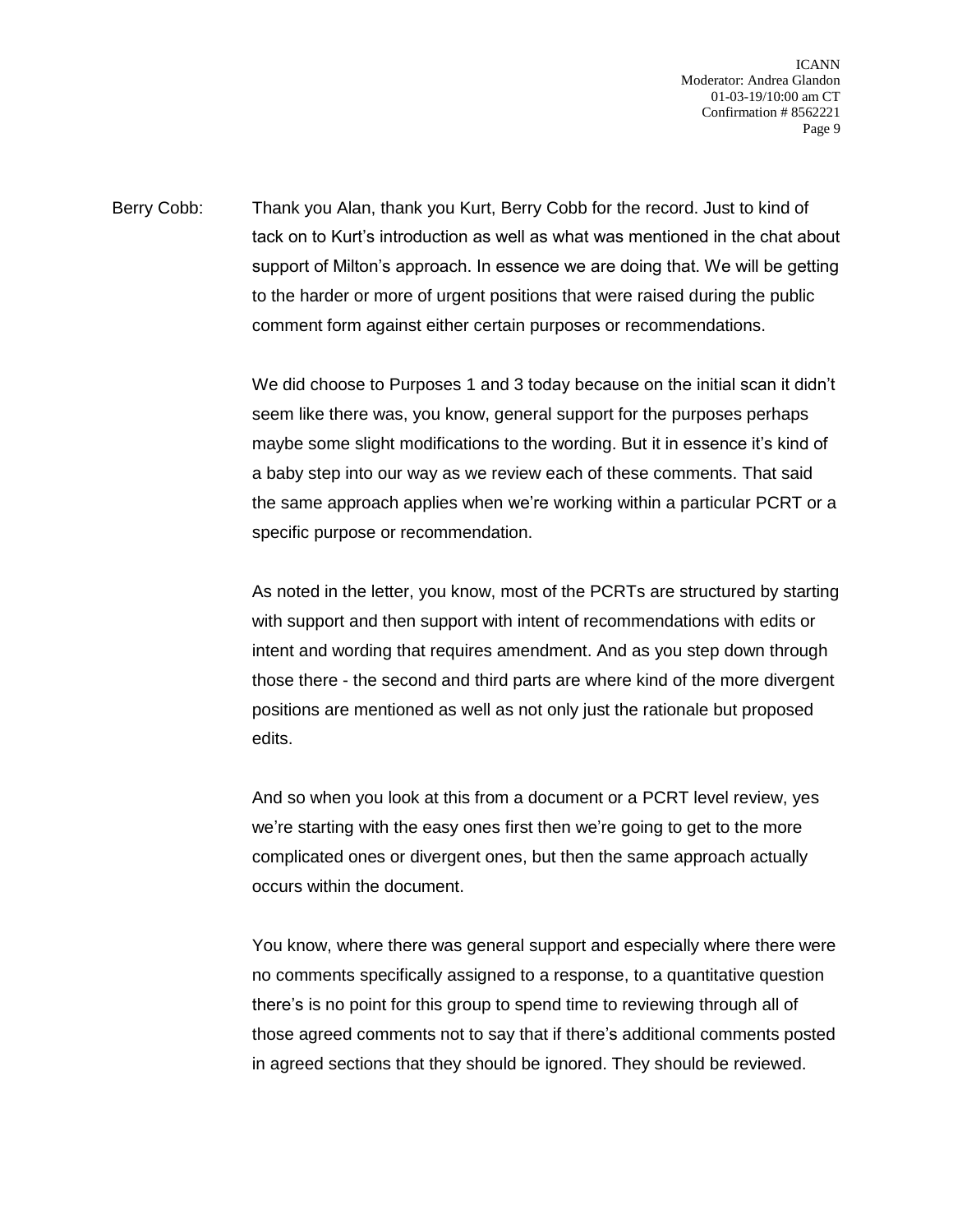And again the general premise is if there is any new idea that hadn't been discussed by the group before that we spend time on those. But the majority of our time should be focused down in the areas as Milton pointed out where, you know, there are divergent (unintelligible) on a particular topic that we're reviewing through. So I'm – we're hopeful or staff is hopeful that at least with this approach we can wade our through or filter our way through to the most meaningful comments that (unintelligible).

Kurt Pritz: Thanks Berry. Go ahead Milton. Welcome. Can you guys hear me?

Woman 1: Kurt we can hear you. Milton I see where your Adobe Connect mic is unmuted on our side. Please check on your side. We're unable to hear you. And Milton it seems like we're still unable to hear you. I'll send you a private chat message and see if a dial out would be helpful.

Kurt Pritz: Okay with that let's get into the, let's get into the substance.

Milton Mueller: Can you hear me? Okay...

Kurt Pritz: Oh yes go ahead. Welcome.

Milton Mueller: Sorry about that. AAC was cycling and being very sluggish. It has been that way all morning. So I appreciate Berry's comments. I think we will take a slightly more meta approach in these early phases. That is I would like for us to agree on the categorization into those three categories and say what which ones we agree which purposes we agree at least our pretty much wellestablished and we're talking about tweaking at best. I would like for us to agree which ones actually really need work and I would like us to agree on which ones are possibly lacking enough consensus to even be taken forward or at least will have to be seriously discussed.

> Now what I'm afraid of with the approach that's been proposed is that we will spend an hour talking about minor wordsmithing of basically consensual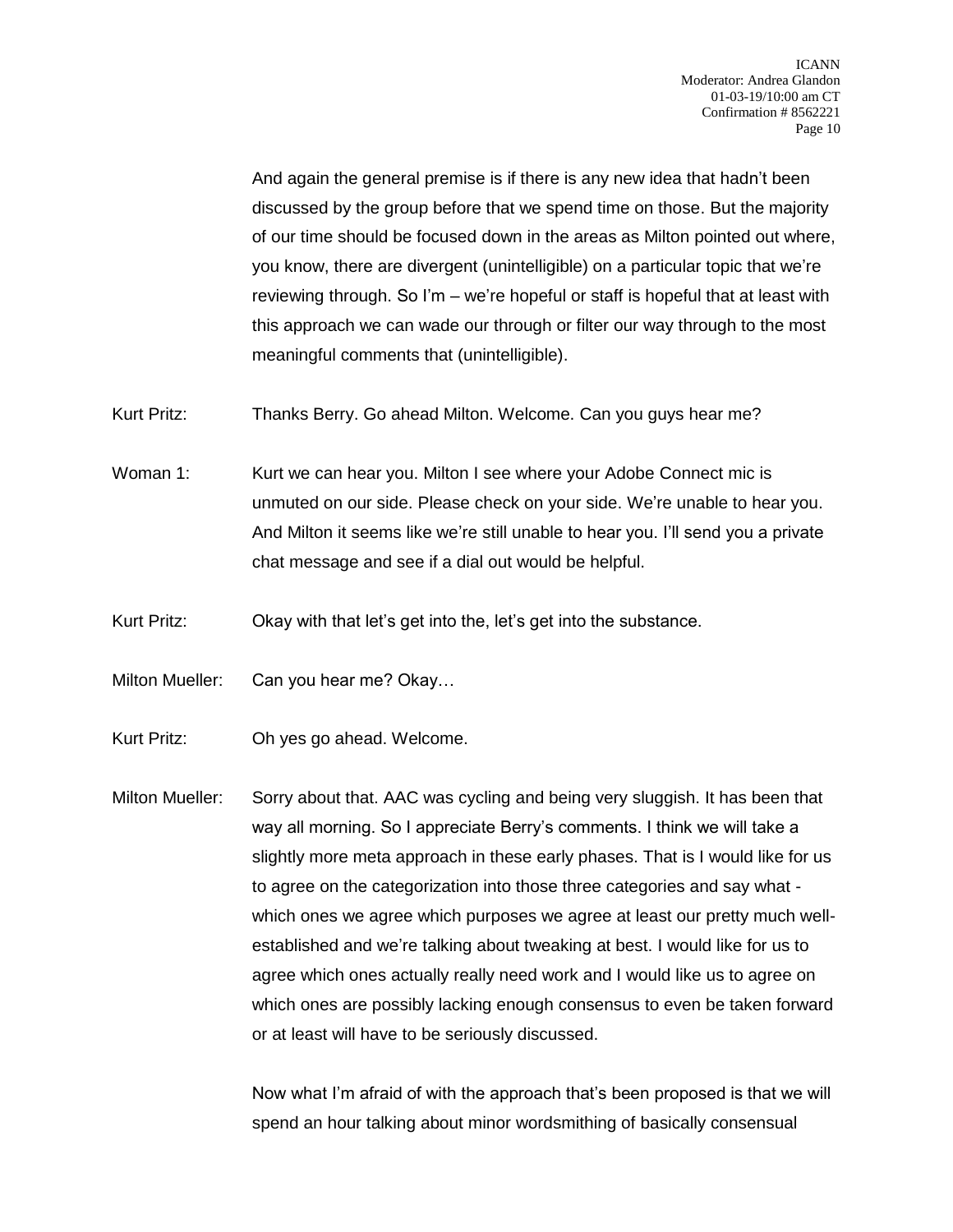purposes. For example, this tweaking of purpose one by adding the word obligations which is in my mind clearly a mistake and somewhat (contentious) one. And then we will not have time to get into the real serious discussions we need to have. So I would appreciate if it at least is a procedural matter that we could first of the categorization of all of the purposes in terms of where they stand in those three categories?

Kurt Pritz: Thanks Milton and I'd like to talk about this for a few minutes because it could save us a lot of time going downstream. So I for one I agreed with your categorization. And after this call we could formalize that in a notes to the whole group and in order to ensure that we all have the same understanding.

> So the - yes so the question I really have for the group is this, and this is why I waited to respond to (Ayden)'s comment initially is, you know, that I really wanted to get into discussing the purposes. So for example in Purpose 1 we have seven parties, seven – well seven groups of suggested tweaks to Purpose 1. And for me, you know, some of them I think are in error. Some of them I think make it better. But to me at the end of the day if we implemented any of them or left the wording the same I don't think that would change the work or the results of the work at the end of the day.

> But I also understand that, you know, work went into creating these edits and it's difficult in that discuss them (unintelligible). So I, you know, I for one would like to shortcut the process somewhat but would like to understand and get some sort of understanding from the group about, you know, how we pay attention to, you know, these set, when they're grouped together seven suggested changes in Purpose 1 and nine suggested edits to Purpose 3. Marc go ahead.

Marc Anderson: Thanks Kurt. This is Marc. I am a little bit worried that in the rush that we're going to be shutting down comment prematurely, for instance the obligations text, you know, of the people who wanted an edit. That seems like that's the common thing that they wanted the edit on behalf of the people who wanted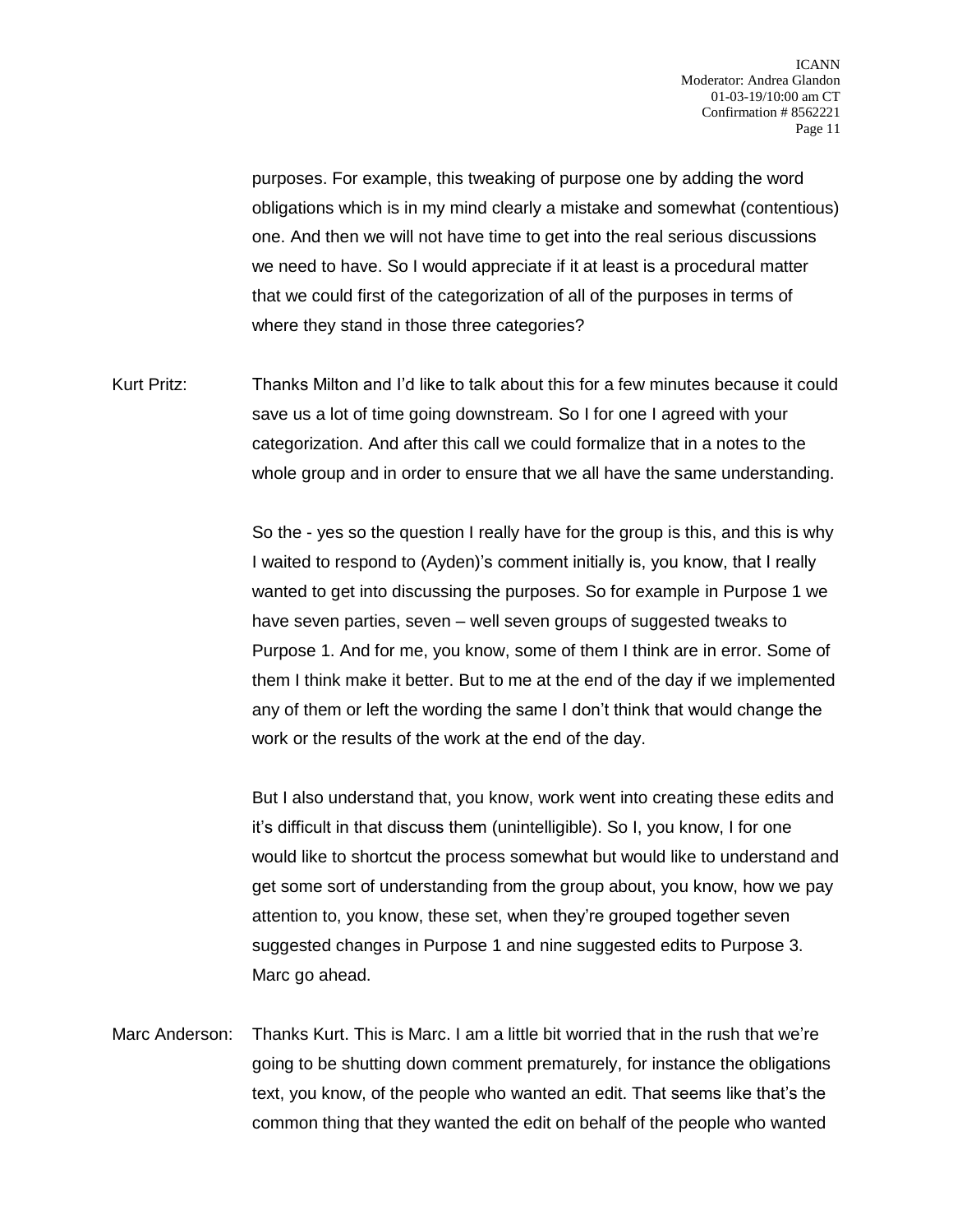edits in this purpose, wanted that particular edit. And so I do think that we need to talk about things that are like that.

Most of the edits are, you know, as Milton says they're one offs and we can move quickly through those or even just decide not to engage them but, you know, one of the great advantages of format that was created by staff is that it allows you to very quickly scan through and see what the commonalities are.

So, you know, we are, what we're wasting time on right now is arguing about whether or not we're going to even discuss things as opposed to discussing them. I think we can go quickly through. Maybe I don't know how you plan to determine, you know, I mean is this a consensus call? I didn't think it was. I don't know how you plan to determine which things, you know, we might take but shutting down the comments right now just seems like the wrong way to go. Thanks.

Kurt Pritz: Thanks. Go ahead Alan.

Alan Greenberg: Thank you very much. I've no problem with the categorization. However one person's tweak may well be another person's die in the ditch. And I don't think we can ignore them. However we've successfully used small teams to resolve issues. I certainly don't want to be wordsmithing on these calls. That is a futile and horrible effort.

> So I would suggest that if we have anything other than one offs, that if we have a common theme that we try to identify a small group of people including the proponents of those and the, you know, and the opposition if there is any and to come up with a proposal and not try to wordsmith on this call. Thank you.

Kurt Pritz: So I'm sorry Alan could you - so you're recommending that we view the set of recommended changes and try to resist the urge to wordsmith?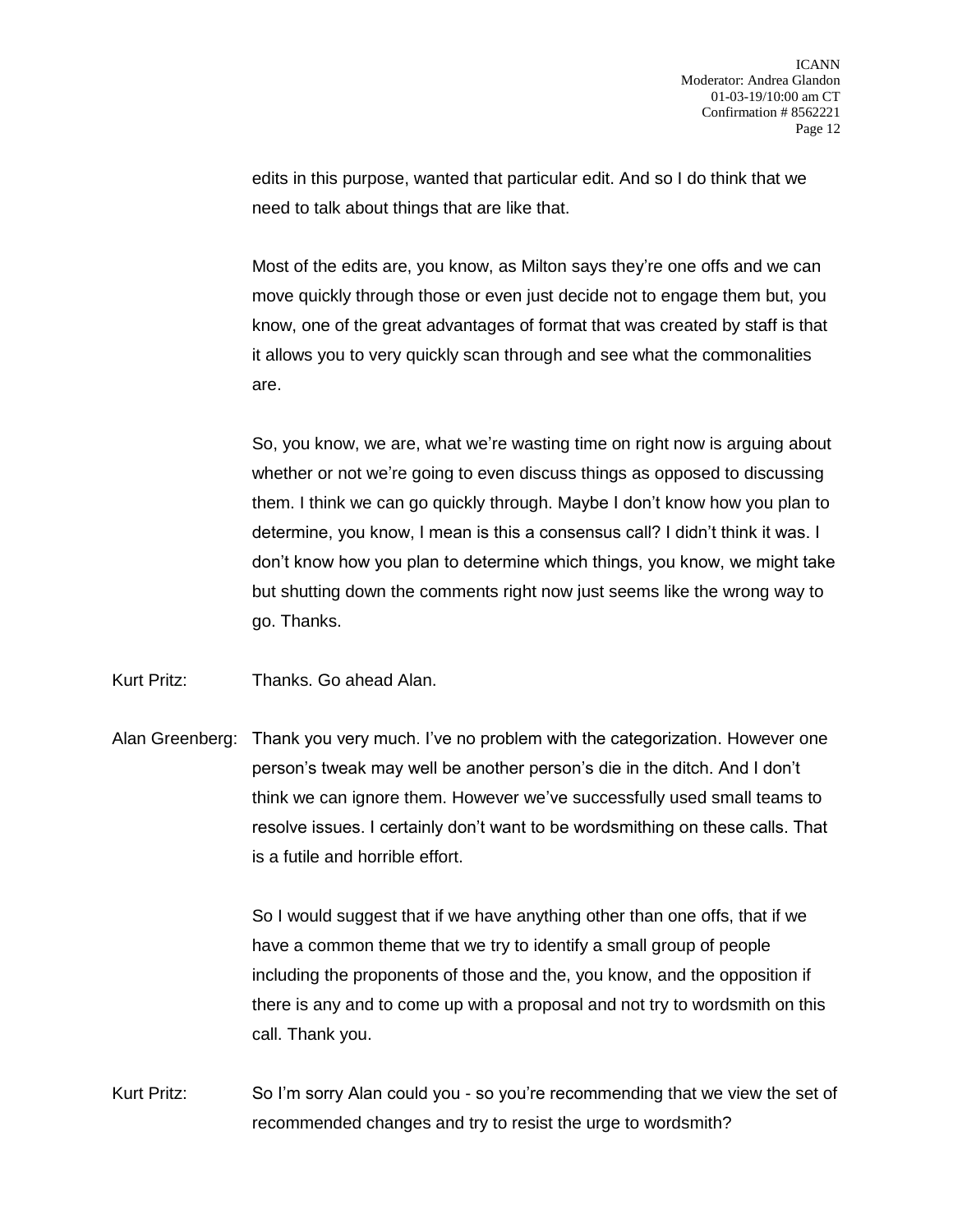Alan Greenberg: That is indeed. I don't think we can ignore them because our obligation is to go through them as you've pointed out, but I don't want to try to resolve issues on this call unless it's something that we can really readily do. You know, we're - many people on this call are not going to be in a position to do a formal consensus call without consulting their groups so I would suggest we try to delegate when we can. And but I believe we need to go through everything. Thank you. And again Berry has had his hand up for a while.

Kurt Pritz: Go ahead. Thank you Alan. Go ahead Berry.

Berry Cobb: Thank you again Alan, Berry Cobb for the record. Just to tack on to Milton's point earlier, you know, if the group wishes to generally categorize the purposes or recommendations between support or divergence and attack the divergence in terms of assigning those levels of agreement or lack of agreement at a macro level I do want to caution the group you can't just rely on the graphs or the pie charts at the beginning of each one of these PCRT charts.

> It's really just kind of a general indication of a compilation of the categorized responses. But in some cases they're not a perfect delineation and should in no way be used to try to determine a formal level of consensus or a consensus against. That's not the intent of the tool.

But just to provide a more detailed example, you know, within this Purpose 1 there are 19 responses for support purpose as written. As an example and this is not a direct one, for instance the Registrar Stakeholder Group submitted a comment and could have flagged purpose one as a support the purpose as written but there were also individual registrars that also had indicated supported purpose with written meaning that, you know, there could be multiple like positions that are being calculated or revealed here in the pie chart. So it's not a perfect delineation of agreement across the group. It's merely meant as a quick takeaway oh it looks like there's some severe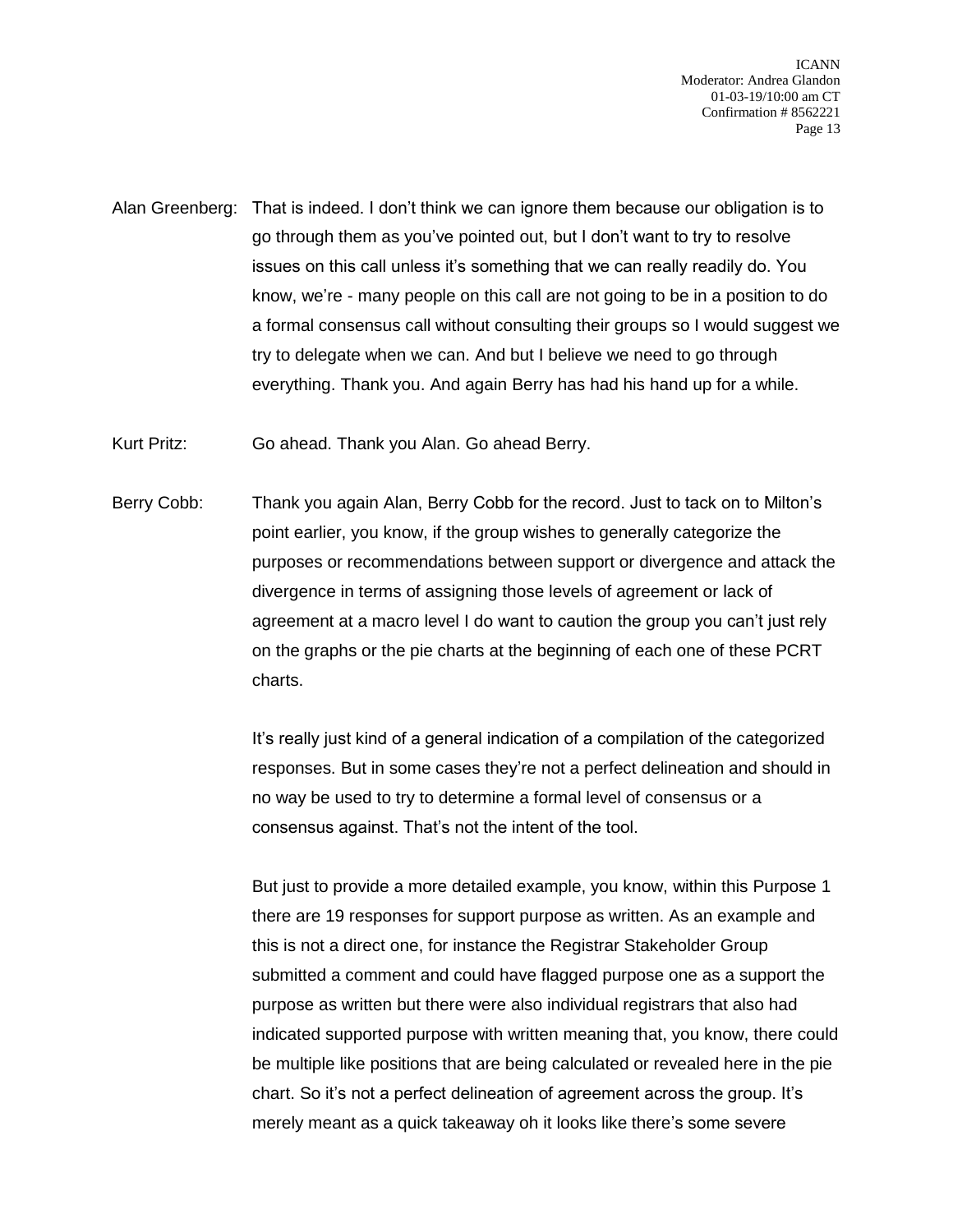disagreement such as purpose to. So in terms of trying to assign these macro levels of support the comments should be considered in assigning that particular level. Thank you.

Kurt Pritz: Thanks and I'm not a big fan of the - I think the pie chart's necessary but it's sort of a necessary evil, so I look for yellow and red. But otherwise it often is a display of different people comment on the same thing which is not indicative of total support of the community so the pie chart I see is (unintelligible) limited value. Alan Woods, the other Alan.

Alan Woods: Thank you. Happy New Year to you all. It's actually a very quick one from us. Just as I'm reviewing the actual purpose one PCRT I just noticed that the Registry Stakeholder Group's comment actually seems to be mis-copied over for a team that's replaced the term agreement with the word support in the first amendment. I just want to make sure that maybe staff could just take a note of that that it should be in Column 12 or Row 12 should I say in accordance with the relevant registry agreements.

Kurt Pritz: Can you stop there Alan. Could you - could...

Alan Woods: Yes.

Kurt Pritz: Oh this is scrollable. So we're - I want to look at that because that really confused me so that could be very helpful.

Alan Woods: 12.

Kurt Pritz: Row.

Alan Woods: Yes that jumps (unintelligible). Yes well it jumps the right place.

Kurt Pritz: Yes.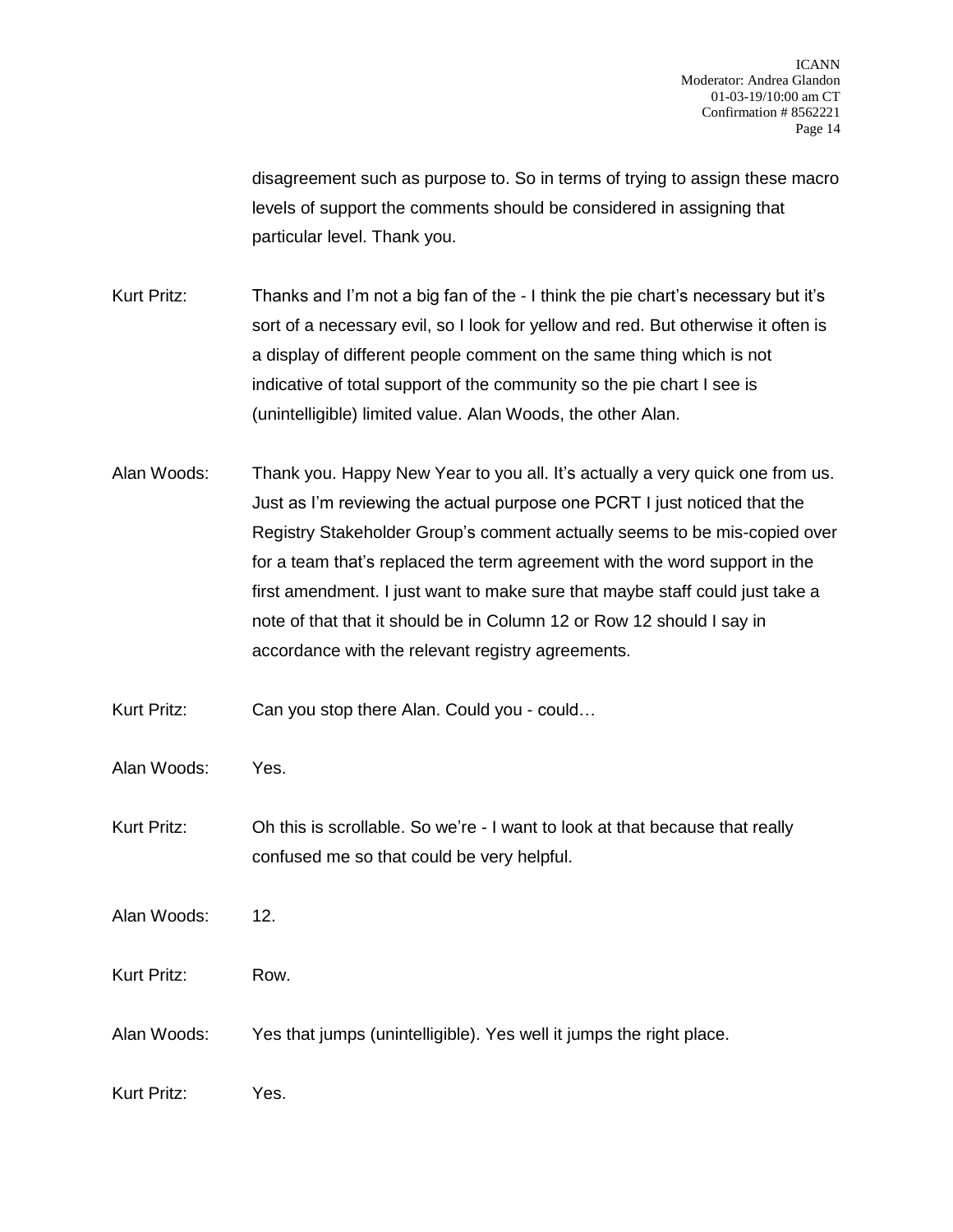- Alan Woods: So you see in the first proposed that in accordance with the relevant registry support. That should be registry agreements and the Registrar Accreditation Agreement so not supports. We don't - I was reading that. I was like I have no idea where that came from. So I think it was just a copy and paste or a replace all so I just wanted to flag that with the team. That's all.
- Kurt Pritz: Thanks very much. That's helpful. (Emily) go ahead please.
- ((Crosstalk))
- Kurt Pritz: Oh wait Alan's got the actual, yes.
- Alan Woods: No, no sorry, apologies. I just want to say that that what was submitted on the Google form as well. So it's not that we tried to do that. We were trying to do the latest change.
- Kurt Pritz: (Emily) go ahead, please.
- (Emily): Thank you very much Kurt. Happy New Year to everyone and also a big thank you to staff for plowing through the comments over the holiday season and getting them into a very readily adjustable form. I know that there's been some comments about, you know, it could be like this, it could be like that which is obviously useful feedback. But I think that we should all acknowledge that there has been a great deal of work and that by staff that is very helpful to all of us as a team so thanks for that.

Yes I agree with the comments on that Berry's made and Kurt has made on the pie charts. I view them as a sort of useful indicator of what's to follow. But it's, you know, I always feel with public comments in these environments that they are not a numbers game. This is - the comments are received from selfselecting groups of stakeholders. They are not representative of the entire global community and all of the different states that are involved.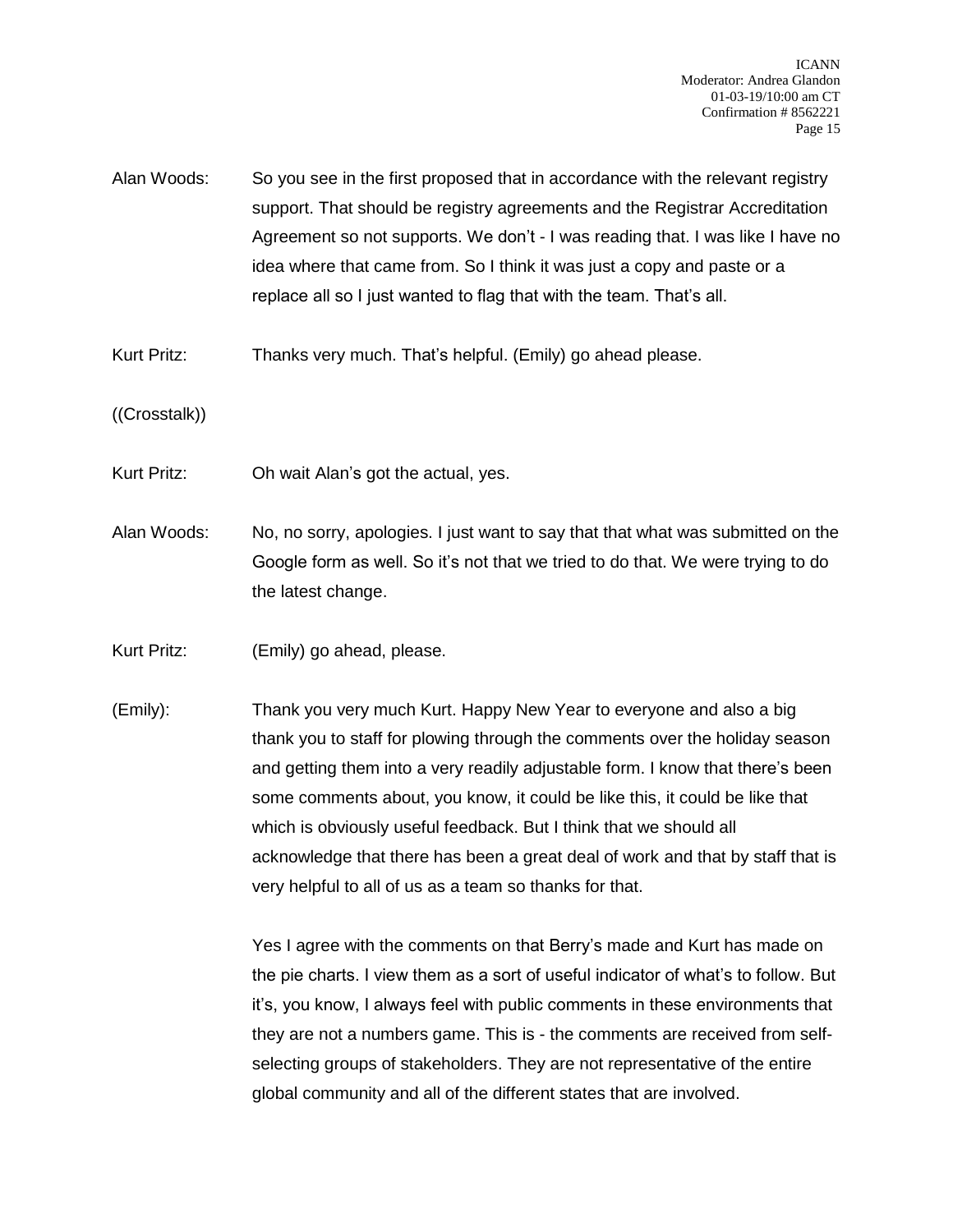And so although it can seem tempting and attractive to go well how many, you know, voices supported this particular amendment, there are many different ways in which the whole process can be distorted or in which different voices can be louder or more vigorous than others but it doesn't mean that those other voices should not be heard.

I think it's much more interesting and relevant for us to look at we, you know, we are experienced in this area all of us. And it's much more relevant to say well where is the same point made by different stakeholders across the traditional divide if you like? If you've got people from - and we know we have an idea of what those divides are. They might not be fixed on every item but where there is - we understand where there are divergence of views so where a particular point is made across the spectrum of interest and that is really significant.

And of course I agree with everyone who's saying we don't want to sit here wordsmithing every single text or amendment. At the same time we do want to show respect to those who have made comments and to highlight as many others have said new ideas, things that haven't occurred to us. So that's just a brief intervention which I hope is useful.

Kurt Pritz: Thanks very much (Emily). So there's a couple of different ways of going about this. One is to scroll through each of these with the change and the rational. And the other is that in addition to this the support teams summarize the recommended changes. So if you guys can open up the PCRT so you could look at the rationale in each one we can look at the recommendations sort of in total. So if you could either make that smaller so we can see it and then we can blow it up a little bit. But you'll see here that there's - what I would say is essentially six proposed changes to Purpose 1. There's 1 to 5 on the first page and then Number 1 on the second page is sort of a recommended change. But GoDaddy and the Registrar Stakeholder Group did not recommend a replacement for the word rights in the term.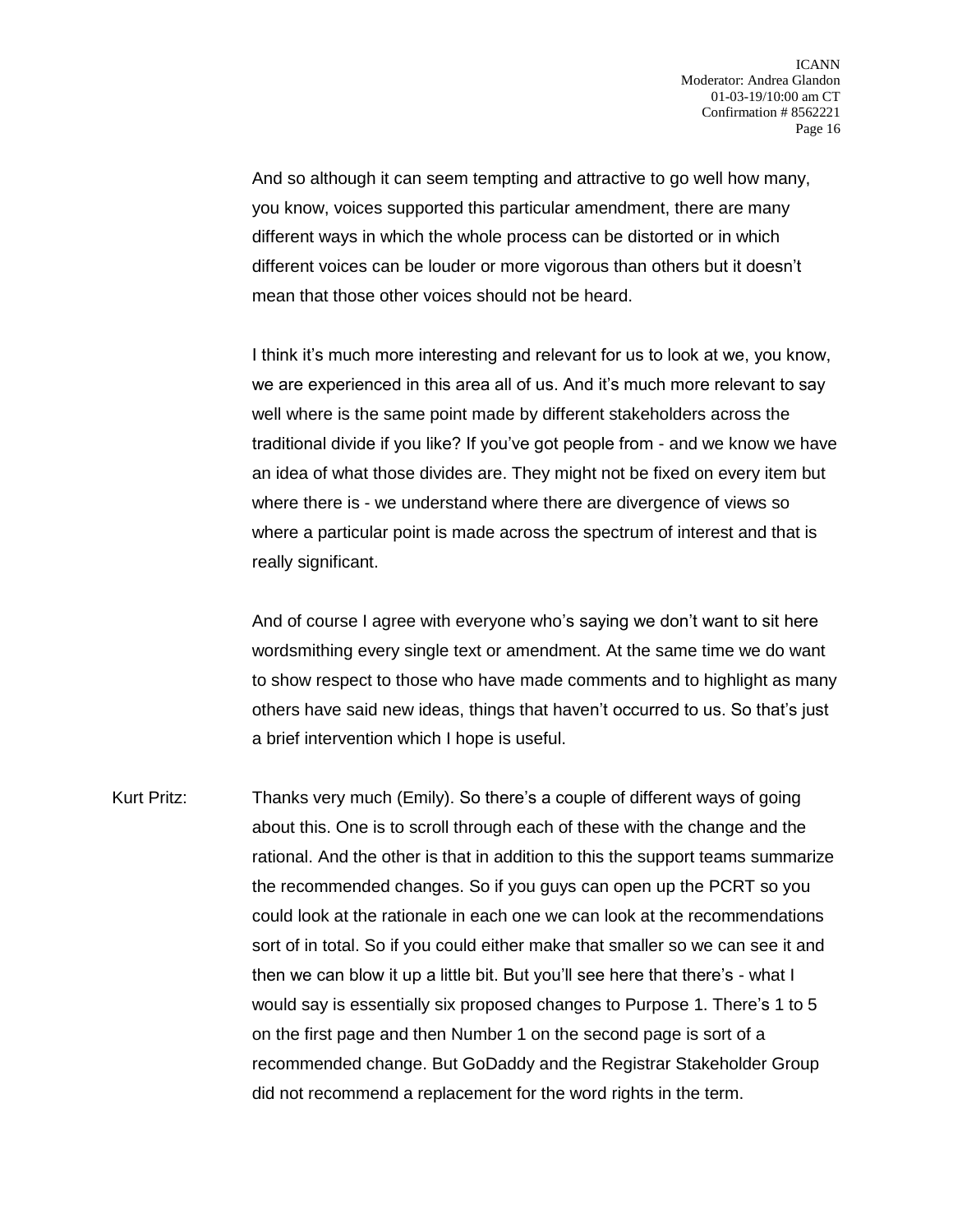But we can sort of stare at all of the changes at once here and, you know, and I think kick off a distance. So I think we want to hear from someone in and let me just - this is the last little philosophical or process related thing I'll try to – I'll say - I'll try to fit in. That is that we sort of have to try to divorce ourselves from the commenters which to me is practically impossible.

So, you know, each of you has a duty to the group you represent and then you have a duty to this team. And so the comments, the proposed changes and more importantly the rational for those changes have been written by organizations you represent. They might be your employer or they might be your stakeholder group but they sort of have to stand on their own at this point. And we have to look at the proposed changes and the rationale as written and see what we think of that and sort of adopt the change or not and, you know, further refine what is here or further justify what is here beyond what is suggested over what is written in justification.

So to the extent you can, you know, I would I think that's something we have to try to keep in mind. So with that I think we want to start to letting go or letting go of some of these recommended changes as, you know, possibly making it better but not better enough that we need to debate it, you know, voicing support or an opinion against some of these changes. So Kavouss is first in the queue and I understand you've already voiced support for the addition of obligations in this. Do you have further Kavouss?

Kavouss Arasteh: Yes once again Kurt I think we need to respect each other. Someone told that my time is wasted. It is not correct. We are not wasting time of anybody. We're raising the question and we must be clear about the question so I don't think that there is somebody or everybody else saying that my time is wasted and so on so forth. And this person has in many times in the past also told the same thing to the others so we should respect each other. So I have one general question, twenty-nine people for several months have done something. All of a sudden one commenter comes and proposed a change. Do we agree with the change or we need to discuss the change to see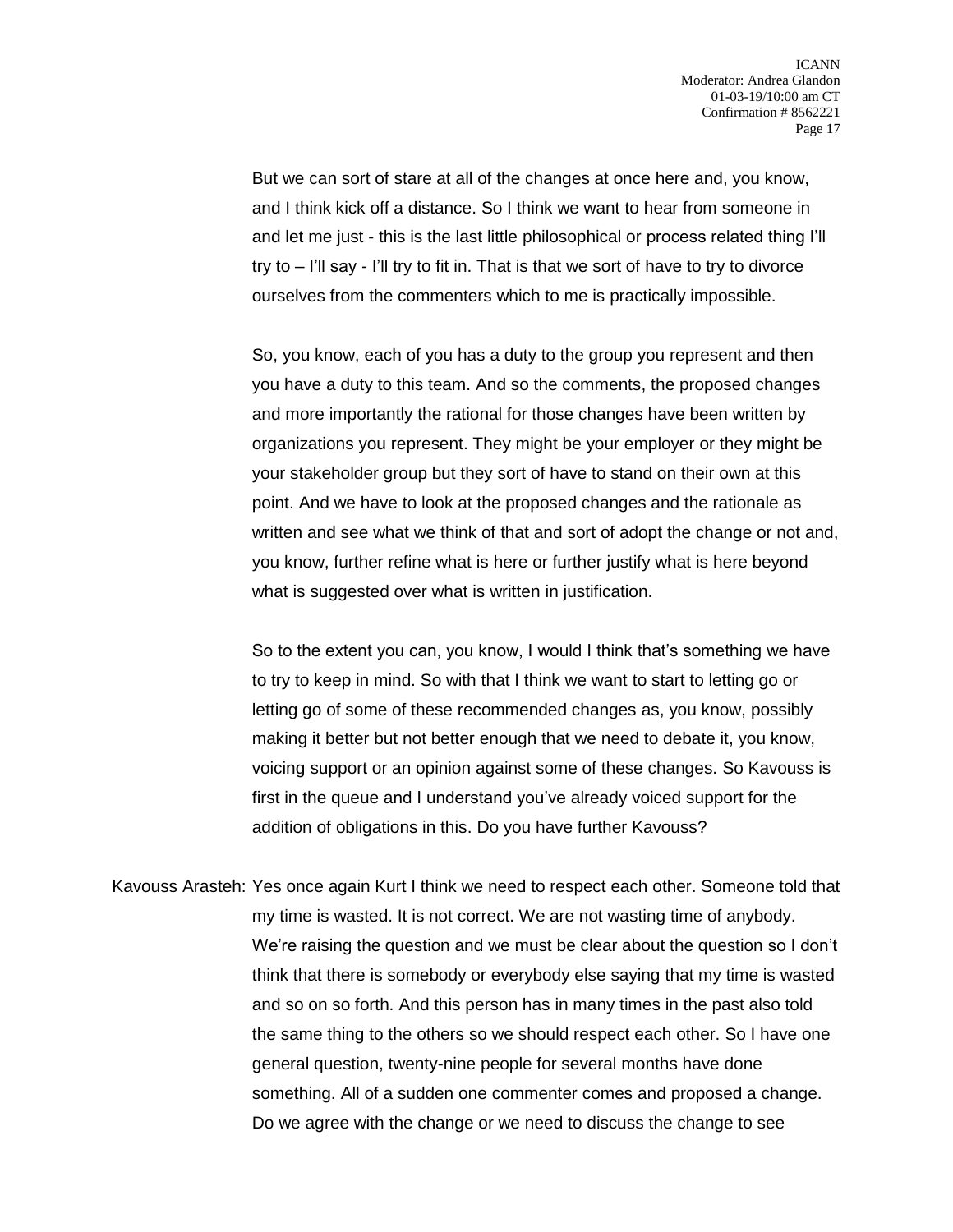whether this has not been already agreed or discussed several times. And the result of what we have in the initial text is after all those discussions so we should not subordinate ourselves to one single common problem with the (unintelligible) of the work.

Somebody saying that activate is not that a correct word or somebody is saying that we have forgotten something and somebody is saying that it is a narrow discussion or saying that a narrow definition has been defined narrowly. I think we have to look into the acceptability of all of these comments, some of them may not be acceptable by us. So I ask you please how you want to go through these comments? Thank you.

- Kurt Pritz: I think there's two ways to go through these recommended changes. One is to go through them one by one and one is to go through them in a group of either five or group whatever - however we want to term that. So for me I think they're kind of easy to go through them one by one but we could just ask for who's, you know, who's in support of these. I guess we should - we could do a show of hands. We could try that. So we can try each one of these and do a show of hands and see who is in support of a change. The alternative is to just take all five recommended changes and say okay who's in support of any of these and listen to all the support and who's against these and then have the show of hands. So let me - let's go through the queue quickly and then we're going to start with a first proposed change and go through these. Go ahead (Hadia).
- (Hadia): So hello everyone. I was actually going to comment on the changes in the concerns so can I do that now?

Kurt Pritz: Let's…

(Hadia): Is just a quick one. I don't have too many comments. It's just one simple.

Kurt Pritz: Okay.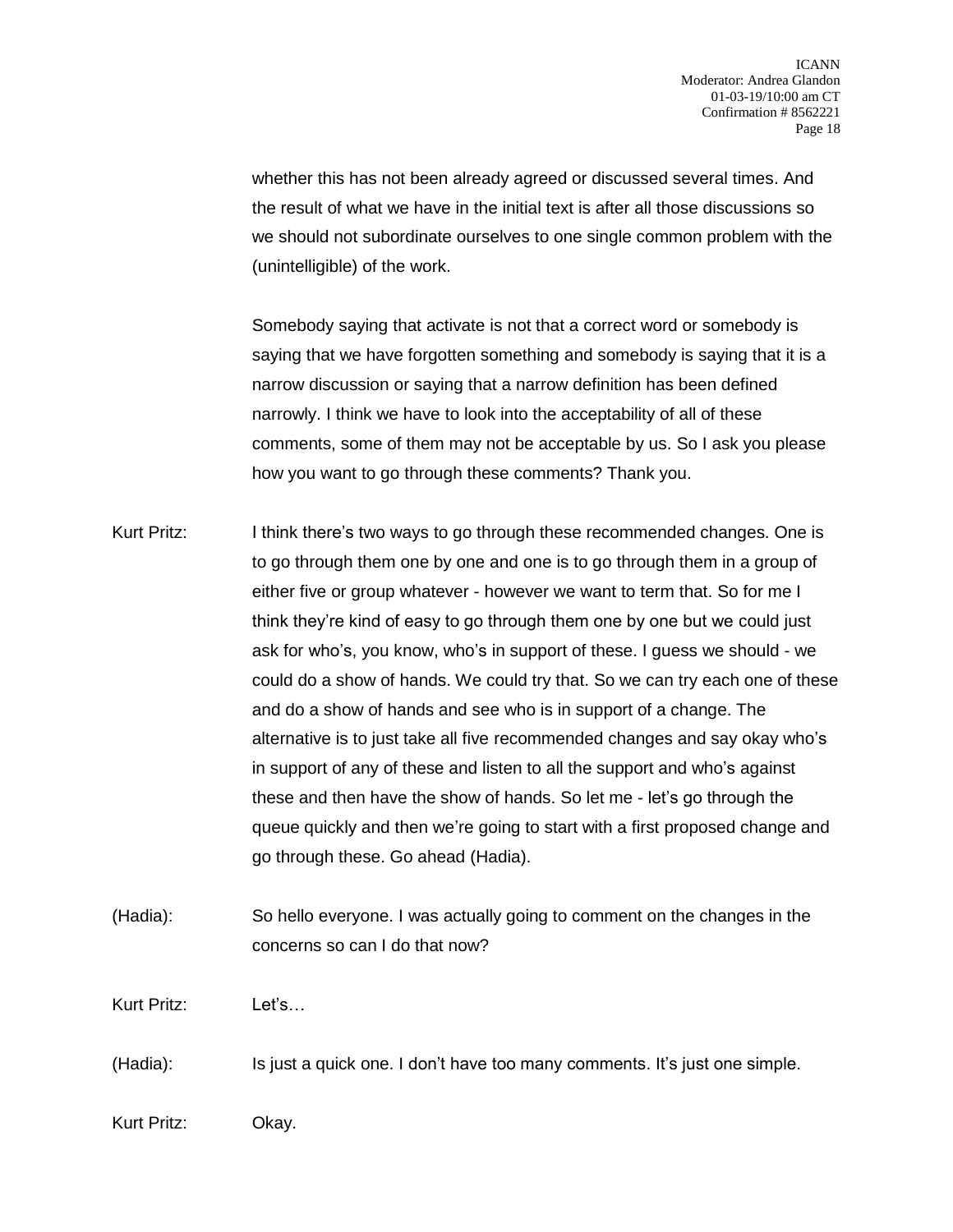(Hadia): So it's actually with regard to the concern that speaks about the word activate. And it is within proposed Change Number 5. And but it of course in change Number 5 it doesn't say - it will still have the word activate.

> I actually support the comment because activate domain names typically means bringing it (unintelligible) you'd like to register if this domain name is a Web site so activating the domain name would mean typically mean develop the Web site and (unintelligible) a up and running server right? And so I do support changing the change of the word activate and maybe replace it with register a domain name and allocate it to the registered name holder. It's more clear and obvious. So that's the only comment I have.

Kurt Pritz: Thanks. Go ahead Amr.

Amr Elsadr: Thanks Kurt. This is Amr. Generally speaking one thing I would recommend when going through these proposed changes is to consider when some of these changes are actually recommending a change or the addition, deletion or amendment of an actual purpose. My reading of some of these is that some of them might actually qualify a bit more as processing activities as opposed to actual purposes and might or might not fit into some of the purposes that already exist. And so I think that would be helpful to, you know, to keep an eye on while we're going through these and not just consider them all proposed purposes just because the commenters believe they might be. Another thing is to also when considering these -- and I'm sure that the entire EPDP team would -- wouldn't fall short of this, but when going through with these especially when it comes to amendments with the purpose of adding new ones to also consider, you know, what the legal basis is and to what extent it might be within ICANN's agreement or the remit of its mission to do this. But these are just general suggestions on my part on, you know, when tackling these comments things to be cognizant of. Thank you.

Kurt Pritz: Thanks Amr. Alan Greenberg?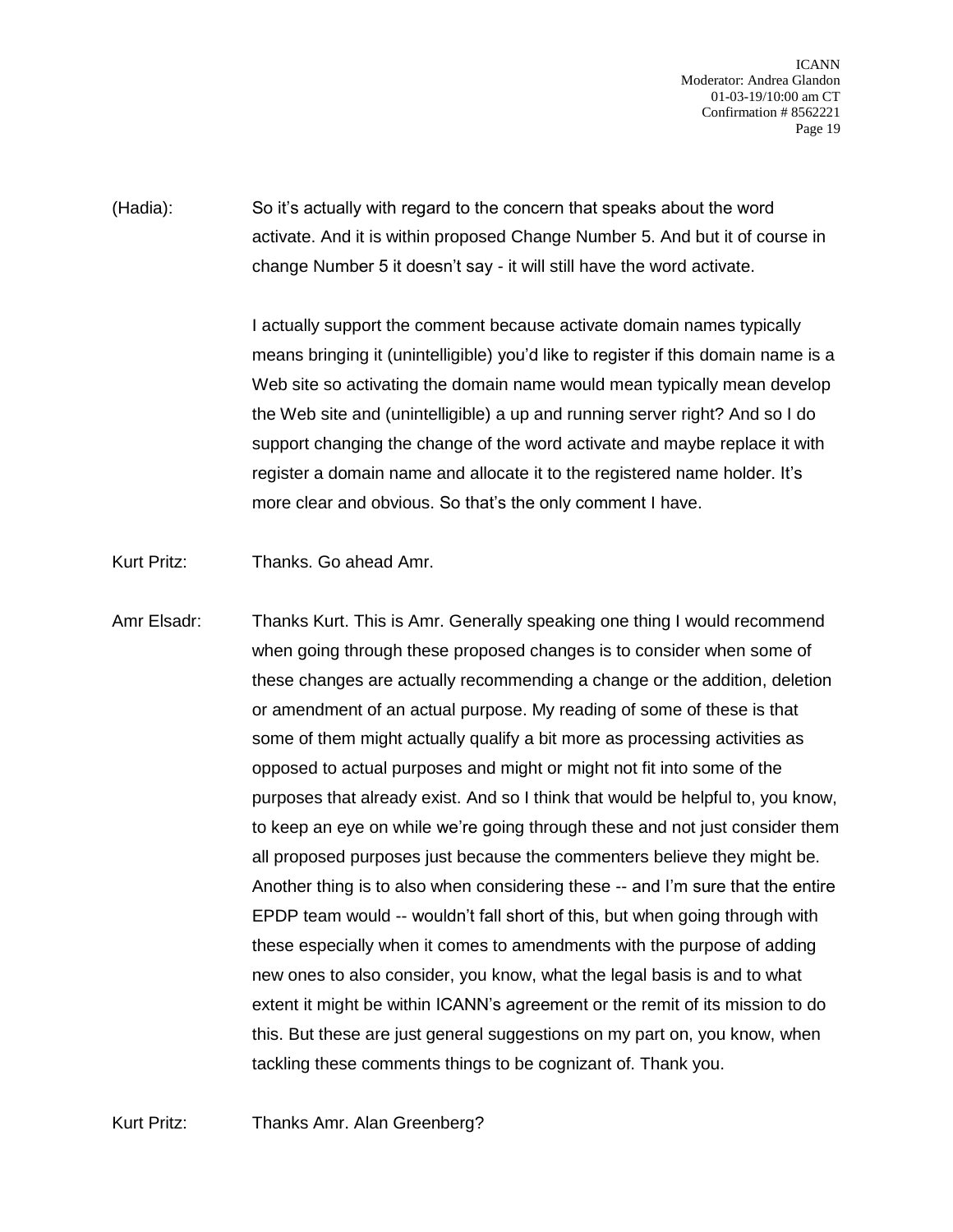- Alan Greenberg: Thank you. I was just foolish we're going to try to address the question you asked. I would suggest for ones that are commented on by one person we group them all together and ask is there anyone here who feels strongly that this warrants significant discussion and perhaps we can get rid of a fair - get rid of is too strong of a word. We can eliminate a significant number of the one offs that way without spending a lot of time on them. Thank you.
- Kurt Pritz: Thanks very much Alan. All right so I'm sitting here thinking and Farzi got in the queue, so go ahead Farzi, Farzaneh?
- Farzaneh Badii: Thank you Kurt. Farzaneh Badii speaking. So I just thought that just that general methodology or approach and also like to specifically for the addition of the word obligation. So if the changes that are being that it would require us actually go through the exit site of the datasheet that we had and over it and see if this change requires us to do the exercise again then we will have to consider that. For example, if we add obligation to this purpose then we have to go through the data matrix again and look at the processing and look at the collection of the data, the exposure of the data and all sorts of the questions that we answered in the beginning when you came up with these purposes.

So I think if there changes that would require us to go through those like elaborate exercises then we need to decide on whether we want to make the changes and – make the changes or go through the elaborate exercises and then accept or drop them. And I agree with Alan that if the change is something that the group I think that it needs to be considered seriously then we can go over them (unintelligible).

Kurt Pritz: Thanks very much. Okay so let's look at the first - let's try this. Let's look at the first proposed change. And I apologize this is going a little bit slow and we will get our legs under us and go through these more quickly as we proceed. So let's look at the first proposed change and ask if there's any support for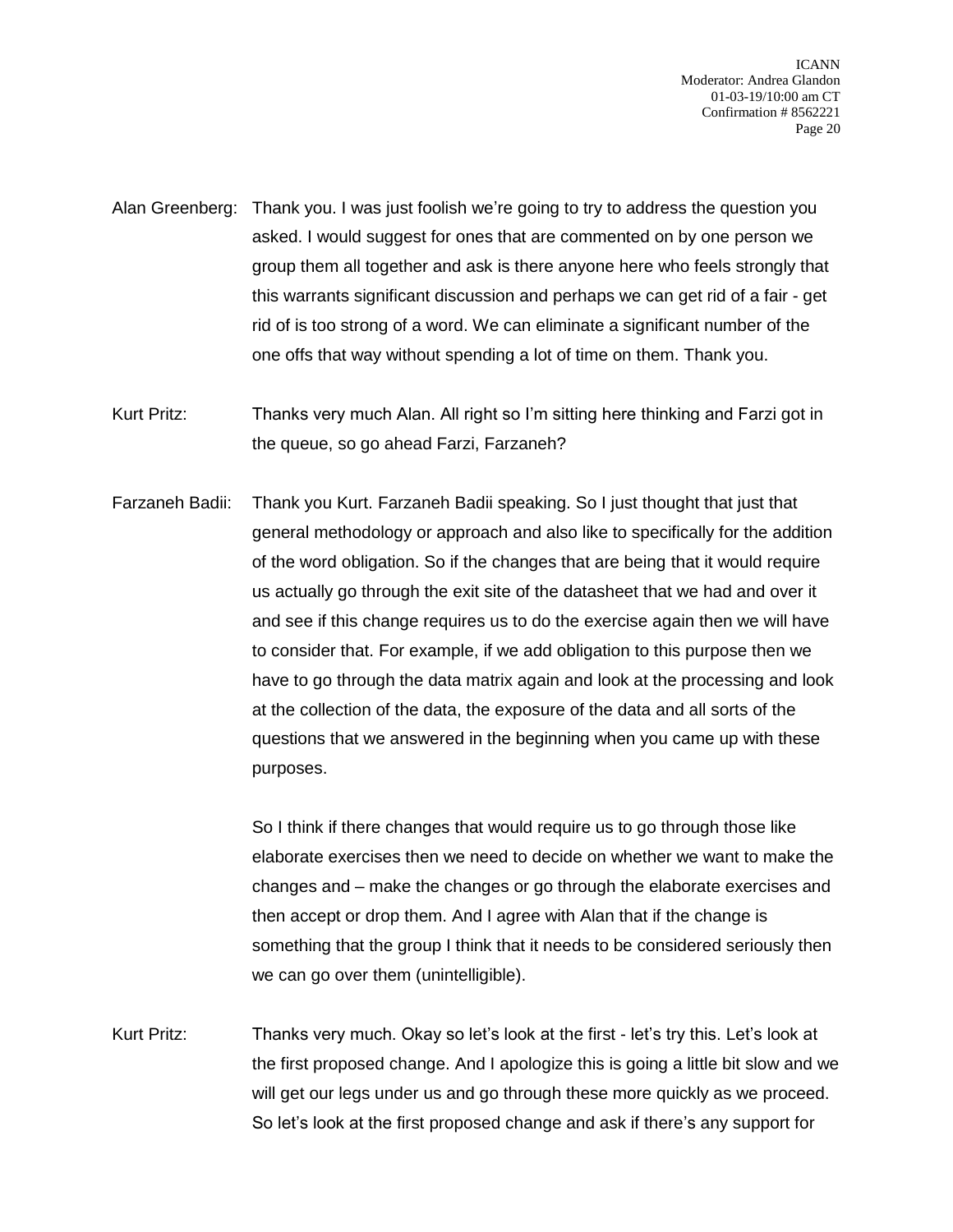further discussion of this change? I think Amr's comment kind of went to this one. So please let's – is there any support for this recommended change? Amr am I correct in - Berry please go ahead.

Berry Cobb: Thank you Kurt, Berry Cobb for the record. So I think to be more precise on this question, you know, specifically our purpose statement is talking about the activation and use of the domain name. And the comment provided by George Kirikos, you know, he essentially thinks that transfer and recovery should be spelled out specifically in the purpose statement. So really the specific question for this group to consider it should the more detailed definition of including these two words transfer and recovery be added to the purpose statement or is that implied by the general term of the word use? And if it's not then the group should consider adding it but if it is then we can acknowledge the comment that basically transfer and recovery are implied by the term use. Thank you.

Kurt Pritz: Thanks very much. Go ahead Amr.

Amr Elsadr: Thanks Kurt, this is Amr. Yes I think this proposed change would qualify as one of the ones that I view as not necessary to achieve the objective of the purpose. I understand - I think I understand where George is coming from on this and I don't remember all the processing activities associated with this purpose at the top of my head right now. But I think it might be worth checking to see whether any of these things like a transfer and recovery activation and so forth would fit in as processing activities or not within the purpose but to me they all just still fall under the general umbrella of establishing the rights of a registry domain holder.

> So I don't think that's spelling them out specifically in the purpose itself adds any value. And I think if we do go through this exercise with every one of these purposes it's going to become a – well it's going to give us all a terrible headache dealing with them and trying to wordsmith and make sure every possible is that was not me barking that every single processing activity is –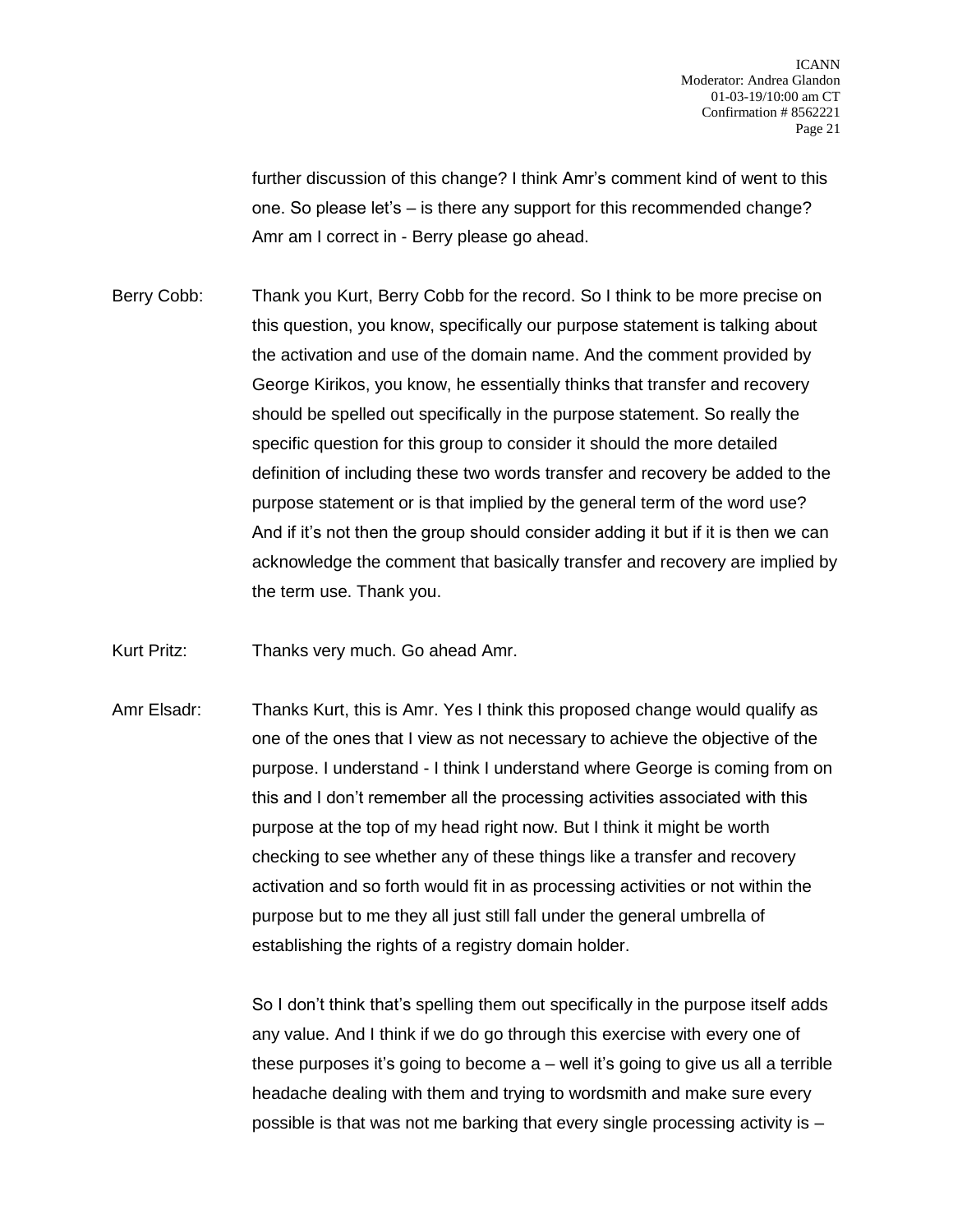that was not me barking – that every single processing activity is included within the substance of the process itself. I think that would be a terrible waste of our time and we'd end up submitting very confusing recommendations. So I think we should look at the purpose, see if they fit in with the processing activities. If they do fine, we can work it out. If they don't we don't need to but I wouldn't recommend changing the purpose based on this comment. Thank you.

Kurt Pritz: Thanks Kavouss, go ahead.

- Kavouss Arasteh: Yes I don't really understand what is meant by recovery. Recovery of what? Transfer I understand but recovery I don't know what we mean by recovery. However transfer and recovery does not constitute to be use. Use is more general. So whether we agree to the transfer and recovery or not but I don't understand what you mean by recovery. What is recover? Thank you.
- Kurt Pritz: (James) may I answer your question as part of his intervention here? Hi (James).
- (James): Hi Kurt, (James) speaking and Happy New Year everyone. To Kavouss' question I think we have separate consensus policy that establish and manage the processes of transferring domain names between registrars, between registrants but recovering domain name registrations that have inadvertently expired or are in some sort of a redemption period with the registries. So I think what George is referring to here with this comment is he wants to see those functions baked into this purpose. I disagree. I think that they do fall under the umbrella of use and disposition which is a much more generic and I think broad category. And in fact we might come up with new ways of using and - dispositioning domain names that are beyond transfer and recovery. But I should note that we have discussed the possibility or the likelihood that the transfer and possibly the EP E - expires the - PDP - or no I'm sorry, I'm getting my acronyms mixed up but the transfer and recovery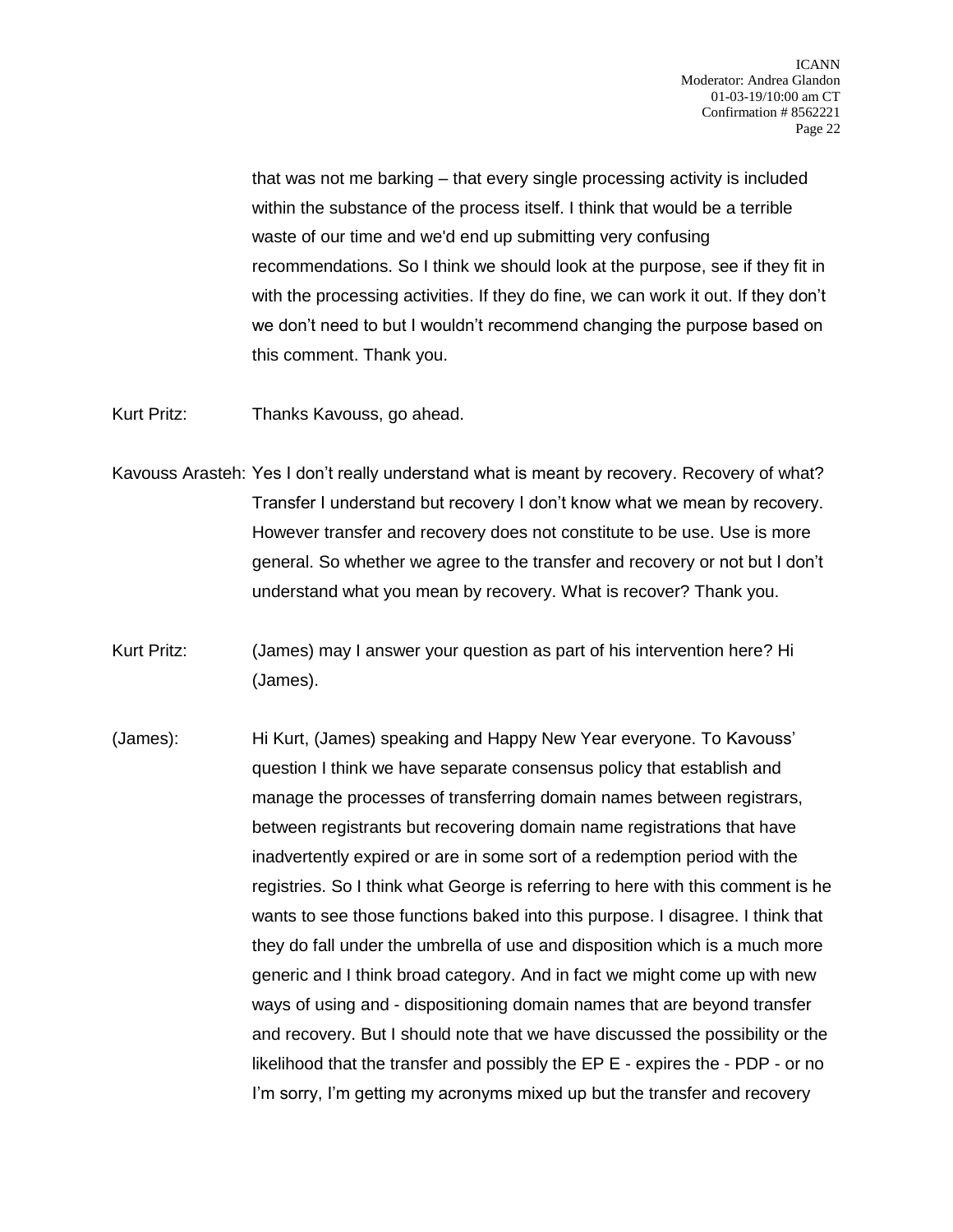consensus policies may have to be revisited following the outcome of this PDP.

And so I think (George)'s comment might be relevant to kind of flagged that work that needs to occur as a subsequent PDP or two following this one. So I think I'm agreeing with Amr and others that this is, these are important uses. They are important dispositions of domain names but they don't belong as part of the purpose however they should be flagged for follow-on work. So I hope that's helped - helpful thanks.

Kurt Pritz: Thanks very much (James). So I'm looking at the remaining two. Is there anyone that supports this change and thinks it should be made? So Marc and Alan if you are in agreement with what's been said before even if for a different reason it's okay, I think it's okay to drop off. Go ahead. Thanks Alan. Go ahead Marc.

Marc Anderson: Thanks Kurt. I am in agreement but I want to make a - I do want to respond to something different in the chat. There's been a couple of statements in chat about, you know, what it means to activate and allocate. And I think there's some confusion about what those terms mean. And so I wanted to raise my hand and make sure we all get on the same page there.

> And so, you know, allocating, you know, allocating a string, we talked about allocating a domain name, you know, that's phasing of the act of taking a string and, you know, and registering it to a registrant. The activation of it is different from registering it. The activation we're talking about activated we're talking about activating it in the DNS. And so those are two separate activities. You can't activated if it hasn't been allocated. And you don't have to activate it but that is one of, you know, but that is still I think the key to purpose one. You can register or allocate a domain name and decide not to activate it in the DNS. But just because you choose not to activated it in the DNS that doesn't, you know, I think that doesn't change the fact that that's part of the purpose of our - that's part of what Purpose 1 is covering.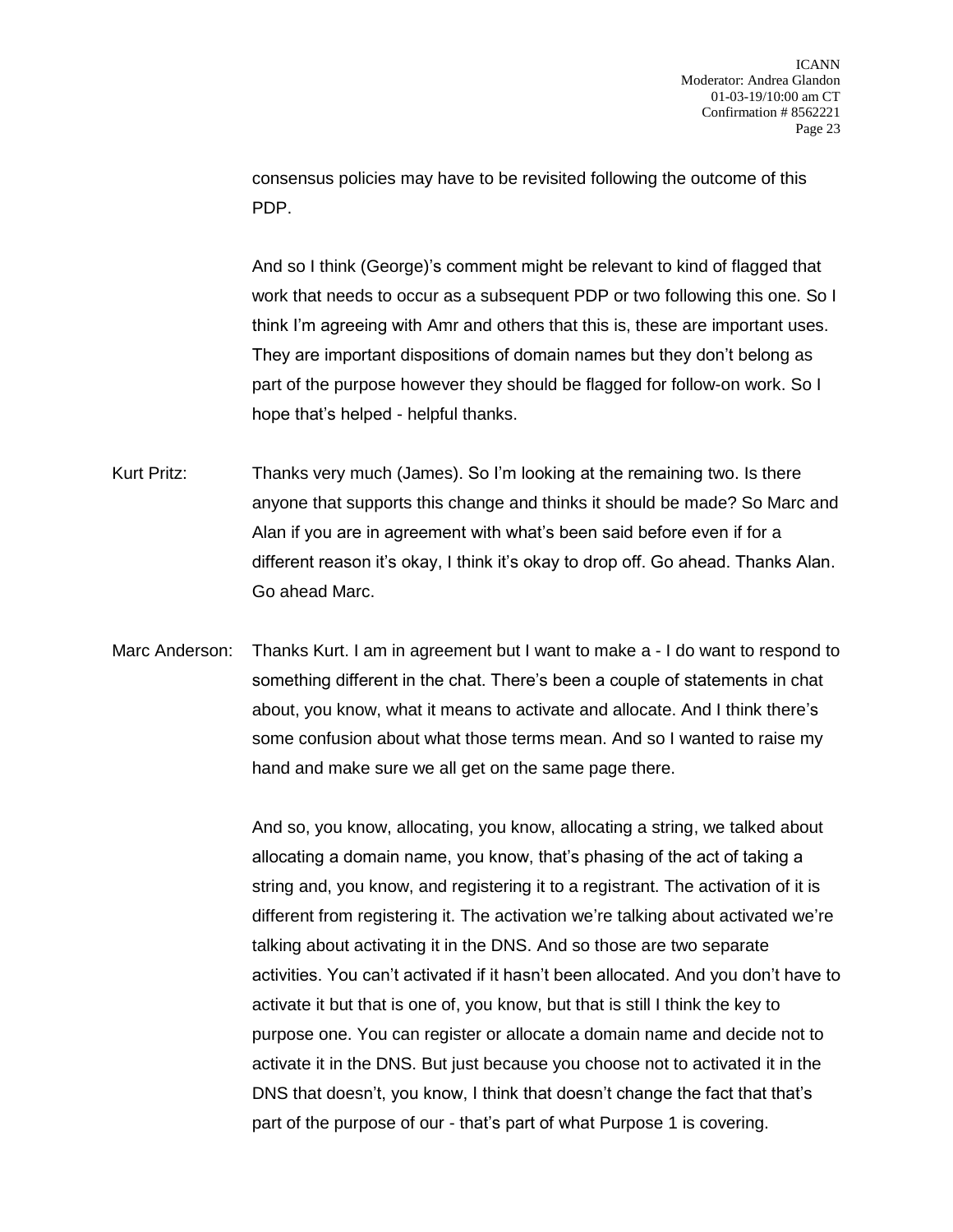And then just, you know, sort of a friendly reminder, you know, activating a string in the DNS is not the same as having a Web page. You can activate a domain name in the DNS and not have a Web page at all. Having a Web page is just one of the activities you can do with the domain name.

Kurt Pritz: So I think, thanks very much for the clarification. And I think that's where not just for this but for another reason. So I think where we are in number on the first proposed changes that we're going to let it go. And so I want to just pause to make sure that there's no objection to that. And then so I'll pause. And then Marc really addressed if you go down to the second page, Marc really addressed the concerns noted, concern number two, what does activated mean? And I saw in the chat that, you know, it's a legal term of ours that's well defined in the contract. So I think it's okay to leave the word activated in our purpose that it was carefully chosen and debated for some time.

> So I think that we're - we've considered proposed change Number 1 and also in the second page concern Number 2 and we're leaving those both. So unless there's an objection will go on to the next proposed which is Number 2 which is the addition of obligations of the registered name holder into the proposed change. And so we see from those supporting it, it's - we can clearly see groups supporting it. So I think there's probably some appetite on this call for discussing this.

> Can we hear from - and I – sorry and I hope you've read the rationale. So the rationale supplied with those is really clear but I've also heard comments that this -but I think what we do is take comments that - I can't think of a better word - set of words than go against so are not for this change. So are there people on this call that oppose this change? We just, you know, I don't remember if we decided or discussed whether or not obligations should be part of this are not. Go ahead Milton. Thank you. Milton...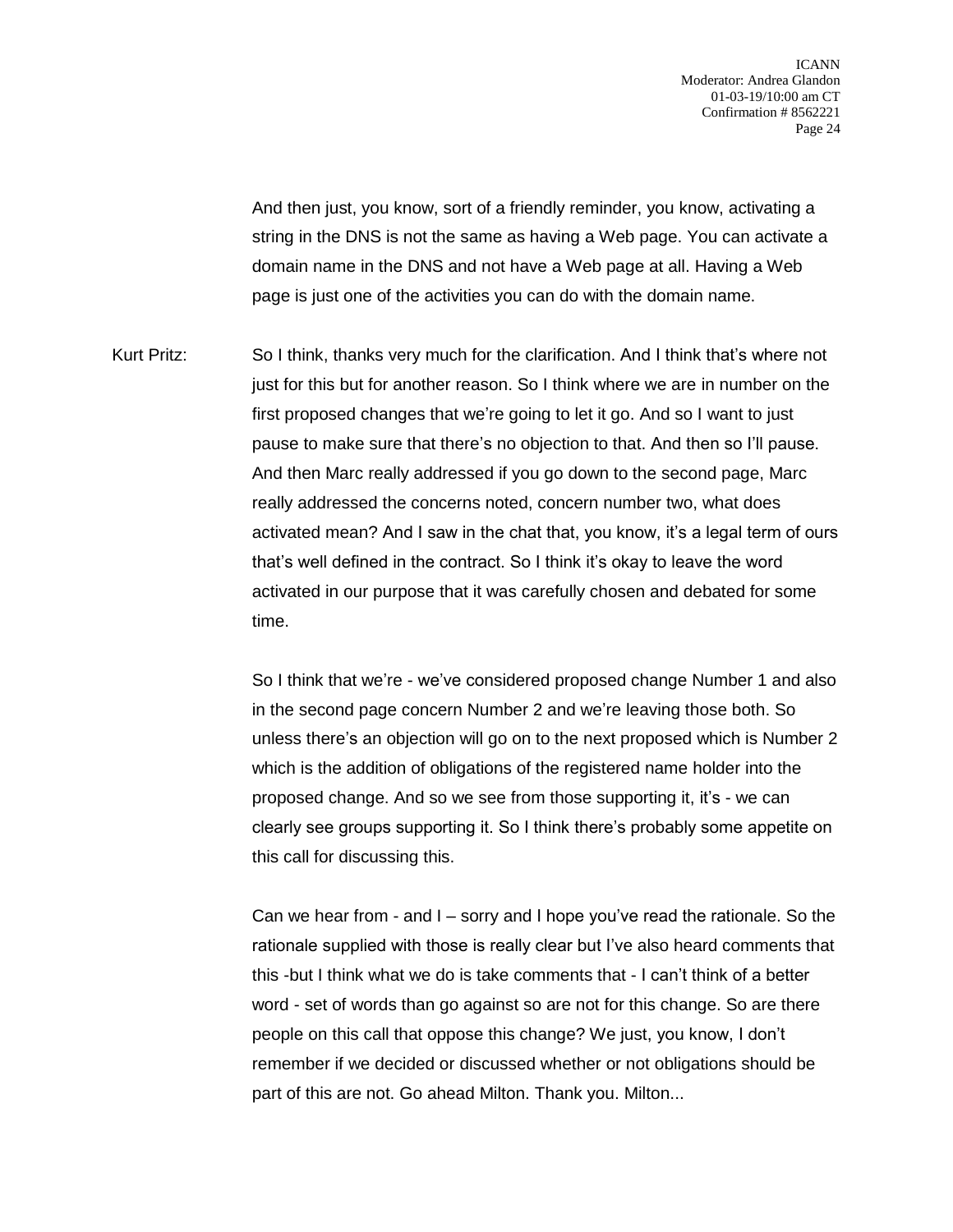Milton Mueller: Yes.

Kurt Pritz: ...whatever you did the last time. Oh there you go.

Milton Mueller: Yes, sorry about that, very sluggish Adobe Connect. So what we have here is something that we're, a pattern that we're going to have to resist as we go through the purposes. We know we have a group of stakeholders whose primary interest is access to Whois data. And most of the discussion and debate about the purposes and GDPR compliance has been then bent to the purpose of getting access.

> And so by adding obligations here what's being done is to try to essentially a change purpose one into purpose two which is to say we can impose thirdparty obligations on registered nameholders because they have these unspecified obligations. Now the problem with that the most basic problem is that in so far as it's valid it's a different purpose. It is not the same as the purpose we have identified in Purpose 1. It is in addition to it. And if it is indeed a different purpose then create another purpose or incorporate those concerns into Purpose 2.

> I really think that this is kind of the kind of word game that we really can't - we don't have time for. I mean Purpose 1 is valid on its own terms. If you add that word obligations in there you're in effect turning it into a completely different purpose. And I think we just don't want to do that. That's all.

- Kurt Pritz: I'm sorry, I was muted myself. Thanks very much for that Milton. Go ahead (James).
- (James): Hey Kurt, (James) speaking, thanks. Just, you know, wanted to note that the word obligations as an addition here is probably something I'm not comfortable with. I know we have a number of other documents that were labored over the years that used the word responsibilities instead. And I think that if we were to entertain this I would hope that we'd switch it from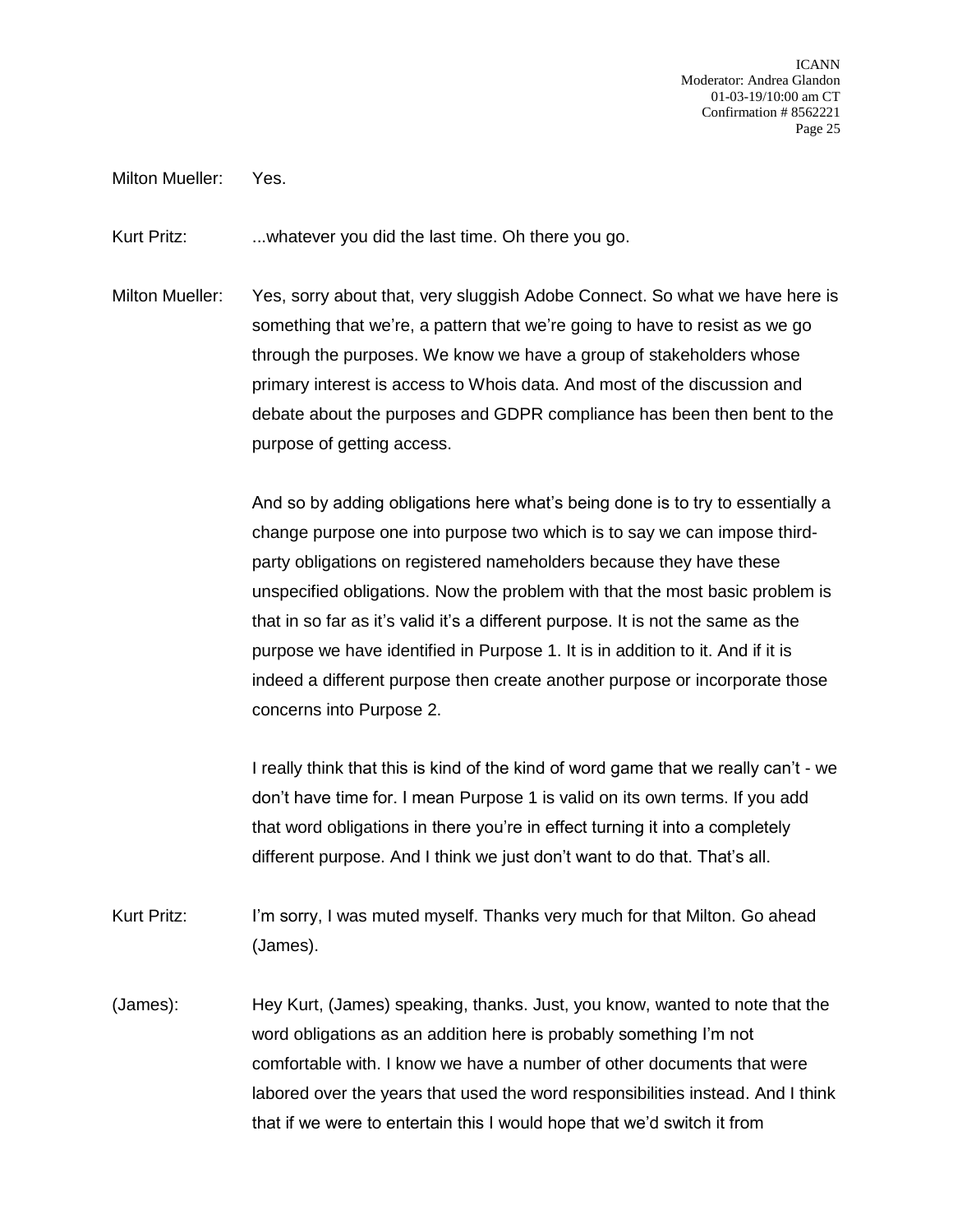obligation to responsibility. It makes sense that as a party to a contract that registrants would have some degree of obligations and responsibilities whatever we had a (unintelligible).

For the most part I do agree with Milton that this is sort of I don't know if it's an effort to water down Purpose Number 1 or 2 kind of blur it was a very (unintelligible) and concrete definition and make it look a little bit more like Purpose 2. And if we continue down this path I think we should keep these, the boundary between Purpose 1 and Purpose 2 clear and distinct. Thanks.

Kurt Pritz: Thanks so much (James). Go ahead Alan.

Alan Greenberg: Thank you very much. I would have no problem changing obligations to responsibilities. I do think it's important and I certainly would accept a new purpose but I don't think we want to draft a new purpose right now. I will comment however that the term ensure does not go along with obligations because you can't ensure someone's going to fulfill their obligations. You can fulfill - you can ensure that that they're identified so that their rights can be exercised but you can't ensure that they actually do something. So I would use the term established with regard to the term obligations or responsibilities. Thank you.

Kurt Pritz: Thanks Alan.

Amr Elsadr: Thanks Kurt. This is Amr. Yes I would be one of the folks who oppose the addition of obligations or even responsibilities in this purpose. I think that a number of factual clauses that a - any registered nameholder agrees to the at least so far as registration data is processed I believe those exist in other purposes such as for example, you know, the purposes we have on the different DRPs. So I don't see why we need to repeat those here.

> So far as the rationale that is provided in several of the comments that are proposing this change I have to admit that I haven't found any of them to be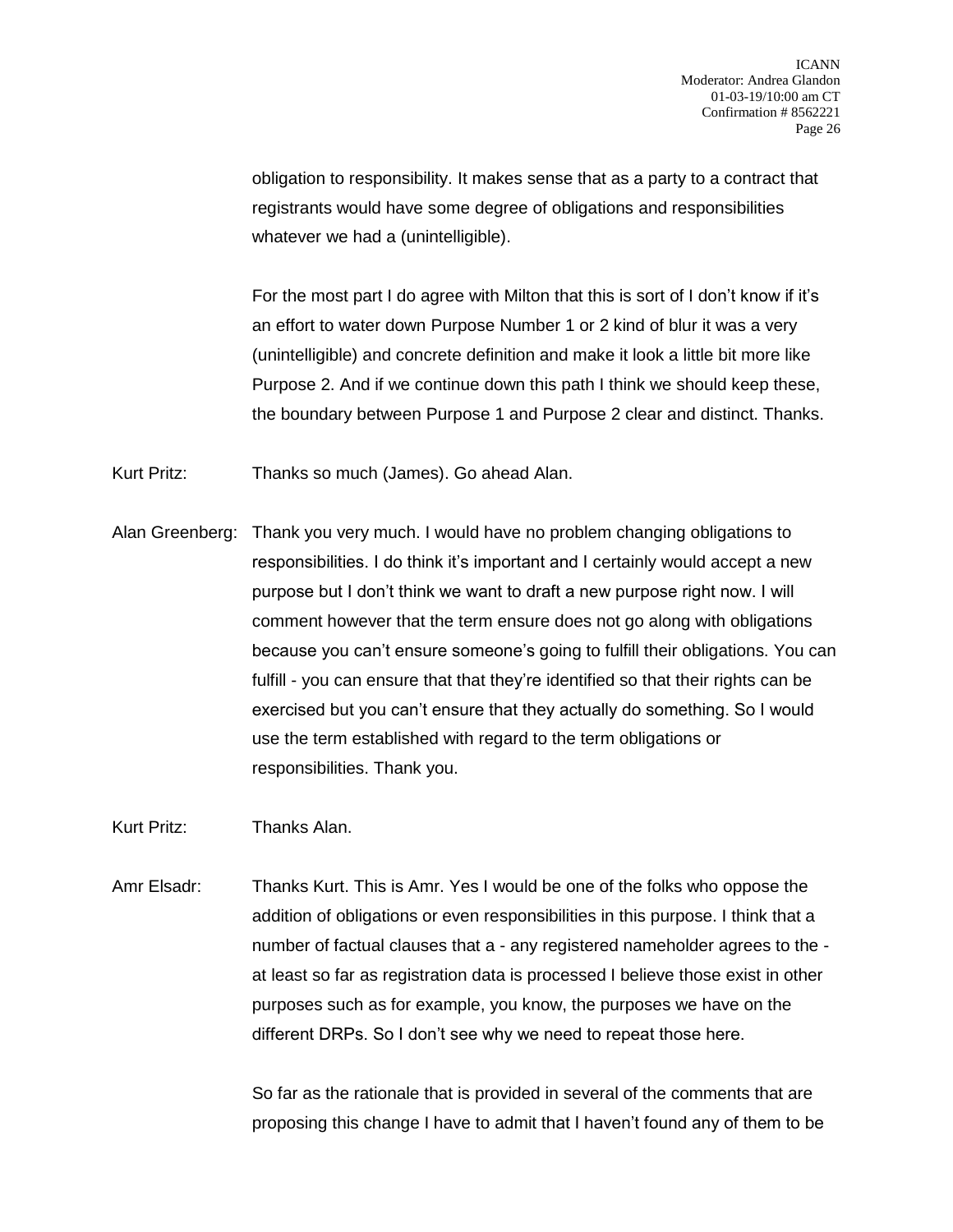particularly persuasive. Again I think a number of them sort of, you know, conflict between this purpose and the other purposes that address some of the actual obligations that a registered nameholder agrees to when registering a domain name. I also think that some of them are generally not accurate in terms of, you know, they don't, the so-called obligations don't actually require processing of gTLD registration data in any way and some of these are just, you know, obligations that are, that exists between two parties such as the registered nameholder and the contracted party that it chooses to contract with.

But if in the absence of any specific examples or reasons where gTLD registration data needs to be processed within the context of this purpose I don't see any compelling reason why we should make a change - make this change to this purpose. Thank you.

- Kurt Pritz: Thanks very much. So I'm looking at the queue and I'm sensing that we're about to see a change in the sentiments expressed. So to say what I've heard so far is that to paraphrase it and please correct me if I'm wrong is that the, we were - the raise on (unintelligible) for purpose 1 is really so the registrar can do its thing with regard to getting the domain name to the registered nameholder and making sure it works good, lasts a long time and that by adding the obligations to the registered nameholder it changes the original intent of the purpose and that those obligations of the registered nameholder are covered under other purposes. So that's what I understand that this – the discussion to be. So Marc if you - so those that are in support of this if you could point to areas in the rationale where there is support for this or paraphrase those expressions of the reasons why this is required, that'd be helpful I think.
- Marc Anderson: Yes this is Marc. So just checking your previous comment is just summarizing the comments that have already been made right? It's not…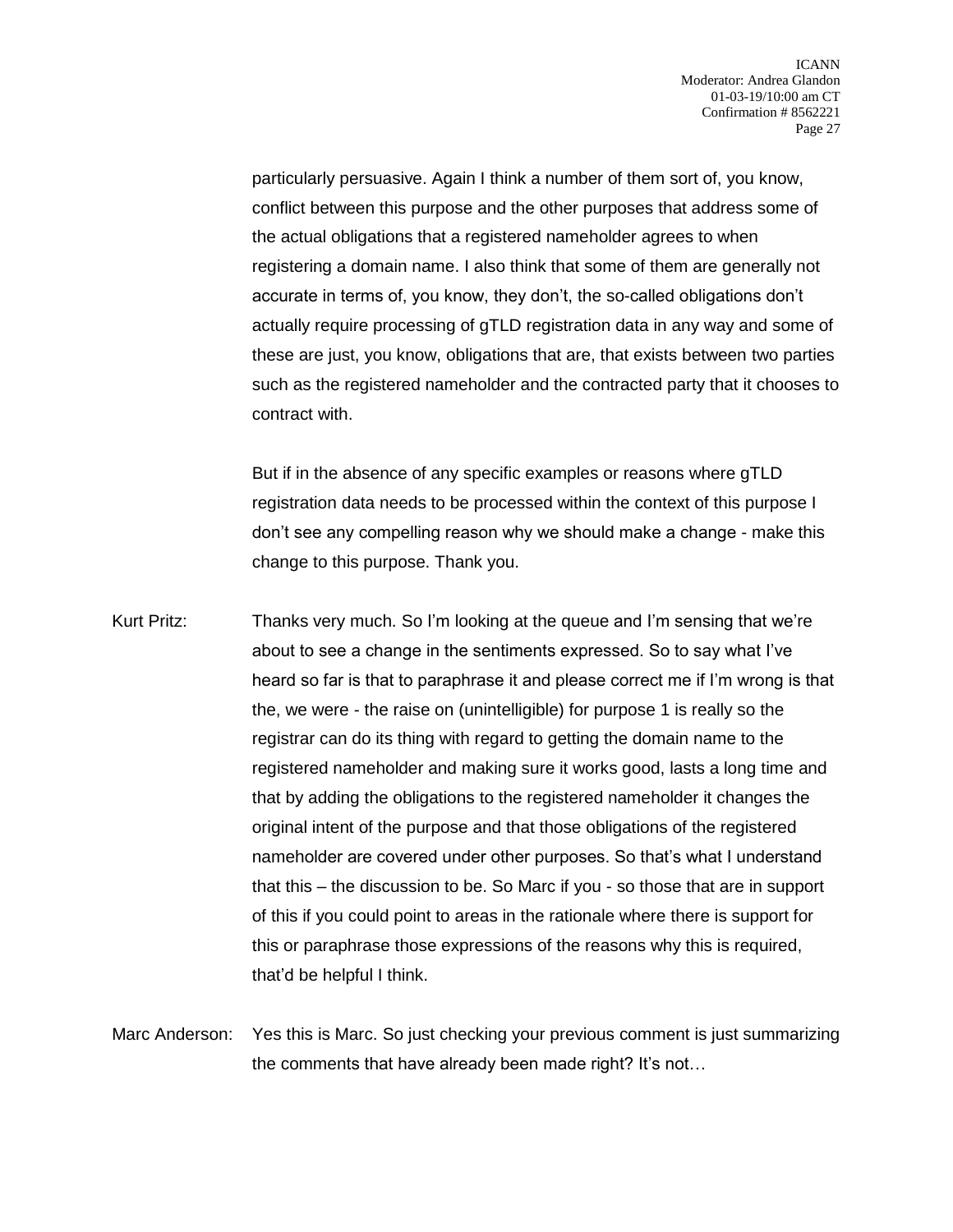- Kurt Pritz: Correct. Yes I asked initially for people to comment that, you know, we read the proposed change and we read the rationale. Everybody's read the rationale for this proposed change and so I asked for those that are against it. So now I'm looking at the queue thinking the next few comments are going to be for this change. So that's why I made that (unintelligible).
- Marc Anderson: Yes, thank you for clarifying. Yes first of all I think that responsibilities is the better term and we'd be happy to embrace that. We do feel like this is not Purpose number 2. You know, if our arguments are not found to be compelling I think we'll be overruled. But it just felt like for consistency and completeness that we ought to mention that there are rights and responsibilities in this. And I think that there's a registry that we're going to be getting to soon, you know, where this is actually split into two pieces or maybe that's on proposal three? Is that, hang on number…
- Kurt Pritz: No that's on this one.
- Marc Anderson: Yes it's on this one, yes. And that would be another logical place to change and so on, sorry Number 12. Yes so they break it into two bits. And so when we get to that I would think that the second portion would be a place where you would put responsibilities as well. So it felt like it was in line with tat comment as well. Thanks.

Kurt Pritz: Thanks Marc. Go ahead.

Alan Greenberg: Yes thanks, Kurt. Can you hear me?

Kurt Pritz: Yes.

Alan Greenberg: Great. So yes the other side of this - and I can certainly understand of folks think that this might fit better as a different purpose. I think it makes sense to be here but the other side of this is that to be able to establish obligations that the registered nameholder has in the domain name, right? It won't do illegal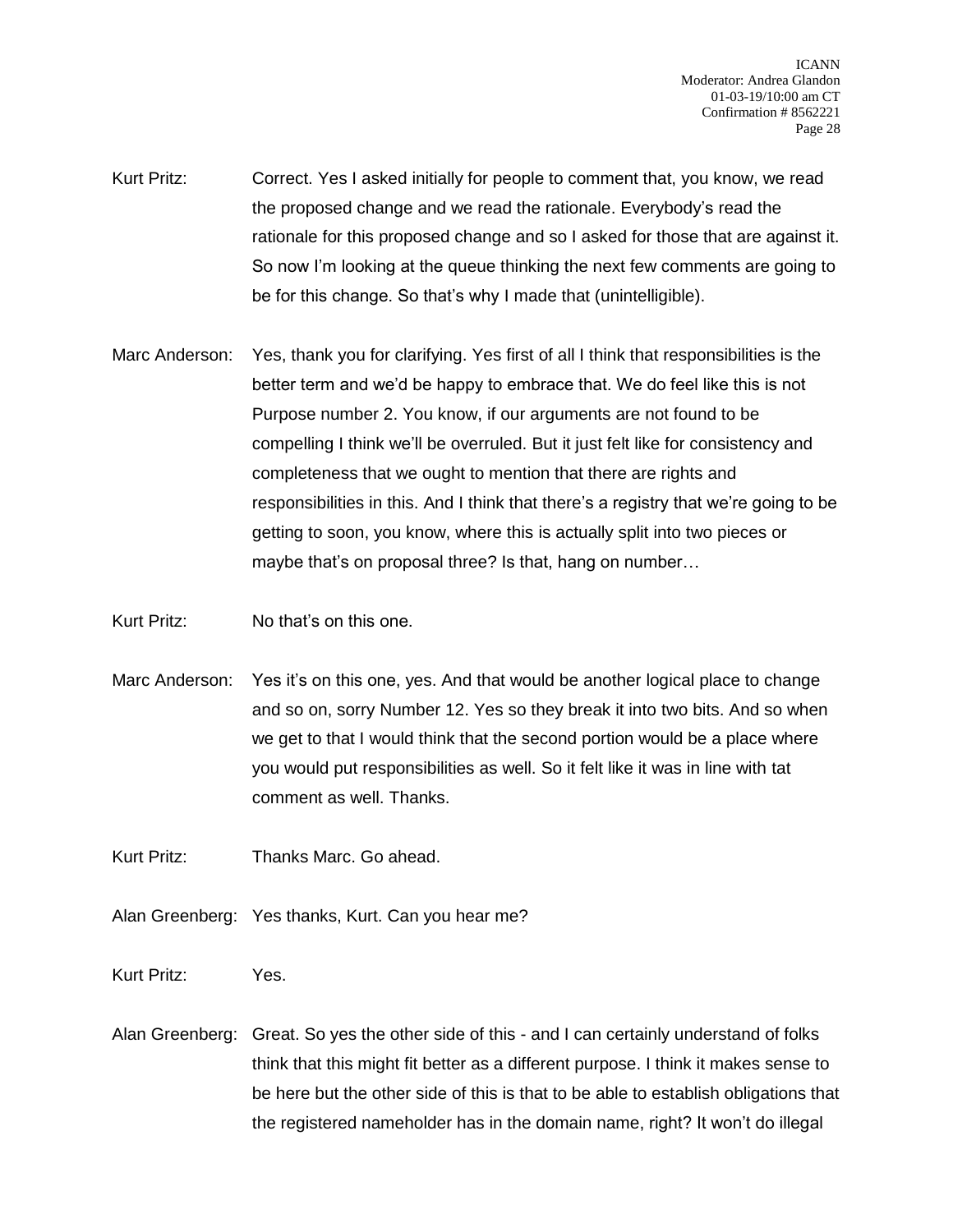things with the domain name and, you know, all the other terms that the registrant agrees to when they register the domain to be able to establish those responsibilities and (unintelligible) with responsibilities too. I think that tracks better to the registrants benefits and responsibilities document on the ICANN Web site.

But that's just it is that that's the other side of the same purpose right to establish that the registrant has the claim to the name and that third parties if necessary, and not even just third parties but the registrar, the registry can rest assured that that is the party who has signed up to the responsibilities about how they'll use that domain name or what they'll do with the domain name. And I think I just end with the thought that in the real world with rights come responsibilities. And I think it's pretty important just to note that here too. (Margie) go ahead please.

(Margie): Sure thank you. This is (Margie). A couple of points to give an example from Amr where there might be a processing involving personal data and we're talking about a situation where a registrant wants to update their Whois information for accuracy purposes. That's an example of where they would the obligation would be specific to, you know, to this purpose and would be needed in order for the data to go through at the system, you know, from the registers to the registries.

> And in terms of the point that Milton raised about this being an access issue, I think we're going to have a separate discussion about access anyways and we can all be mindful of the fact that the third-party access comes from other purposes. As I looked at this as being a registrant specific purpose and a registry and registrar specific purpose so that the registrant can be - have assurances that if there's data that they need to have updated that, you know, that it'll be covered by the processing that the registries and registrars would have to do. And this is not - I don't see how a third-party access even plays into that.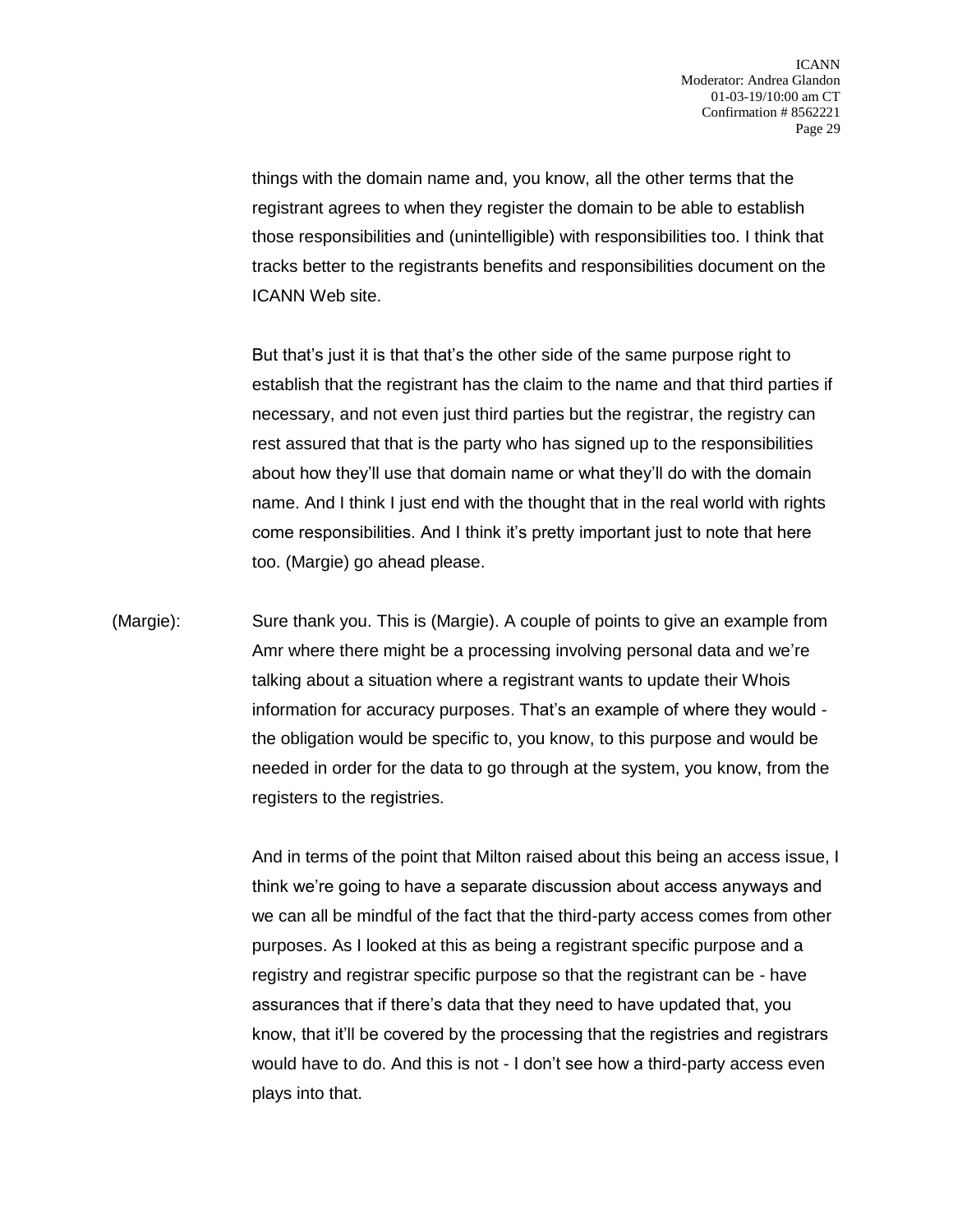Kurt Pritz: Thanks (Margie). Kavouss go ahead.

- Kavouss Arasteh: Yes in general and in principle whenever you're talking about rights you are talking of oppositions. But here (unintelligible) obligation would change the scope of the purpose and then create some difficulties. Perhaps if you and other (unintelligible) you raised the question of whether there is any support from these changes, if not you drop it. Thank you.
- Kurt Pritz: Thanks. Kristina?
- Kristina Rosette: Kristina Rosette. I want to take this in a slightly different direction but still focusing on the responsibilities. I think it would be helpful if everyone would just kind of keep in mind that, you know, a lot of where we ended up with this language was working backwards to some extent from the domain name, the registrant's right, the registrant's benefits and responsibilities document that ICANN's posted. And if you look at that and look at all of the delineated, the five delineated responsibilities of the domain name registrant they're very clearly articulated as being in the context of the registrant to the registrar, to the registry and to the extent incorporated by ICANN, I guess technically to ICANN. They are not responsibilities of the registered nameholder to third parties.

So while I am, have a much greater preference for responsibilities over obligations, I do think that it sounds like if the view of the group is that we are going to include responsibility I think it's critical for the purposes of clarity and to avoid future misunderstandings that we limit that language to make it very clear the parties to whom those responsibilities are owed. Thanks.

Kurt Pritz: Thanks Kristina. Please go ahead Milton.

Milton Mueller: Yes just to answer Kristina the purpose currently says subject to registry and registrar terms conditions and policies. So all of your obligations to the contracting parties are covered by that. So we clearly do not need to add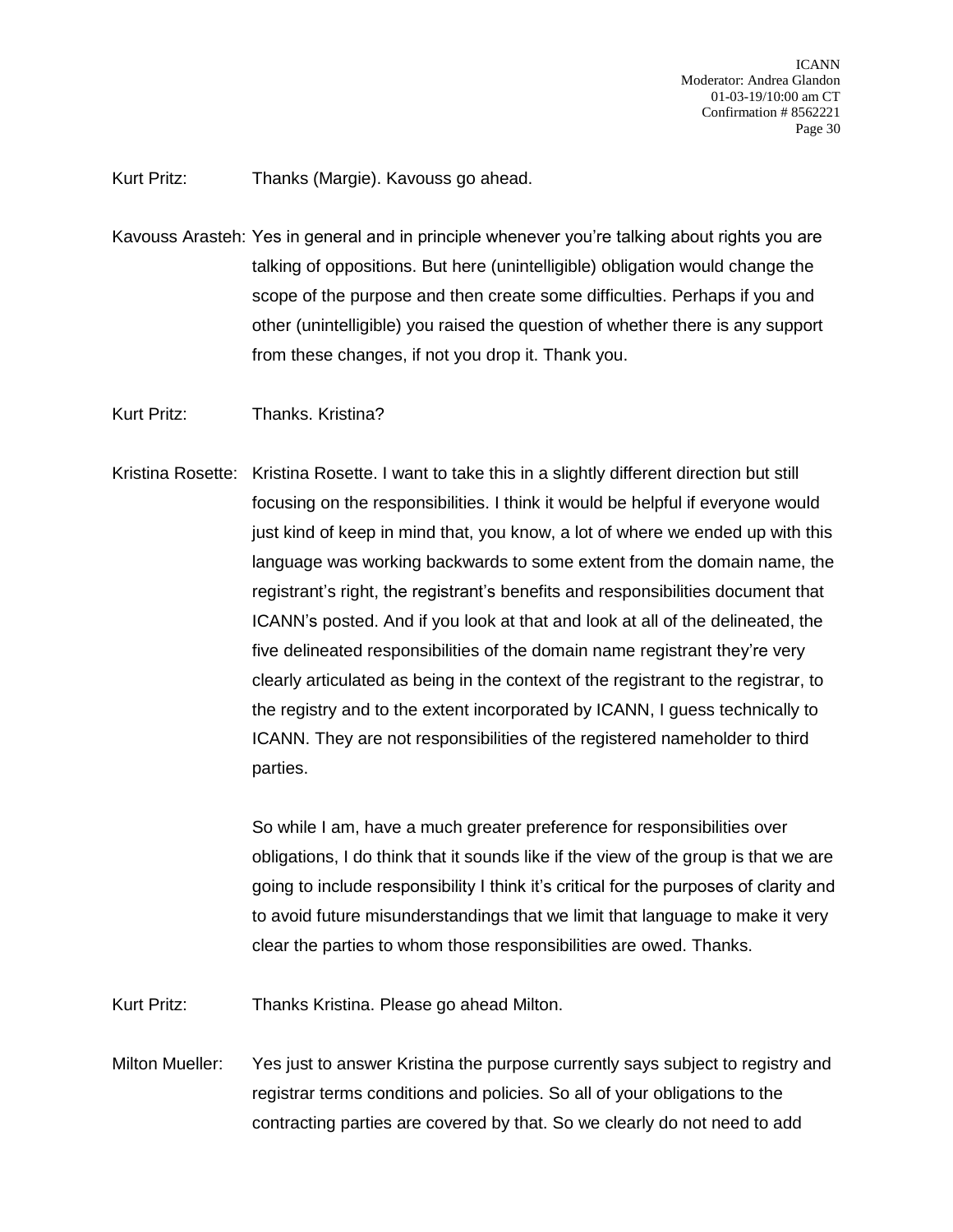responsibilities and in so doing you are - would actually be contributing to the confusion between third parties that you spoke of, that's all. So is that a - you know, when I run obligations I never thought that they would be obligations to third parties. I mean there's a registrant agreement where it has - that's between the registrar and the registered nameholder. And they each have obligations to one another. And I don't think there's third-party beneficiaries to that contract.

So I - so there's - this is an issue where and here is my opinion. This is an issue where, you know, if - so we've seem to be somewhat divided on whether there's no change made or whether we put the rights and responsibility of the registered nameholder into the agreement. To me at the end of the day regardless of which we choose there'll be little or no change in the outcome of this new PDP. From my personal standpoint I really think that this purpose was really targeted at the registrars collecting data in order to make the domain name work, in order to be able to activate it and ensure that the registered nameholder exercised its rights. So it was really pointed in that one direction. And to me that's a cleaner approach. And I see no degradation in any of the future discussion about obligations of registered nameholders with regard to dispute policies or any other obligations that the registered nameholder has in maintaining his or her data if we made no change.

Having said, so that's sort of an independent assessment listening to the discussion. However at the end of the day I see little change or affected are in our results if we include the word. So this is one of those issues where, you know, there's two sides to it that not quite but fairly evenly divided. I think we have the contracted parties in the noncommercial group and the GAC against the change in the IT and the BC for the change with some support from the ALAC.

So and that's where we are. So this is where I get myself into trouble. So if I'm – if I think I'll take a look at the chat here. You know, I'm seeing people (unintelligible) yes so I'd be for - so I don't know exactly where to take this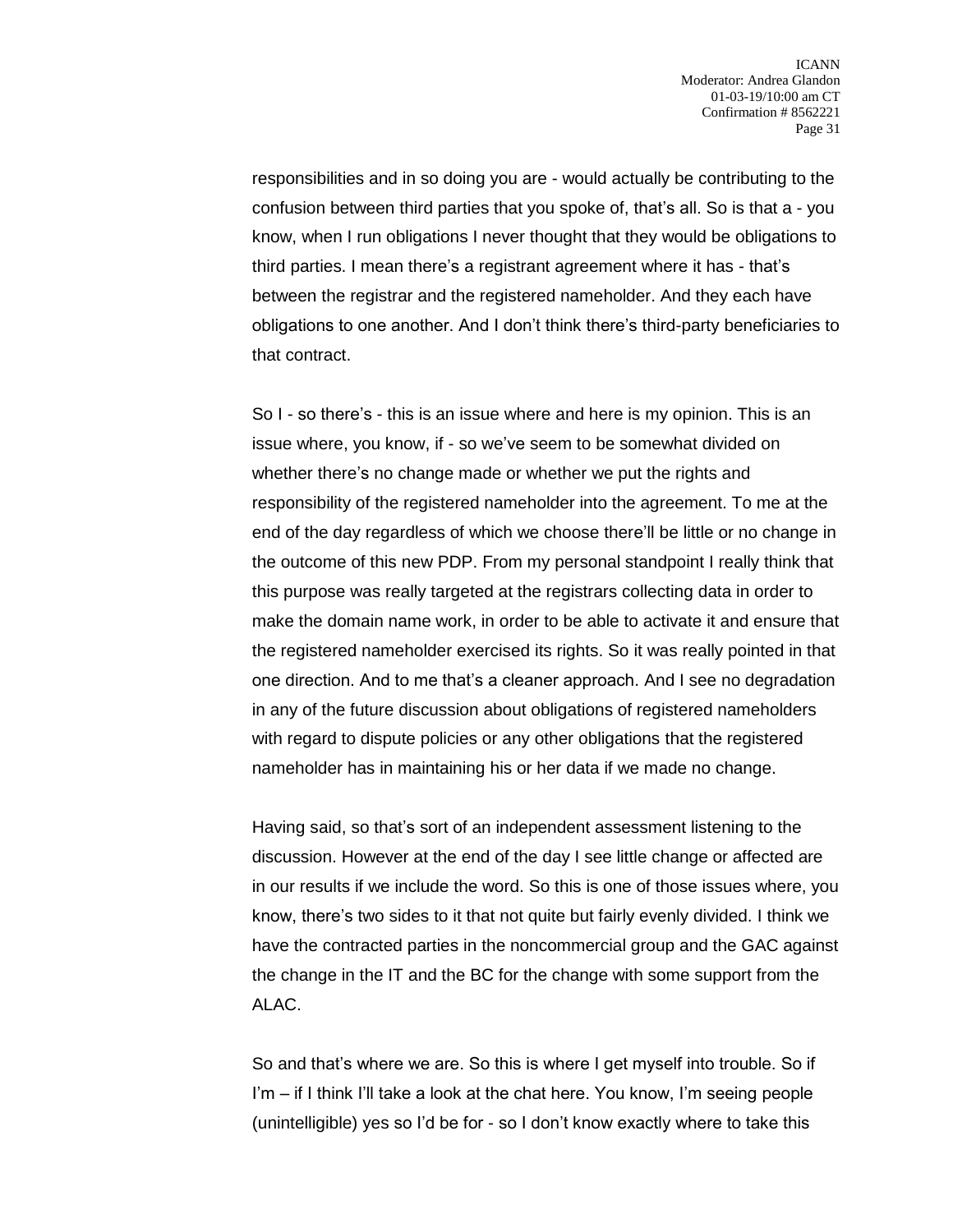one other than to make the comment I have. I'm just reading the chat and reading some messages.

Sorry for the silence. I'm just reading the chat and thinking. Please go ahead (James).

- (James): Yes Kurt this is (James) and just to echo what is happening I think in the chat is, you know, we have a proposal for some additional language to be inserted into the purpose and that doesn't seem to be achieving consensus. I tried to put out a different spin on it that hopefully would be a little bit easier. That didn't work either so it sounds like we just back to where we were. That's just my take on it. I'm sure others have other ideas.
- Kurt Pritz: (Brian) go ahead.
- (Brian): Yes thanks guys. I didn't hear an argument that I think made (Margie) sound like a bad idea where, you know, the registrant has the responsibility to maintain accurate RDS data and to ensure that the registrant is able to meet that responsibility that the process is necessary. So that's the purpose for processing the data. I didn't hear an argument against that and I think (Margie) floated language around responsibilities for waiting to maintaining the registration or something like that as language that might work. I'd love to hear the group's thoughts on that.
- Kurt Pritz: Thanks Alan, go ahead. Thanks (Brian). Go ahead Alan.
- Alan Greenberg: Thank you. I'm having trouble identifying what the negatives are. I've heard a number of people say it's not really needed. The only harms that I can recall hearing are from Milton worried that it's going to be taken as a third party access issue. And that I think clearly would not work and, you know, that's a separate purpose all together. So I'm having trouble identifying what the negatives are to doing it where a number of people think this is useful and necessary. Others have said they can live with it and I haven't - I don't recall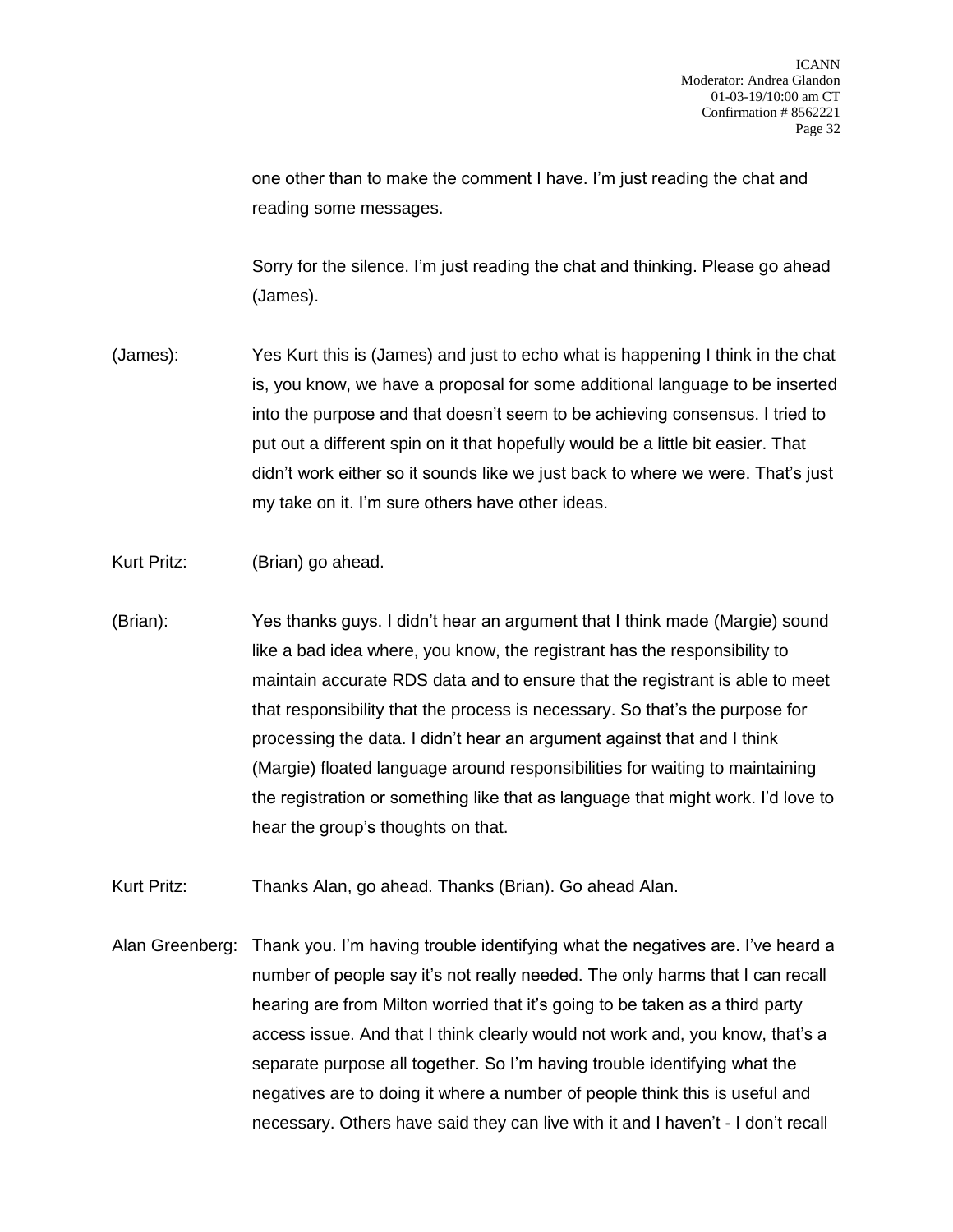having heard a lot of negatives. Maybe I missed something or was sleeping. Thank you.

Kurt Pritz: Well don't be sleeping. Go ahead Farzaneh.

- Farzaneh Badii: Farzaneh Badii speaking, thank you Kurt. So I'm just going to repeat what I said in chat. I don't think that the group is suggesting to add the word responsibility has provided a just (unintelligible) and has provided thorough data element analysis of what data elements is needed and what then, what should be processed for what responsibility. So I don't think at this stage I do not support addition of this work and I think that the group has to bring more justification in order to add it. We can't just like add it because a portion of stakeholder group wants it.
- Milton Mueller: Should I go ahead?
- Kurt Pritz: Yes please Milton.
- Milton Mueller: Yes and just to answer Alan's specific argument that there are no negatives, the negatives are very clear. The whole point of this exercise is to have clearly delineated purposes for the sake of compliance with GDPR. We've already noted and in fact (Brian King) has just agreed that adding responsibilities makes it a different purpose and that's exactly what we've been arguing. And, you know, that cloud, the picture of what are the purposes and therefore what data elements are required to fulfill the purpose and what forms of disclosure and the transfer and processing of the data are needed. And the other problem was that it doesn't add anything of value because insofar as we're talking about obligations or responsibilities to registries and registrars those are already clearly covered by the reference to registry and registrar terms, conditions and policies. So I think it's unfortunate that we even need to spend this much time talking about this. I think the issue, you know, is pretty clear that there's no reason to opt - to amend this purpose in a way that creates all kinds of problems and accomplishes very little.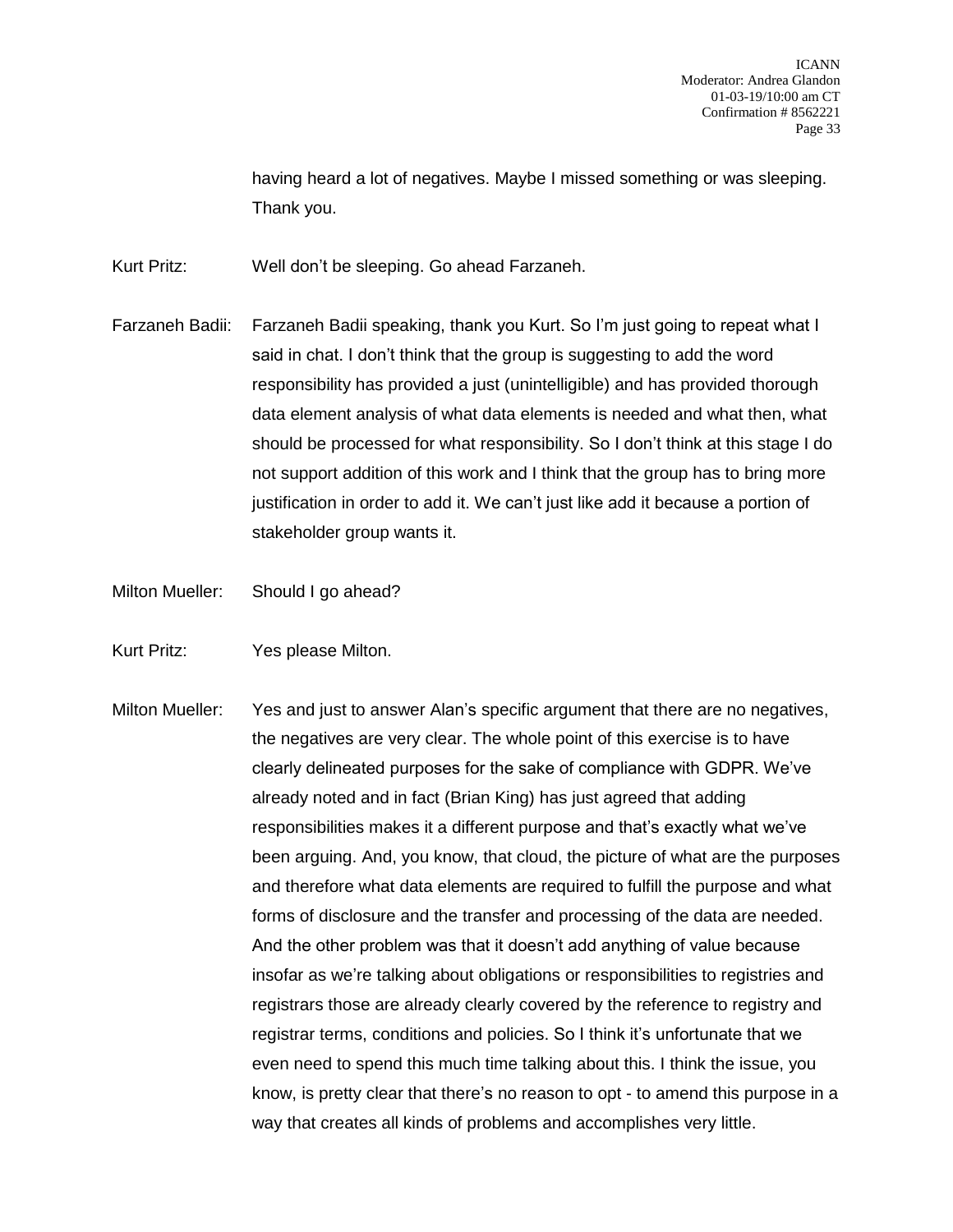Kurt Pritz: Go ahead Kavouss. Thanks Milton.

- Kavouss Arasteh: Yes I think you have spent a considerable amount of time on this. If we continue the same momentum of work we may not finish the things before the time that allocated to us. Moreover adding responsibility and obligation as mentioned by others changed the scope of this purpose and moreover it may compromise the rights as well. So I think you take the decision now and ask whether there is any serious objections not to take it. Thank you.
- Kurt Pritz: Thanks. Go ahead Marc.
- Marc Anderson: This is Marc. One of the reasons I was interested in discussing even the socalled easy ones is because eventually you get to a point where everyone has spoken and tried to defend their point of view and now the question is how do we decide to move forward? I mean simply having Milton say over and over again, 'Look let's move on, let's move on let's move on, that doesn't seem like a very good way to proceed." I mean take a vote or something. But I, it was not really explained in advance at least not to my understanding how we were going to resolve these issues. So now we're, everyone has spoken. We could take a vote if that's the path forward but I don't think we've defined our path forward. And I'm very curious how we're going to do this because if these are the easy ones how are we going to proceed on the harder ones? And then I guess my second point is if we're arguing about, you know, creating new purposes and stuff like that that the registry group did in fact provide a comment that breaks the purpose into two parts. And this added, fits nicely into the second part of that. So if that comment is to be considered as well I think it is in line as I've said before with this proposed edit.

Kurt Pritz: Thanks Marc. Go ahead (Hadia).

(Hadia): So that (unintelligible) that I heard someone saying so what does a responsibility add? So in my opinion what responsibility adds it establishes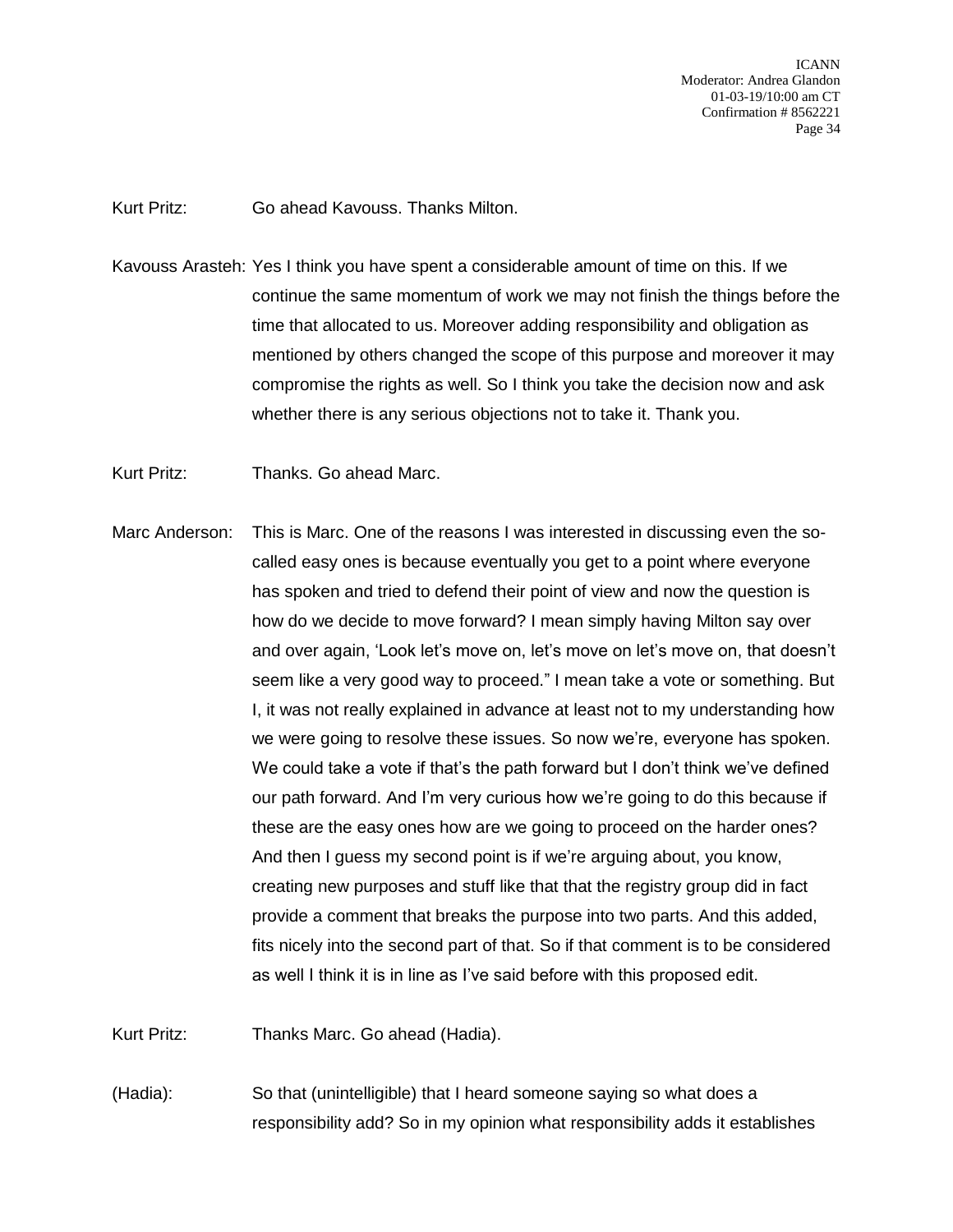fact that the – a registrant could have the domain name deactivated just if he does not need his responsibilities. So (unintelligible) it does fit in here because it does say something about the activation or deactivation of these domains.

Kurt Pritz: Thanks very much. So let's just - so I have a comment and then so the way out of and then so it can go on to the next topic at least before the end of the meeting. So gosh, I don't - what I'd really like is a show of hands by constituencies so I don't know if we can coordinate that. So a show of hands. So I think green would be for the change and red would be to maintain the status quo. And then I'm expecting to see what I'm expecting to see.

> But then, you know, I have some comments to make so we can go on to the next thing. I'm just looking for a registrar vote in here somewhere. Yes so we have - I don't see a registrar vote anywhere. Yes so soon anyway, so the ALAC, the IPC and the BC are in support of it and the contracted parties, registrars and registries then Noncommercial Stakeholder Group and the GAC are against it. So I think that, you know, I'd like us to think about a couple things. One is when we think about the legal basis for the processing of the data would adding to this purpose, the responsibilities of the registrant would that change the legal basis for the purpose and because I think it might. I think it makes it more difficult. And so the way forward out of this is to not adopt this change at this time, stick a pin in it and go through everything else we have to go through and see if the concerns are addressed and if they are fine and if not we'll have to come back to this in some way.

> But so, you know, we certainly don't have agreement to adopt a change and we certainly agonized over this purpose for a long time. So well let's not write in ink that we're going to make this change but rather leave the purpose in this situation the way it is and then at the end of this we'll come back to it and see. And when I say at the end of this it might be at the end of the discussion about this recommendation in it or this specific purpose or it might be later to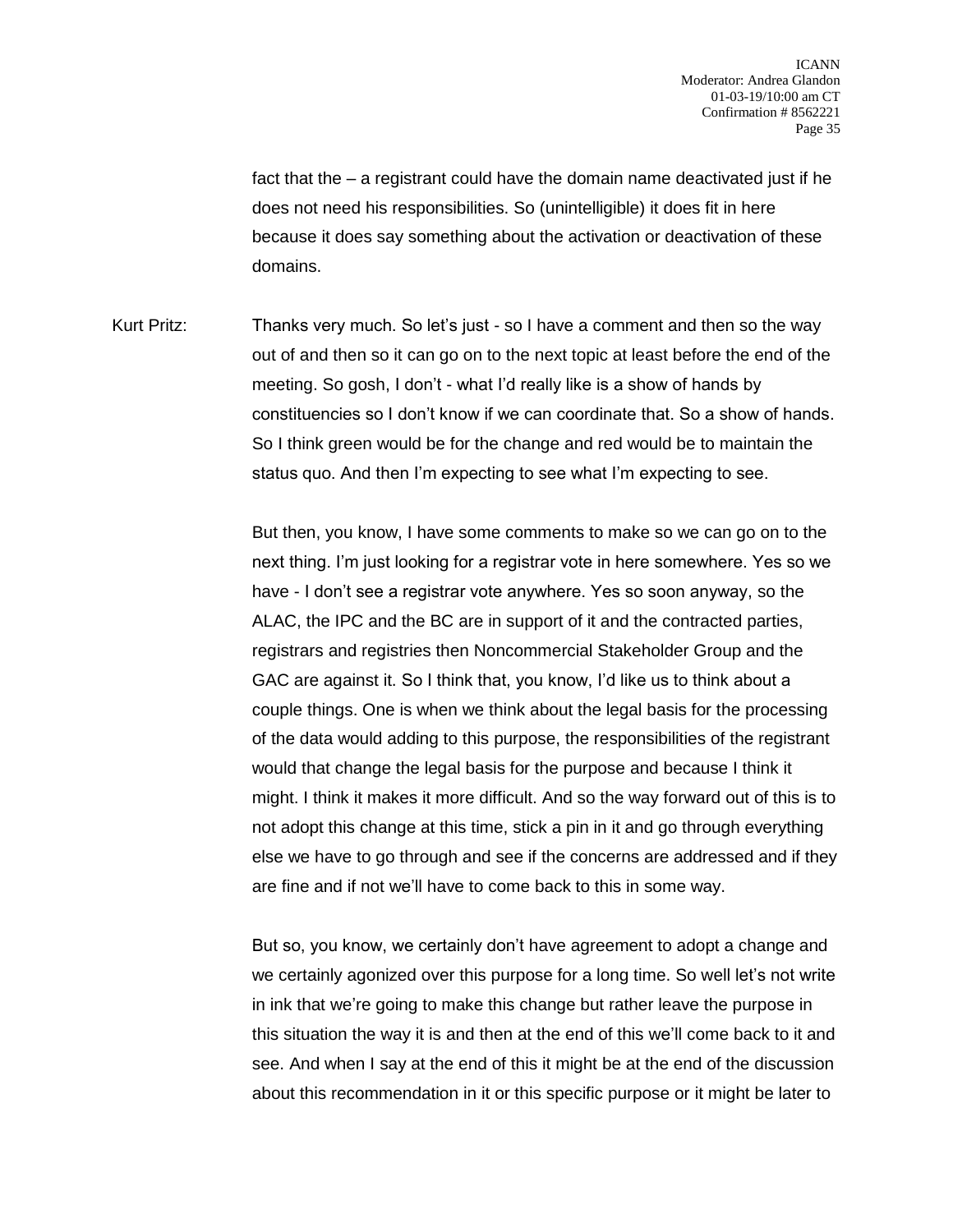see if we addressed it or can think through it in some other way. But other than that I don't really see a way forward to make a final definitive answer.

Again I'll say that, you know, at the end of the day I don't think it would change things that much. So a little bit sad that we have this discussion and this disagreement at this time. Let's go on to the third proposed change which is from John Poole which essentially Caitlin or Berry, it essentially just rewords the purpose into this short sentence is that correct?

Berry Cobb: Yes it's kind of a – it's a proposed final statement to the purpose as in general.

- Kurt Pritz: So it's added onto the purpose? So is there anyone interested in discussing this change further? And Berry or Marika or Caitlin if you could just confirm that this is in addition to the purpose and not a replacement of the purpose. Marc go ahead.
- Marc Anderson: Thanks Kurt. This is Marc. So to me this is, you know, to me this is unnecessary. I think it's just, this is part of the allocation, you know, allocating the domain name to a registered nameholder. You know, that includes, you know, the process. You know, that includes this processing activity. So to me this is (unintelligible) tech and really just having, just saying allocate to a registered nameholder encompass this. So, you know, my 2 cents I don't see this as a necessary edit.
- Kurt Pritz: So it's part of the register requirement in the first place and so it's sort of a restatement. Is anybody else interested in discussing this proposed change? And just to confirm so what John is recommending here is that we replace the three bullets in the purpose with this statement. Alan Greenberg?
- Alan Greenberg: I like the summary I'm not sure it replaces the three bullets. And I'm not sure it adds a lot so I think at this point and unless someone can demonstrate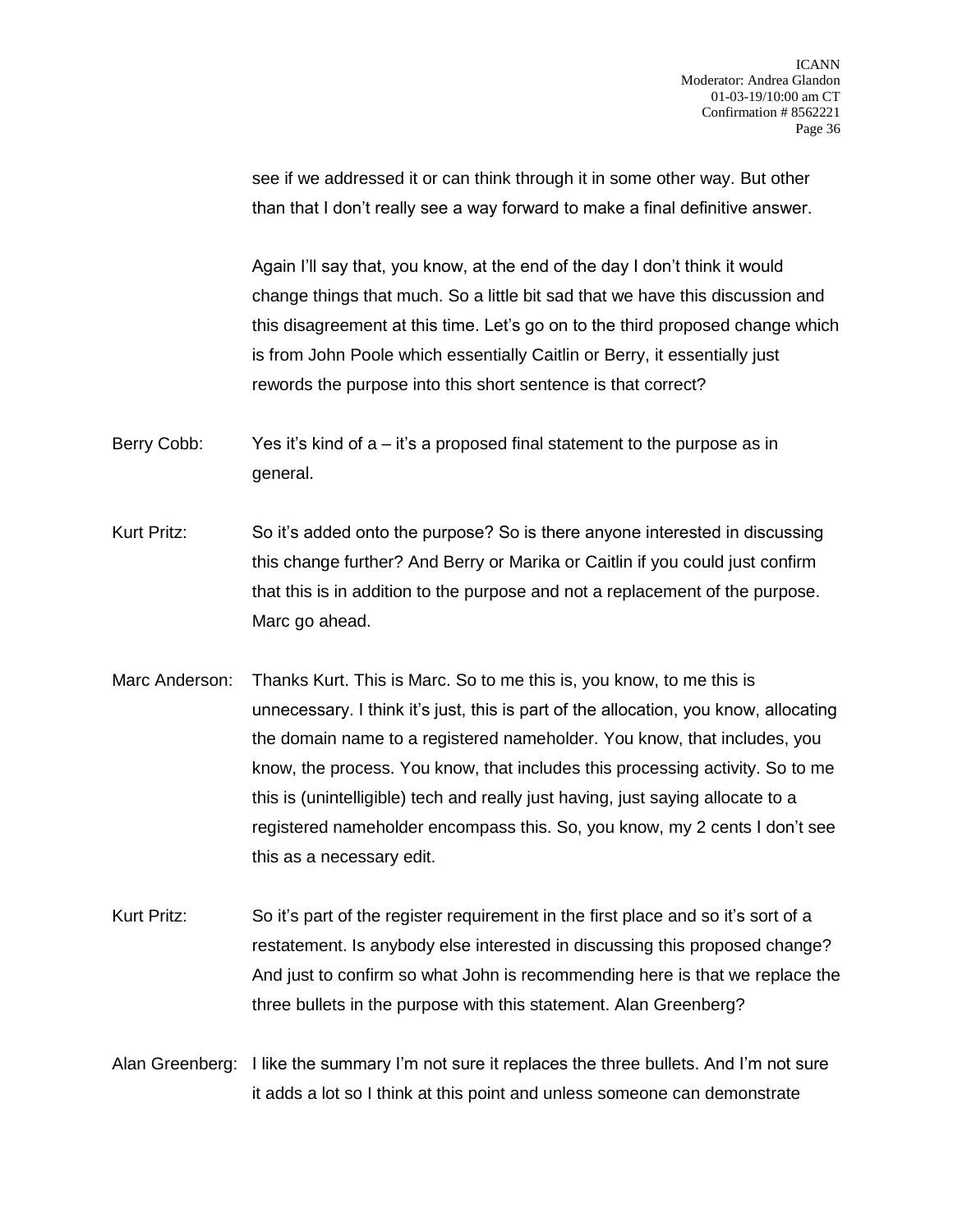what it adds or what is danger or, you know, I think it's gilding the lily at this point.

Kurt Pritz: Thanks Alan. So what I'm hearing is it's a good and accurate statement for this purpose that may or may not be the equivalent of what we have. So we're going to decide to maintain the language we have and not use this recommended language in lieu of it, it being essentially equivalent but there would require some discussion to determine if that's the case or not. So I'll pause for a second and see if anybody - and anybody wants to discuss this one further?

> Okay thanks very much. The next comment comes from the Internet Society of India. And I just got a confirmation but I assumed it was to add an additional bullet, a fourth bullet to ensure transparency in the domain name registration process. And I don't, you know, I was - I'm trying to recall, I don't have the, I have to get the PCRT up in front of me so I can read the rational for this one but I forgot it so I hope we can take the time to look at the rational for this one. Is there any interest on this call who is - who wishes to discuss this addition by ISOC India?

Alan Greenberg: Kurt it's Alan. Can we get clarity on what he - where he was suggesting putting this?

Kurt Pritz: Yes it's a fourth bullet.

- Alan Greenberg: This one also is a fourth bullet, okay.
- Kurt Pritz: The other one John Poole's was a real placement for the three bullets. This is a fourth bullet. Go ahead Marc.
- Marc Anderson: Thanks. I guess just a procedural question to start with like when you ask is there any interest in discussing this, I guess what does answering no here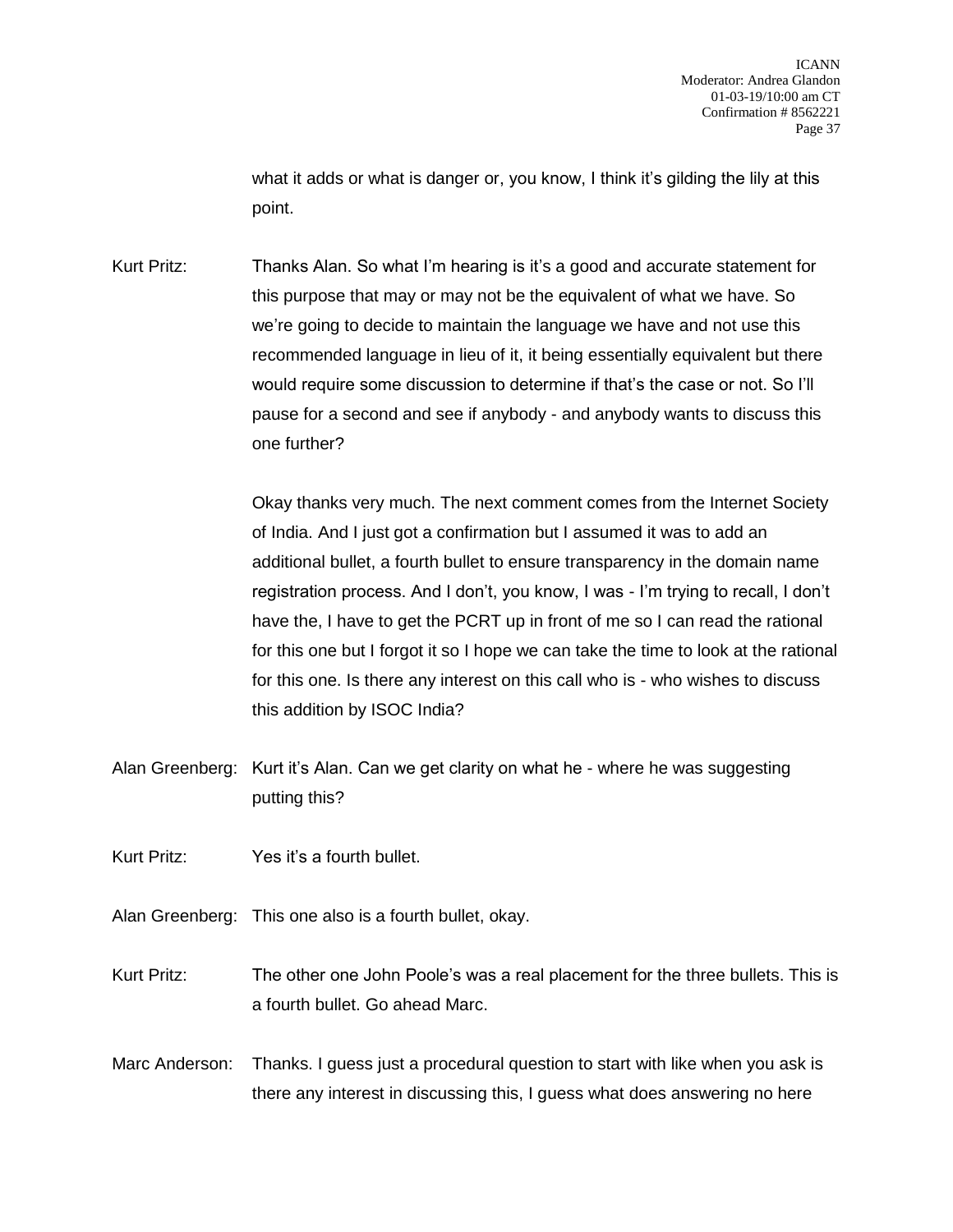mean to us as a working group? If no one here is interested in discussing it what are we – what do we do with it then?

Kurt Pritz: I think so maybe I was a little sloppy in my language but I think the best way to go about it is to ask if there's, you know, first ask what the support, if there's support for this change and agreement with, you know, use of the rationale that was, that accompanied this. So it's really asking if there's support for this. And, you know, I appreciate by saying that, I appreciate any comments to the opposite too to sort of put a point on, you know, put an end to the discussion to get to the end of the discussion.

Marc Anderson: Thanks Kurt, good clarification.

Kurt Pritz: Go ahead (James).

(James): Thanks Kurt, (James) speaking. And I guess and I apologize on behalf of myself to the Internet Society of India because I did not read the entire comment. And I'm asking if there's any context or, you know, justification or rationale around what they mean by transparency in this, you know, in the context of domain registration or is there some specific process or part of that process that they believe is not sufficiently transparent that this would fix because I think transparency obviously is always a good thing to pursue transparency unless and until it starts to collide with privacy and then you, you know, you kind of have to get into a balancing discussion. So I don't really understand what their objective or purpose for adding this is. So I don't maybe for you or a question for staff if there's any more material or explanation backing up this, the reason behind this insertion?

Kurt Pritz: Right so I think it's really important and remember in the old days it seems like years ago now would start every meeting by making sure we had the temporary specification in our hand as we went through that as part of a triage. So it's the same thing with public comment tool now the PCRT. And looking at that the text that accompanied this recommendation said it's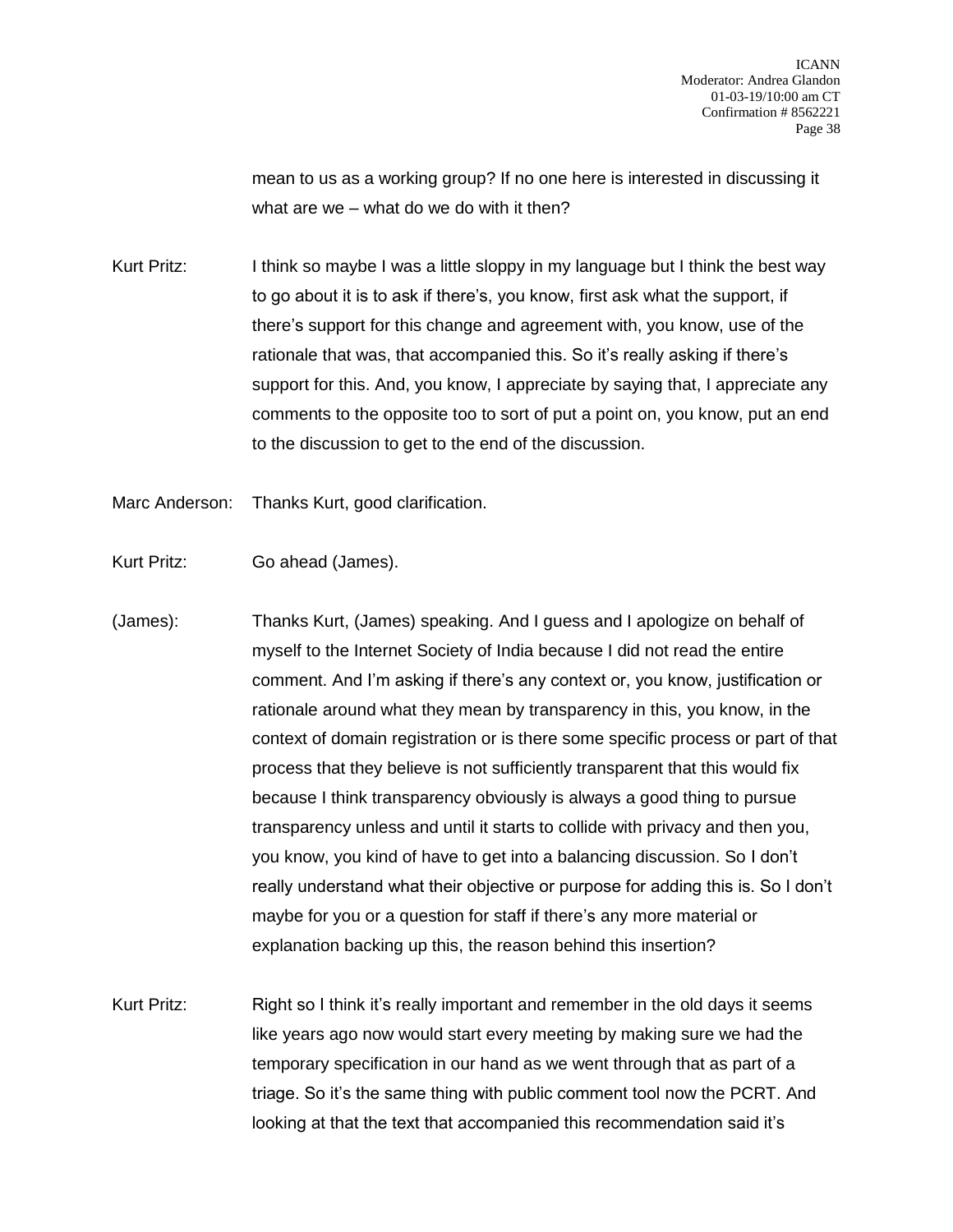important to ensure the availability of unregistered names to natural and artificial persons without the availability that is being met in the middle paving way for speculative transactions by intermediaries which may not always be fair.

This purpose is added to ensure transparency. This purpose is added to ensure fairness in the availability of domain names to natural and artificial persons. It is acknowledged that some names that are beyond the purview of trademarks may - are desirable names by many hence have a premium value to ensure fairness and transparency of opportunities for registering premium names by existing and new processes between ICANN and registries. So, you know, I read the first clause of that and said, "Oh I'll just plow through that," but it's kind of a little bit of a dense read but that's the rationale for it. Alan?

Alan Greenberg: Yes this sounds like a plea for availability of the zone file or something like that, that is that we are allowed to know what names are registered and what names are not. Now that's not actually the zone file because it may not be in the zone. It may be registered. So this sounds like it's a plea for to make sure that the public and not only the registrars involved know what domain names are registered and what domain names are not registered. You know, clearly you can find out by doing a Whois query but it sounds like a proactive request to make sure that the domain names are going to be available in some form or another.

Kurt Pritz: Right.

Alan Greenberg: And I don't know whether that's covered somewhere else at this point honestly.

Kurt Pritz: Thanks. I think that's a pretty good assessment. Amr please go ahead.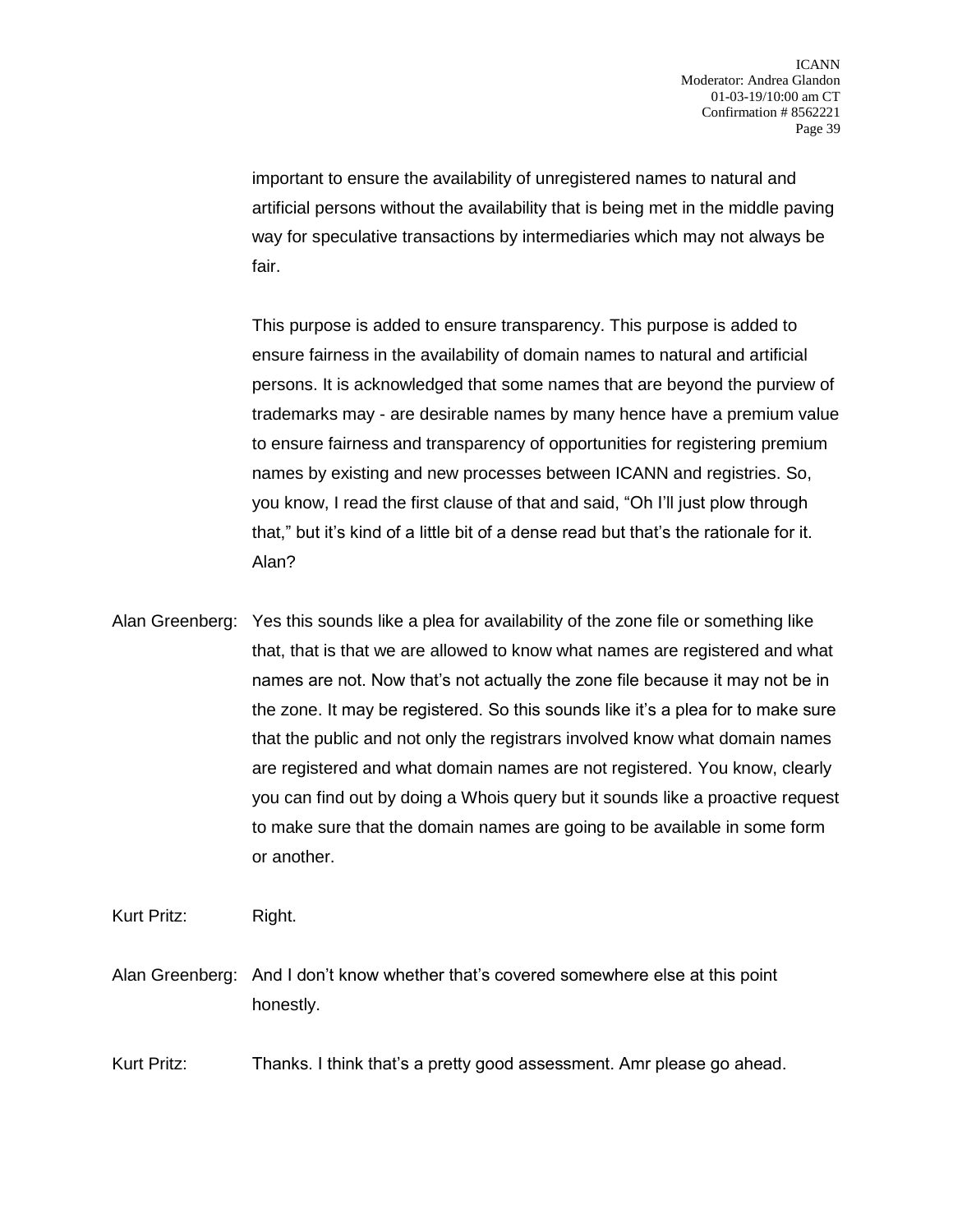Amr Elsadr: Hi Kurt, thanks. This is Amr. Yes I think what Alan said makes sense. And I was just going to say that I don't see how, you know, processing registration data somehow helps with determining the availability of a domain name whether it be a premier or not. So I don't - I'm not sure if I misunderstand the rationale provided for or not. But I think what Alan just said might be an appropriate response to this comment, you know, what – when recording it in the Public Comment Review Tool. Thank you.

Kurt Pritz: Thank you. Go ahead Marc.

- Marc Anderson: Thanks Kurt, Marc Anderson. I think for me reading this comment and the explanation for this it just, you know, I'm not sure this fits in our work at all but I feel pretty comfortable that it does not belong as part of his Purpose 1. And so, you know, whether or not this is a different purpose to consider or is something to consider under the different - or under the umbrella of a different purpose, you know, like maybe you can make that argument. But I don't think there's anything here that for me really fits under purpose one at all. I think this is, you know, I think I've said this before. You know, Purpose 1 is activation and allocation of the domain name. This, you know, to ensure transparency in this domain name registration process, you know, that's, you know, if, you know, I- to me that's different. That's different than what we're trying to accomplish in defining what purpose one is. So for me at the end of the day I think it's just, it doesn't belong here under Purpose 1.
- Kurt Pritz: So respecting the rest of the queue what I'd recommend is putting this statement in a meeting notes and as a signal for the team to think about this recommendation as we go through the other purposes and the rest of the comments and see if this belongs somewhere else. So I would stick this comment with the accompanying rationale in the meeting notes and as a marker for then read through it so that we were reminded that this might be considered somewhere else. So I'll take (James) and Alan's comment if you want to - if you think that is an okay approach you can put that in hand but if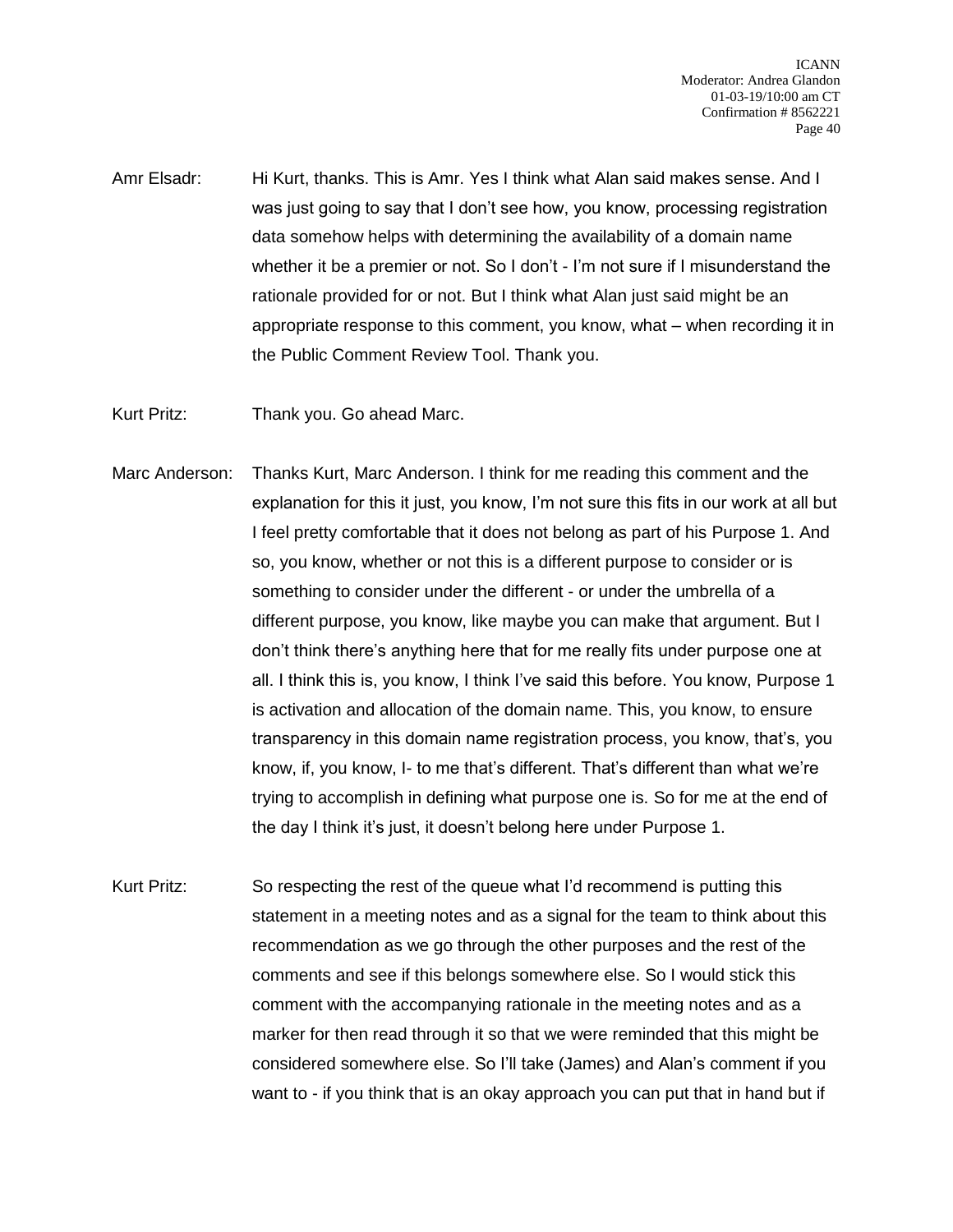you have a comment I'd be very happy to hear it, so please go ahead (James).

(James): Thanks Kurt, (James) speaking. So just to say very quickly thanks for the explanation. I think others mentioned there's not a one to one relationship between and availability of a domain name and something showing up in RDS under a registered nameholder, certainly a number of scenarios where that's not true.

> But I agree with your approach as just kind of putting a flag on this. And I think I'm supporting the previous speaker which was Marc that this probably just isn't relevant to this purpose if anything at all regarding our work. Thank you.

- Kurt Pritz: Great, thanks. Alan go ahead please.
- Alan Greenberg: Yes thanks. I think putting in the meeting notes alone is not sufficient. I think this does need to be flagged to come back to. The bottom line is if when we finish this entire process it is possible to register a domain name and they're not, that information not be made available unless you query that exact character string, I think we have a problem. So, you know, I think we need to look – and look at the end and decide do we have a problem or not based on everything else we've done. Thank you.
- Kurt Pritz: Thanks Alan. So let's promote that then from stick it in the meeting notes to making it some sort of action. And I'm not sure exactly what that action is, but when we talk with this support team after the call we'll figure a way to memorialize that. Go ahead Berry.
- Berry Cobb: Thank you Kurt. So just to advise the group as you're deliberating each of the comments I'm basically trying to summarize what the group's overall summary comment would be. And I'm updating the PCRT in real-time with the general comments from the group itself and what action was taken. As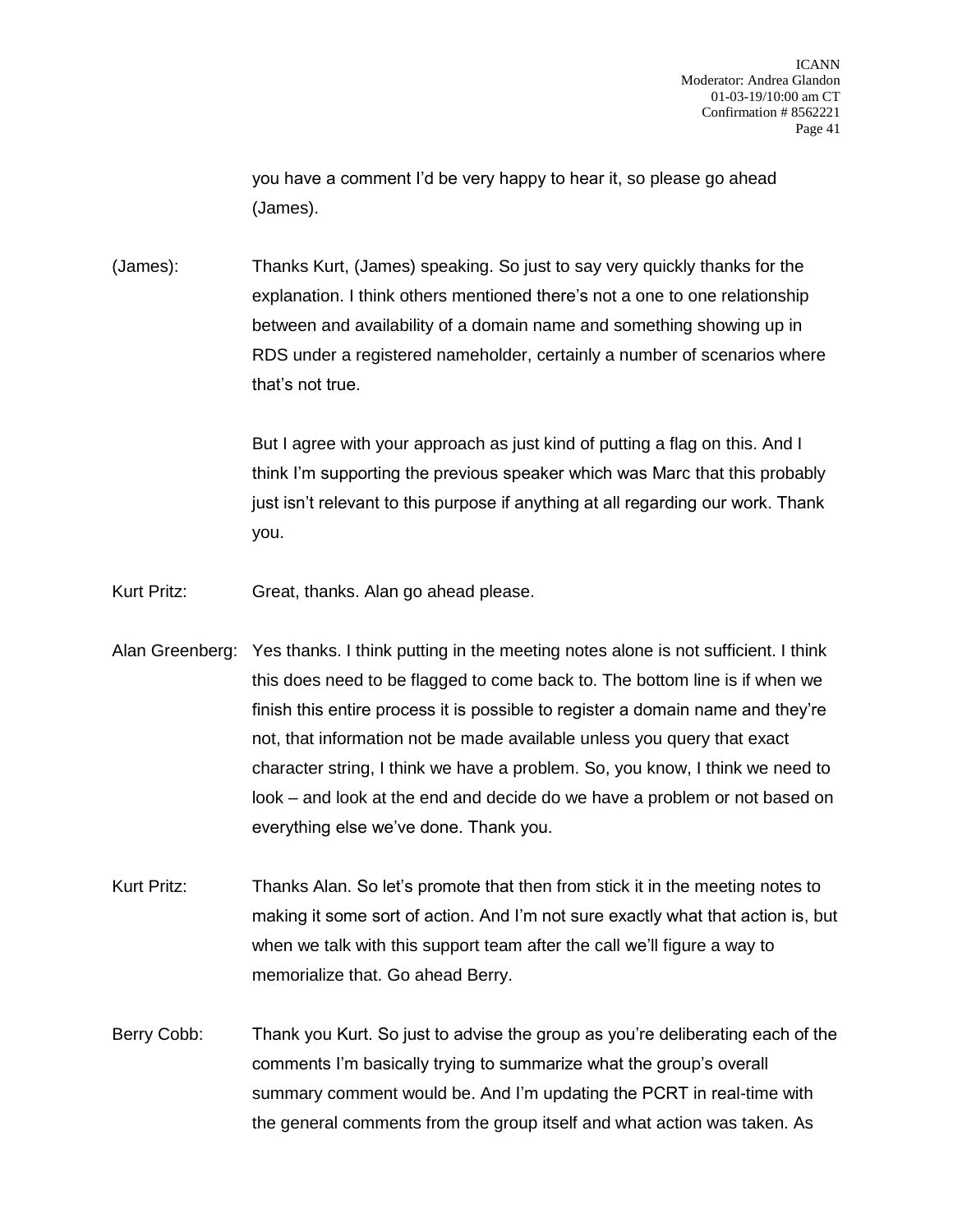you'll notice that, you know, up till now there hasn't been any action to edit the text of Purpose 1.

But Alan's point I've documented a summary statement for this particular comment from (Sieber) the ISOC India but I have flagged it over to the right to keep it open until we've reviewed through all the comments and circled back that, you know, in case this needed to be considered again. So the long and the short is that we're documenting the deliberations and actions in the PCRT in addition to the notes. The PCRT in terms of what's open and what's not is the authority. Thank you.

Kurt Pritz: Thanks very much Berry. Kristina go ahead.

Kristina Rosette: Thanks, Kristina Rosette. I am just I'm sure I will say this again when we get back to it but I think any action on this particular recommendation that we could potentially theoretically take is going to be beyond the scope of this charter. And given how far we are behind and how little time we have left I would actually support not flagging it and coming back to it acknowledge that we have read it, we have considered it and believe it's out of scope for purposes of this working group charter. Thanks.

Kurt Pritz: Thanks Kristina. Go ahead Stephanie.

Stephanie Perrin: Thank you. Stephanie Perrin for the record. I'd just like to as long as Berry is noting the comments I would like to underline my request that when we get independent legal counsel we ask them to elucidate for us to explain how do you go about defining purposes for, in this process because it seems very clear that we are going in circles trying to ensure in air quotes balance. Some people don't like to see the word rights without the word responsibilities or obligations tagged to it. And that I would argue is not what you're trying to do when you're delineating purposes in a limited scoped way. So I think it would be helpful to ask legal counsel to explain our process to us better late than never. Thank you.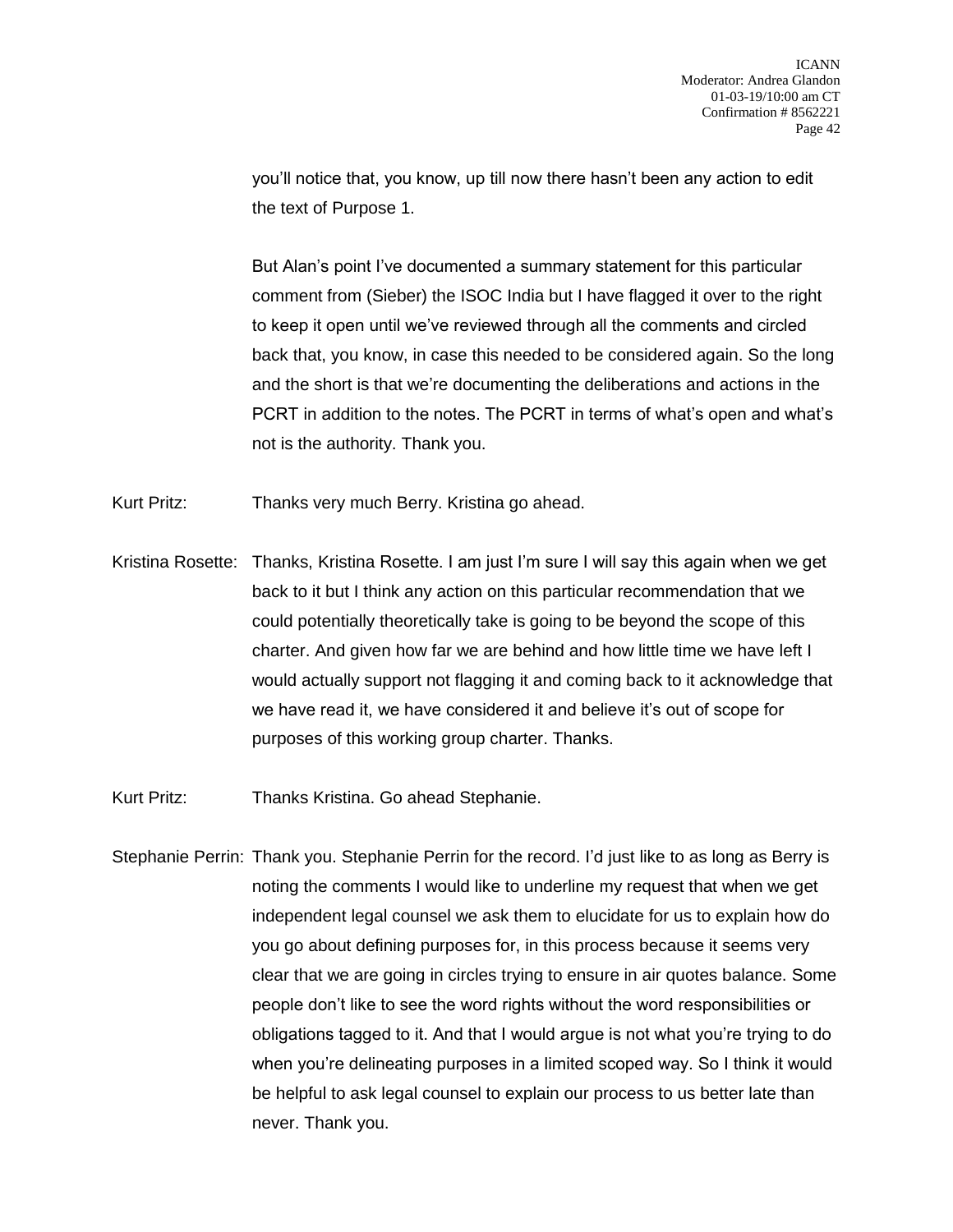Kurt Pritz: Thanks Stephanie. And I'm sensitive to Amr's comment here in the chat and Christina's final comment. It will be, you know, we'll find a way to say this but it'll be up for those, as we go through our different parts of the initial report it will be up for those who are a proponent of the sentiment exposed in this, sentiment expressed in this comment to bring it up and insert it at that time.

> So with that let's spend the next couple of minutes on the RySG proposal to bifurcate this into two purposes. And is there any reaction, so we really want this, these comments to stand on their own and so I've read the, if you have your PCRT open you'll read the one paragraph of, so we're pleased that it's a succinct justification or rationale for this that it captures two purposes. One is the technical provisioning of a domain name and the second is the establishment of the name holder's rights so two different things. And so the RySG recommends separating this purpose into two purposes. Is there, as we did with the last controversial one are there people that would oppose this one? Go ahead (Margie).

- (Margie) Hi, it's (Margie). And I'm not necessarily saying I oppose it I just don't understand the reasons for it. Could the registry folks on the call provide clarity as to what the intent of the bifurcation is?
- Kurt Pritz: Go ahead some registry person Marc, Christina go ahead Marc.
- Marc Anderson: Kurt, this is Marc. We're sort of pointing fingers at each other in chat to decide who field this one. But I guess maybe I'd just question whether, I mean we're at, you know, we've got 3 minutes until the end of the scheduled call. So, you know, maybe, you know, maybe I'll ask the question if it makes sense to get into a substantive discussion about a proposed change like this at this point in the call. You know, and I'll just also note that I was hoping to get to Agenda I 4 next steps today on this call. So I guess the question for you as to whether it makes sense to get into this now?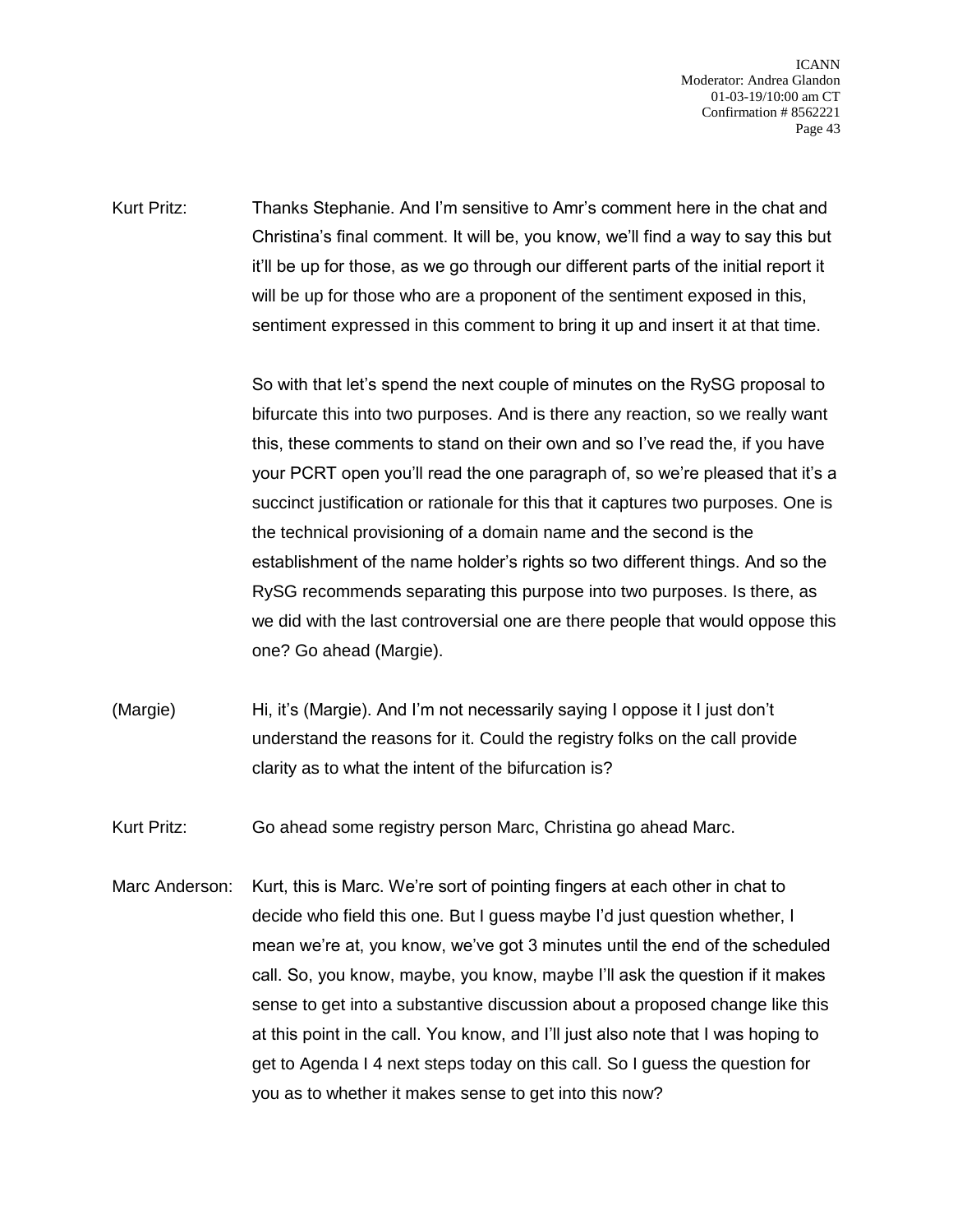- Kurt Pritz: Well my thinking was an introduction into the thinking would be good so that we could sort of formulate our responses to it because it's sort, it's a little bit of a radical change. And I, you know, I put the rationale there in the chat. And it describes what but, you know, I sort of agree with (Margie) that it doesn't exactly describe why the change is necessary. So if someone is prepared to talk to it now that would be good but if not we'll end the substantive discussion. Kavouss, go ahead.
- Kavouss Arasteh: Yes I am not sure that this is say we need to go to the legal counsel and ask them to redefine the purpose. The people getting together a few months ago and established these purposes that is for ICANN, for the BC, for (unintelligible) or third-party so on so forth. We have spent a lot of time. And we have drafted a purpose and now all of a sudden we say that we're not doing something properly because of some comment and we have to ask legal the counsel to redefine the purpose. And when redefine the purpose we may change the recommendation it may lead to public comment I don't understand this process. There has been a lot of support for this legal counsel but I am not quite sure that what legal counsel is going to do if redefining of the purpose and why we need to redefine the purpose. Thank you.
- Kurt Pritz: Thanks. Go ahead Alan Greenberg.
- Alan Greenberg: Yes, thank you. The rationale really comes down to the purposes may require different processing different data elements to achieve them. I would suggest this is better discussed if someone from the Registry Stakeholder Group would actually draft the two new purposes so we can look at them and see how different they are. I mean if we had started off with two different ones and then decided that almost all of the sub elements are the same we could merge them. That's a decision we might well have taken along the way.

So I instead of hypothesizing how they would be different I would suggest someone needs to actually do the work and then we can make a simple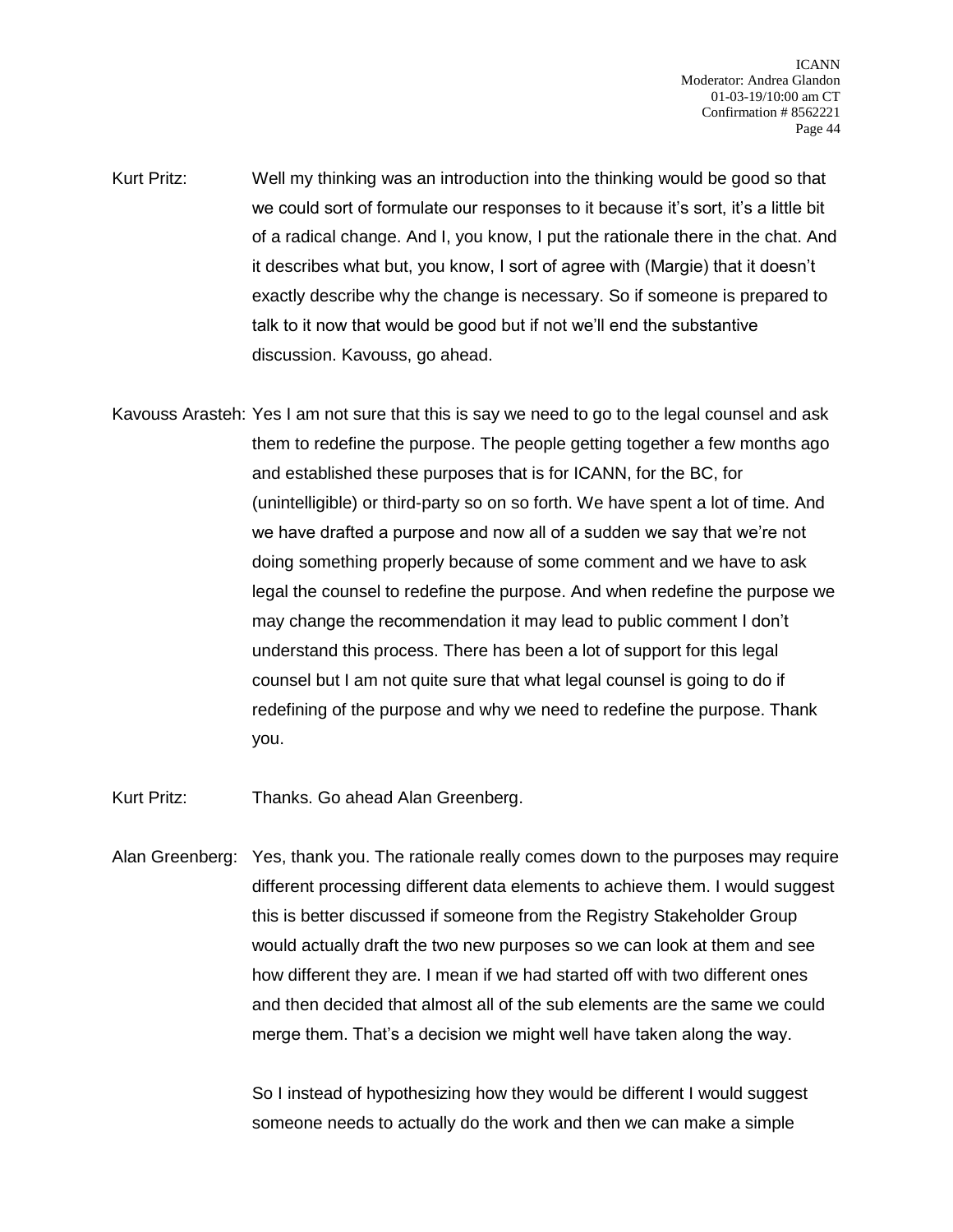decision yes or no. I don't think there's any hard and fast rule about how simple or complex a purpose can be. So I can live with it either way. If they think there's good reason to separate them let's see some drafts. Thank you.

Kurt Pritz: Okay. No I aren't these the drafts here in Number 5 these are the two new purposes 1A and 1B?

Alan Greenberg: I met the draft of the whole workbook showing the processing, the data elements and the processing steps.

Kurt Pritz: No compression no. Alan Woods?

Alan Woods: Actually this, Alan actually answered the question there in a way. Yes I mean I agree with Marc I think, you know, this is probably going into a bit longer than we have left in the call. But again one of the major reasoning behind this of course you must remember the registrar, or the registries there are several of us within this therefore there was a lot of discussion over this therefore there was a lot of discussion over this one specifically with regard to the fact that the transfer of registrant data elements was not envisaged to be a good thing for some registries whereas for others it was necessary. So it was actually a compromise between all of the registries in order to ensure that where the transfer of registrant data is necessary that, that is taking into account in the second part which is data subject to registry registrar terms and conditions.

> But for the actual technical allocation and activation of the domain there's very minimal personal data that needs to be transferred. It was for the second half of the transfer is probably more envisaged. So it was to come up and it's a very fervent to work through but it's to come up with basically a justification and a proper consideration of the transfer of data elements that are necessary in a specific instance that we felt wasn't improperly covered by the overarching idea of a single purpose so a few purposes are now separate. They're both technically on the same ideal of things that are necessary for the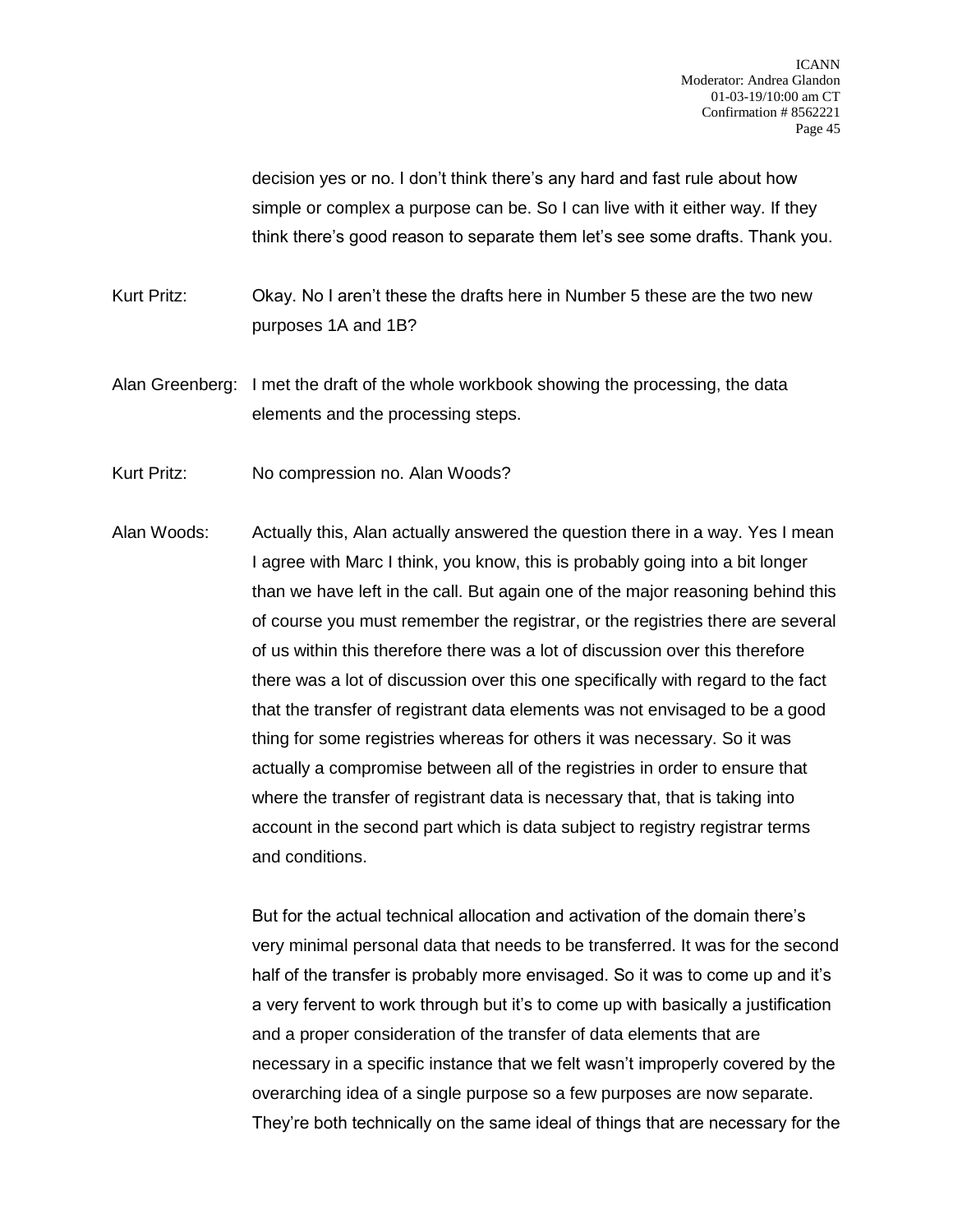activation of a domain but it's not necessary in all instances to have both. So that's a really that's really probably bad explanation of it but again we should probably look into that.

Kurt Pritz: Thanks very much Alan. So I think that's a good recommendation from Alan Greenberg about between now and the next meeting if Alan was in the others to flush out the taking of these two especially since Alan Woods just sort of confirmed what Alan Greenberg said about different data is required for these that we flush out the data requirements for each one of these two so that we can understand what the change is.

> So I'm going to do two more things. I'm late for a meeting too so and I, so I apologize to you guys. One is that I think Farzaneh brought up the idea of trying to get through this in small groups because obviously we've demonstrated we can't use this methodology to plow through all the comments. So I'm not sure exactly how that work would work and how that would be affective but it seems like it might be a good idea if we have representation from each of the constituency groups on the smaller groups so we'll think about that. And we'll set an agenda for the next meeting that gets us through some more of this material and with specific assignments about what charter, not charter material sorry, what, how to comments and rationale to read in the public comment tool so we'll get that out.

And then, you know, and in deference to Marc we hadn't planned to deep a discussion on Agenda Item 4 but I'm going to turn this portion over to Marika who will make some comments about next steps which are just sort of indicate what the next steps are but not exactly how we're going to go about them yet because that's not settled and so maybe for some questions for us to think about. So Marika if you could take that.

Marika Konings: Yes thanks Kurt and this is Marika. Indeed as you know that these were just some items to flag to the group that, you know, these are on the development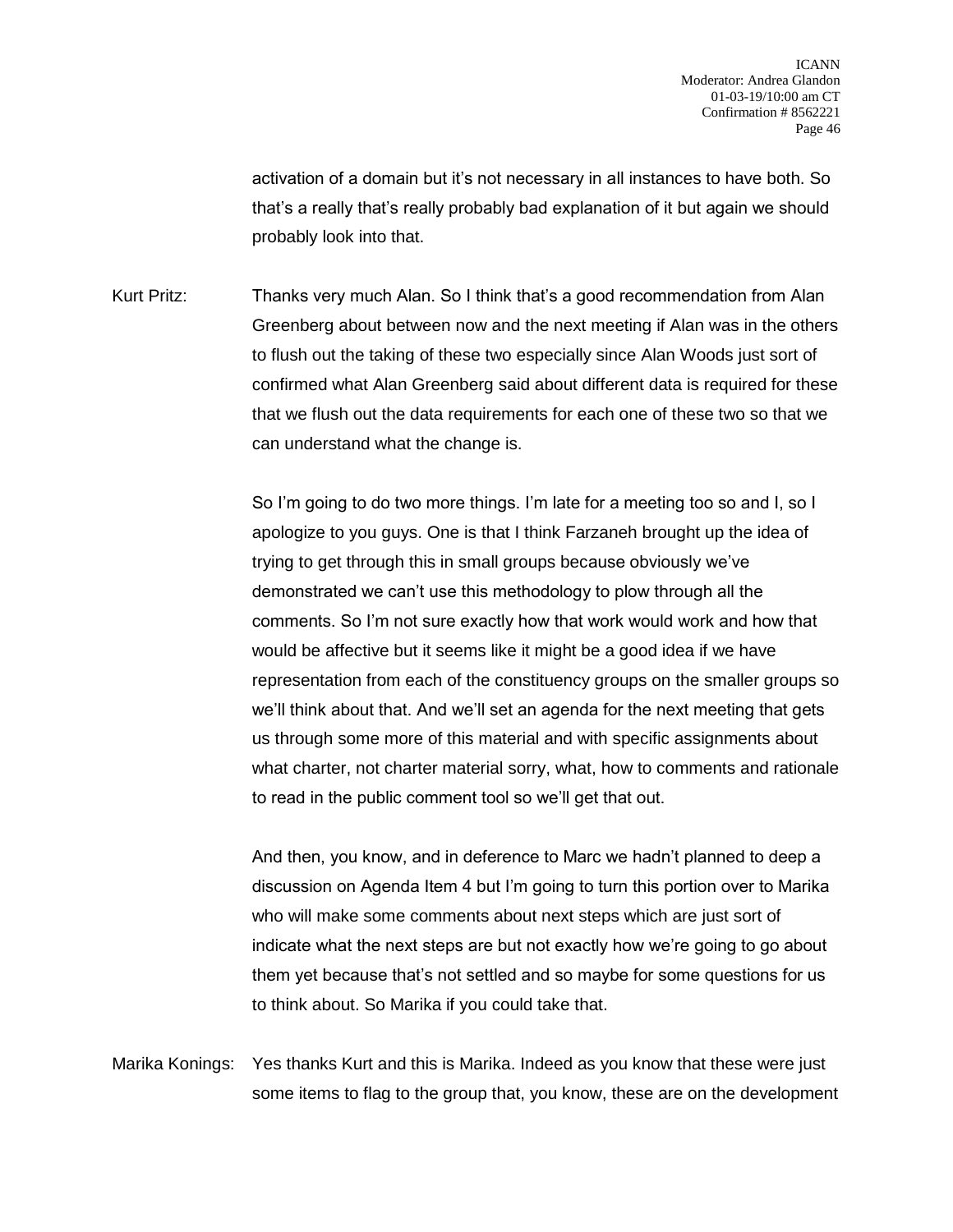and will need further consideration. You know, the first one being operations for the face to face meeting.

And I think some of you may already be aware but it may be good to formally state it as well that CBI will be again there with us to help facilitate and mediate that meeting. So the leadership team and staff will be getting together was CBI to plan for the meeting and work on the draft agenda. And so we hope of course to share further details with you shortly.

And of course at some point the group will need to move towards the formal consensus call on the different accommodations for the final report. As such we just wanted to flag here that the decision making methodologies and the consensus call process are outlined in the charter and referred from there from the GNSO Working Group guidelines.

So we'd just like to encourage everyone to start familiarizing yourself with that process as it applies to a GNSO PDP. And the leadership team here will also yes put some further thought in what that will mean in practice and how that process will be run in relation to the different accommodations. So again it's just to put you on notice to really starting your homework there but further details will follow on that.

Then the second item on final report development just to note that, you know, staff is happy to start transforming the initial report into a final report at least starting to work on some of the more admin parts of their changing the titles. And they're starting adding in a chapter that focuses on the public comment the fact that the public comment was held and feedback received in the process that they've used, or refuted those comments and of course eventually any changes that the group has agreed upon.

Again we just wanted to confirm that that is a process you feel comfortable with whether there's another way in which you think the report should be reviewed and edited. And of course we can, you know, we always do that and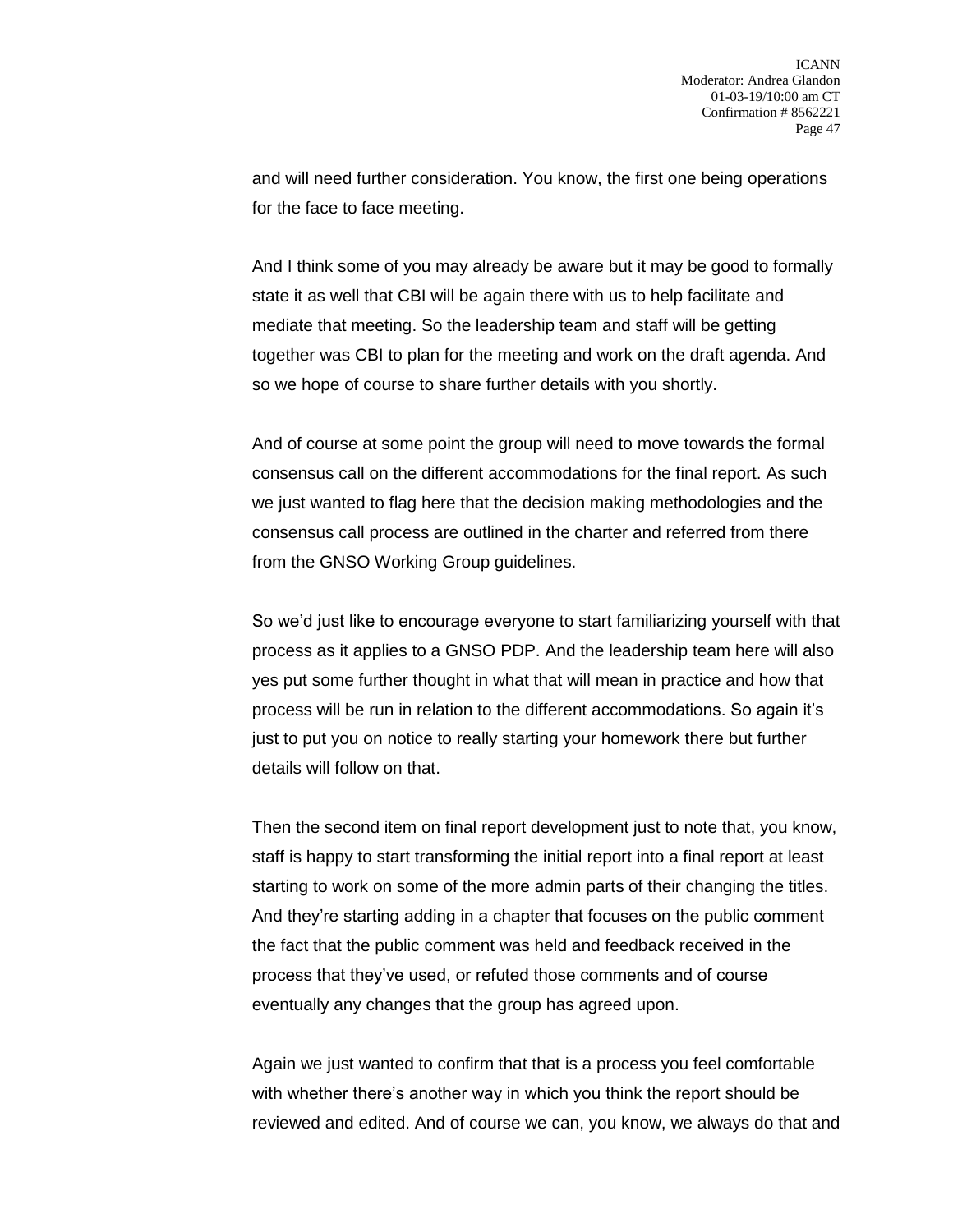redline so it should hopefully be easy to see as well what changes and updates are being made.

And then as a last point the timeline just to note there that we're still working on the basis of the time. It's posted as well on the wiki which received delivery of a final report in early February. And of course at this stage it may be difficult to assess, you know, where we're going to be at by the time. A lot of it will depend on, you know, the progress that can be made during the face to face meeting. But obviously that is still a timeline that we're working towards as we all know there's several other steps that are following the delivery of the final report that would get us to that May deadline.

And just to note as well I know that (unintelligible) asked questions about the reference tool and final report. And, you know, as I noted in an email we sent to the list it may be helpful to refer to a final report on the Temporary Specification to clearly delineate that from a final report on the second, Phase 2 items at the group also will be working on of course. And that was my quick recap here. I see Kavouss has his hand up. So Kurt I'll hand it back to you to manage the queue.

Kavouss Arasteh: Hello may talk? Is the meeting is finished or I could continue to talk?

Marika Konings: Kavouss go ahead. I see the Kurt…

Kurt Pritz: Go ahead and talk Kavouss. I'm sorry I was on mute.

Kavouss Arasteh: Yes, yes, yes Kurt I don't understand some people saying that others do not understand. We may have different understanding of the text but no one has the right to say that other people do not understand. I don't know what is the criteria about someone claim that he or she understand and others don't understand? They may have different views of different ideas maybe they have different understanding that does not mean that we don't understand. This is our agenda statement and should be stopped. Thank you.